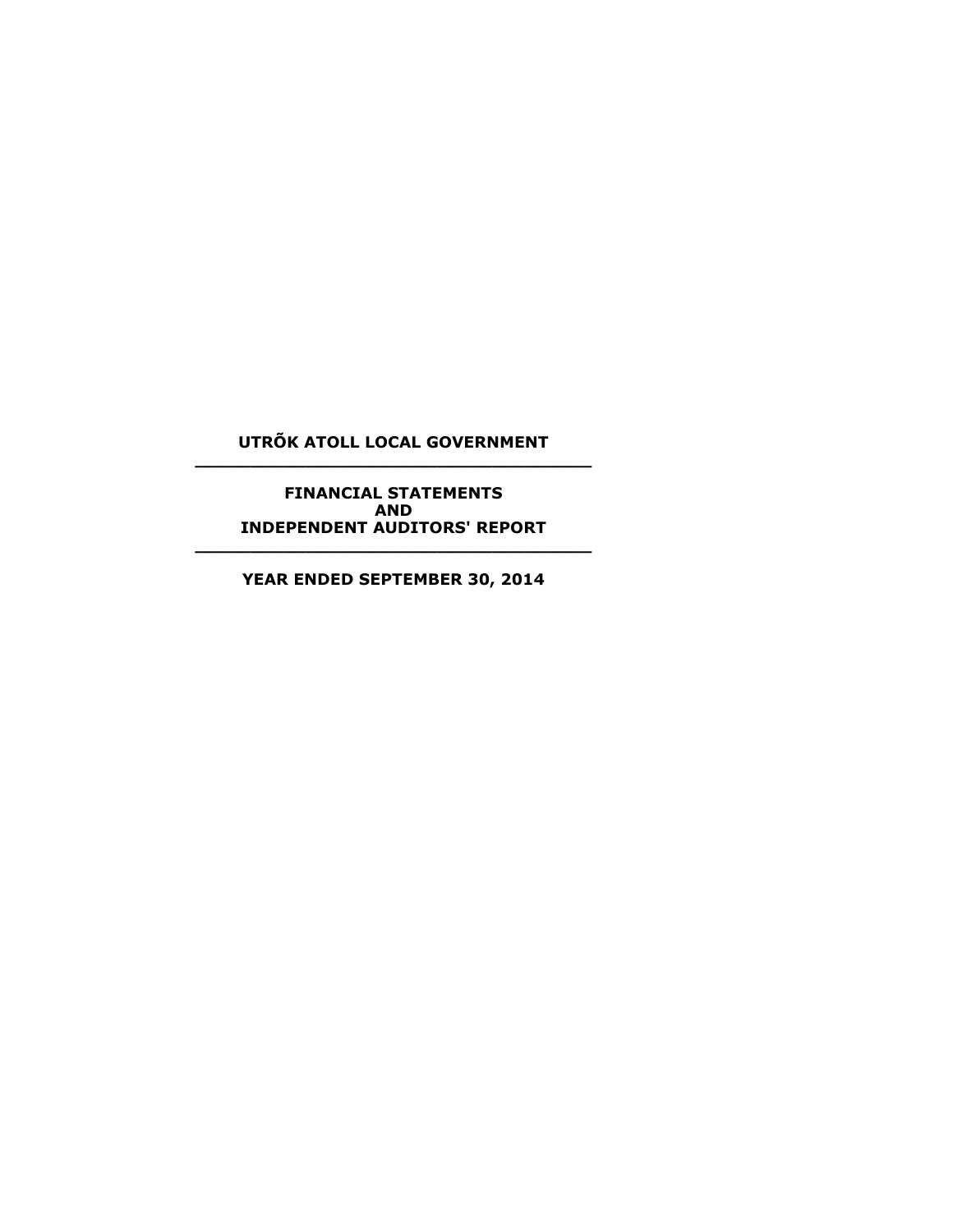#### Table of Contents Year Ended September 30, 2014

|      |                                                                                                                                                                                            | Page         |
|------|--------------------------------------------------------------------------------------------------------------------------------------------------------------------------------------------|--------------|
| Ι.   | Independent Auditors' Report                                                                                                                                                               | $\mathbf{1}$ |
| Η.   | Management's Discussion and Analysis                                                                                                                                                       | 3            |
| III. | <b>Basic Financial Statements:</b>                                                                                                                                                         |              |
|      | Government-Wide Financial Statements:<br><b>Statement of Net Position</b><br><b>Statement of Activities</b>                                                                                | 8<br>9       |
|      | <b>Governmental Fund Financial Statements:</b><br><b>Balance Sheet</b>                                                                                                                     | 10           |
|      | Statement of Revenues, Expenditures, and Changes in Fund<br><b>Balances</b>                                                                                                                | 11           |
|      | Reconciliation of the Statement of Revenues, Expenditures, and                                                                                                                             |              |
|      | Changes in Fund Balances of Governmental Funds to the<br><b>Statement of Activities</b>                                                                                                    | 12           |
|      | Notes to the Basic Financial Statements                                                                                                                                                    | 13           |
| IV.  | Required Supplementary Information - Other than Management's Discussion<br>and Analysis:                                                                                                   |              |
|      | Schedule of Revenues, Expenditures, and Changes in Fund Balance -<br>Budget and Actual - General Fund                                                                                      | 23           |
|      | Notes to the Required Supplementary Information - Budgetary<br>Reporting                                                                                                                   | 24           |
| V.   | Independent Auditors' Report on Internal Control and on Compliance:                                                                                                                        |              |
|      | Independent Auditors' Report on Internal Control over Financial<br>Reporting and on Compliance and Other Matters Based on an<br>Audit of Financial Statements Performed in Accordance with |              |
|      | Government Auditing Standards                                                                                                                                                              | 25           |
|      | Schedule of Findings and Responses                                                                                                                                                         | 27           |
|      | Unresolved Prior Year Findings                                                                                                                                                             | 39           |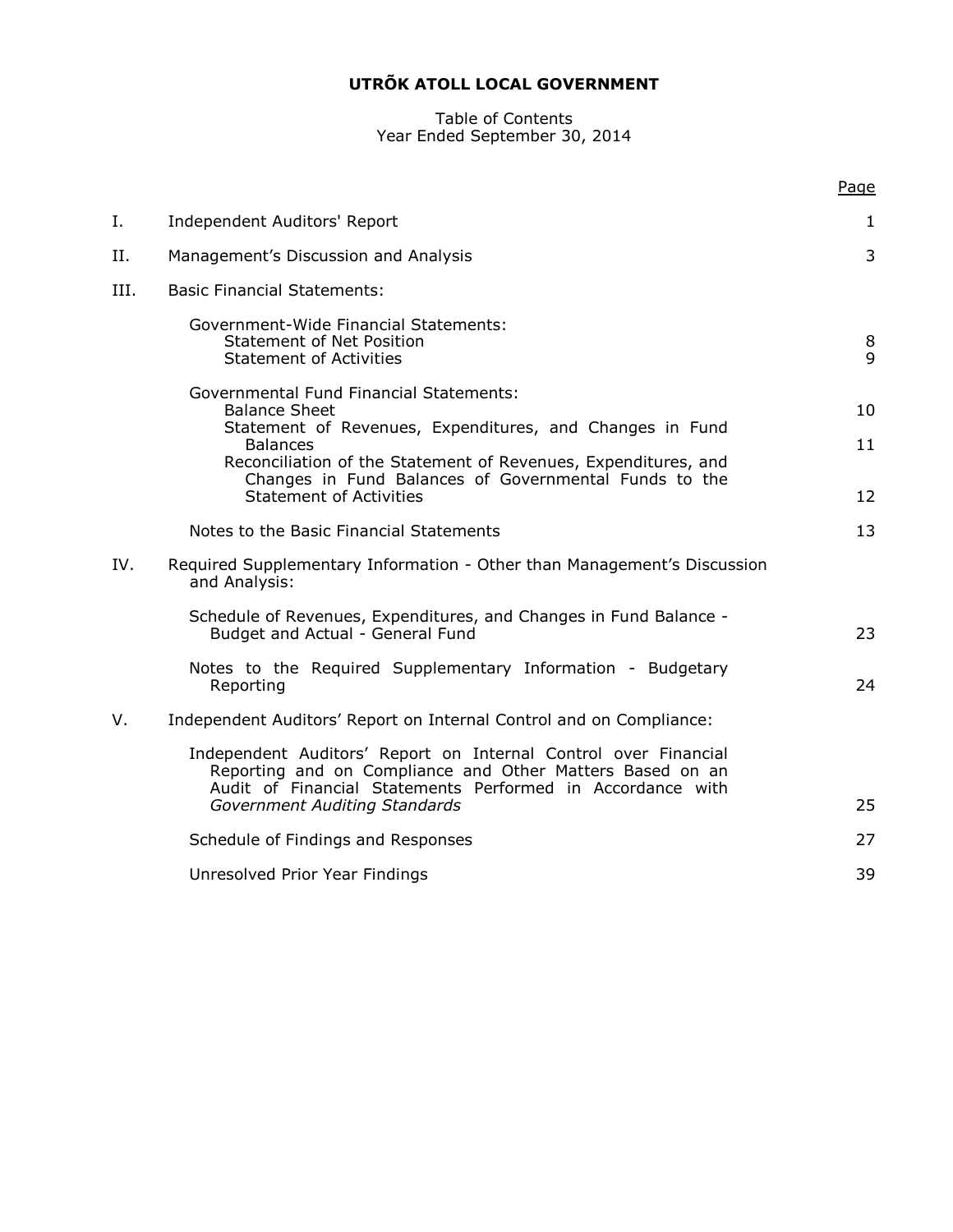Deloitte & Touche LLP 361 South Marine Corps Drive Tamuning, GU 96913 USA

Tel: +1 (671) 646-3884 Fax: +1 (671) 649-4265

www.deloitte.com

# **INDEPENDENT AUDITORS' REPORT**

Mayor Tobin Kaiko Utrõk Atoll Local Government Republic of the Marshall Islands:

#### **Report on the Financial Statements**

We have audited the accompanying financial statements of the Utrõk Atoll Local Government's (UALGOV) Claims Trust Fund as of and for the year ended September 30, 2014, and were engaged to audit the respective financial statements of UALGOV's governmental activities, General Fund and Local Distribution Authority Fund, and the related notes to the financial statements, as set forth in Section III of the foregoing table of contents.

#### *Management's Responsibility for the Financial Statements*

Management is responsible for the preparation and fair presentation of these financial statements in accordance with accounting principles generally accepted in the United States of America; this includes the design, implementation, and maintenance of internal control relevant to the preparation and fair presentation of financial statements that are free from material misstatement, whether due to fraud or error.

#### *Auditors' Responsibility*

Our responsibility is to express opinions on these financial statements based on our audit. Because of the matter described in the "Basis for Disclaimer of Opinions on the Governmental Activities, the General Fund and the Local Distribution Authority Fund" paragraph, however, we were not able to obtain sufficient appropriate audit evidence to provide a basis for audit opinions on the financial statements of UALGOV's governmental activities, General Fund and Local Distribution Authority Fund.

We conducted our audit of UALGOV's Claims Trust Fund in accordance with auditing standards generally accepted in the United States of America and the standards applicable to financial audits contained in *Government Auditing Standards*, issued by the Comptroller General of the United States. Those standards require that we plan and perform the audit to obtain reasonable assurance about whether the financial statements are free from material misstatement.

An audit involves performing procedures to obtain audit evidence about the amounts and disclosures in the financial statements. The procedures selected depend on the auditor's judgment, including the assessment of the risks of material misstatement of the financial statements, whether due to fraud or error. In making those risk assessments, the auditor considers internal control relevant to the entity's preparation and fair presentation of the financial statements in order to design audit procedures that are appropriate in the circumstances, but not for the purpose of expressing an opinion on the effectiveness of the entity's internal control. Accordingly, we express no such opinion. An audit also includes evaluating the appropriateness of accounting policies used and the reasonableness of significant accounting estimates made by management, as well as evaluating the overall presentation of the financial statements.

We believe that the audit evidence we have obtained is sufficient and appropriate to provide a basis for our qualified opinion on UALGOV's Claims Trust Fund.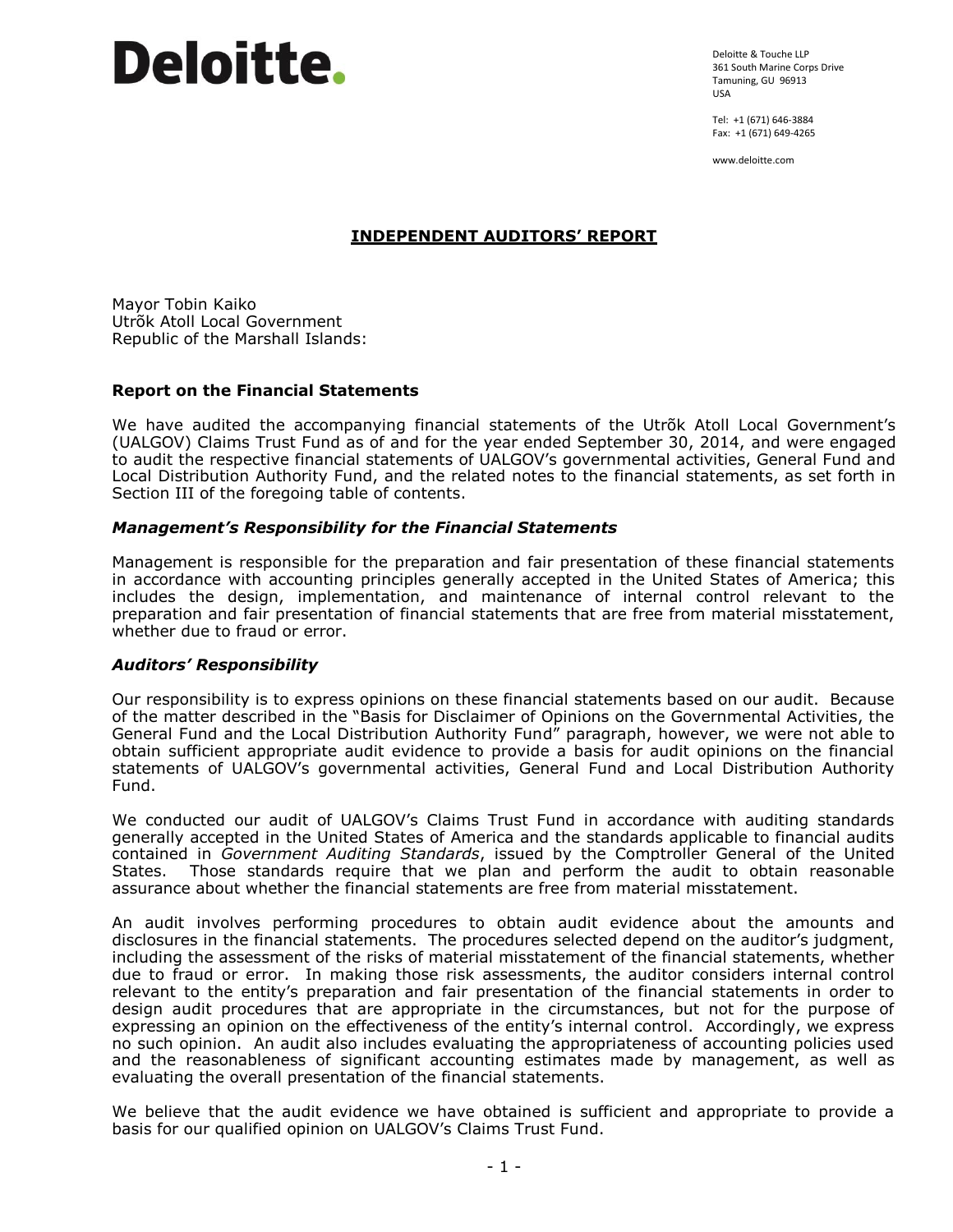# *Summary of Opinions*

| <b>Opinion Unit</b>               | <b>Type of Opinion</b> |
|-----------------------------------|------------------------|
| <b>Governmental Activities</b>    | <b>Disclaimer</b>      |
| General Fund                      | <b>Disclaimer</b>      |
| Local Distribution Authority Fund | Disclaimer             |
| <b>Claims Trust Fund</b>          | Qualified              |

#### *Basis for Disclaimer of Opinions on the Governmental Activities, the General Fund and the Local Distribution Authority Fund*

Because of inadequacies in UALGOV's accounting records whereby certain records and supporting data were not available for our audit, we were unable to obtain sufficient appropriate audit evidence regarding assets, liabilities, revenues and expenses/expenditures recorded by UALGOV's governmental activities, General Fund and Local Distribution Authority Fund as of September 30, 2014 and for the year then ended.

#### *Disclaimer of Opinions on the Governmental Activities, the General Fund and the Local Distribution Authority Fund*

Because of the significance of the matter described in the "Basis for Disclaimer of Opinions on the Governmental Activities, the General Fund and the Local Distribution Authority Fund" paragraph, the scope of our work was not sufficient to enable us to express, and we do not express, opinions on the respective financial statements of UALGOV's governmental activities, General Fund and Local Distribution Authority Fund as of and for the year ended September 30, 2014.

# *Basis for Qualified Opinion on the Claims Trust Fund*

UALGOV's Claims Trust Fund financial statements do not disclose the credit quality ratings or information about the interest rate risk of investments in debt securities described in Note 3B (stated at \$3,697,799) as of September 30, 2014 as required by accounting principles generally accepted in the United States of America.

# *Qualified Opinion on the Claims Trust Fund*

In our opinion, except for the omission of the information discussed in the "Basis for Qualified Opinion on the Claims Trust Fund" paragraph, the financial statements referred to above present fairly, in all material respects, the financial position of UALGOV's Claims Trust Fund as of September 30, 2014, and the changes in financial position thereof for the year then ended in accordance with accounting principles generally accepted in the United States of America.

# *Other Matters*

# *Required Supplementary Information*

The Management's Discussion and Analysis, on pages 4 through 7, as well as the Schedule of Revenues, Expenditures, and Changes in Fund Balance - Budget and Actual - General Fund and notes thereto, as set forth in Section IV of the foregoing table of contents, are not a required part of the basic financial statements but are supplementary information required by the Governmental Accounting Standards Board. This required supplementary information is the responsibility of the management of UALGOV. We have applied certain limited procedures, which consisted principally of inquiries of management regarding the methods of measurement and presentation of the required supplementary information. However, we did not audit such information and we do not express an opinion on it.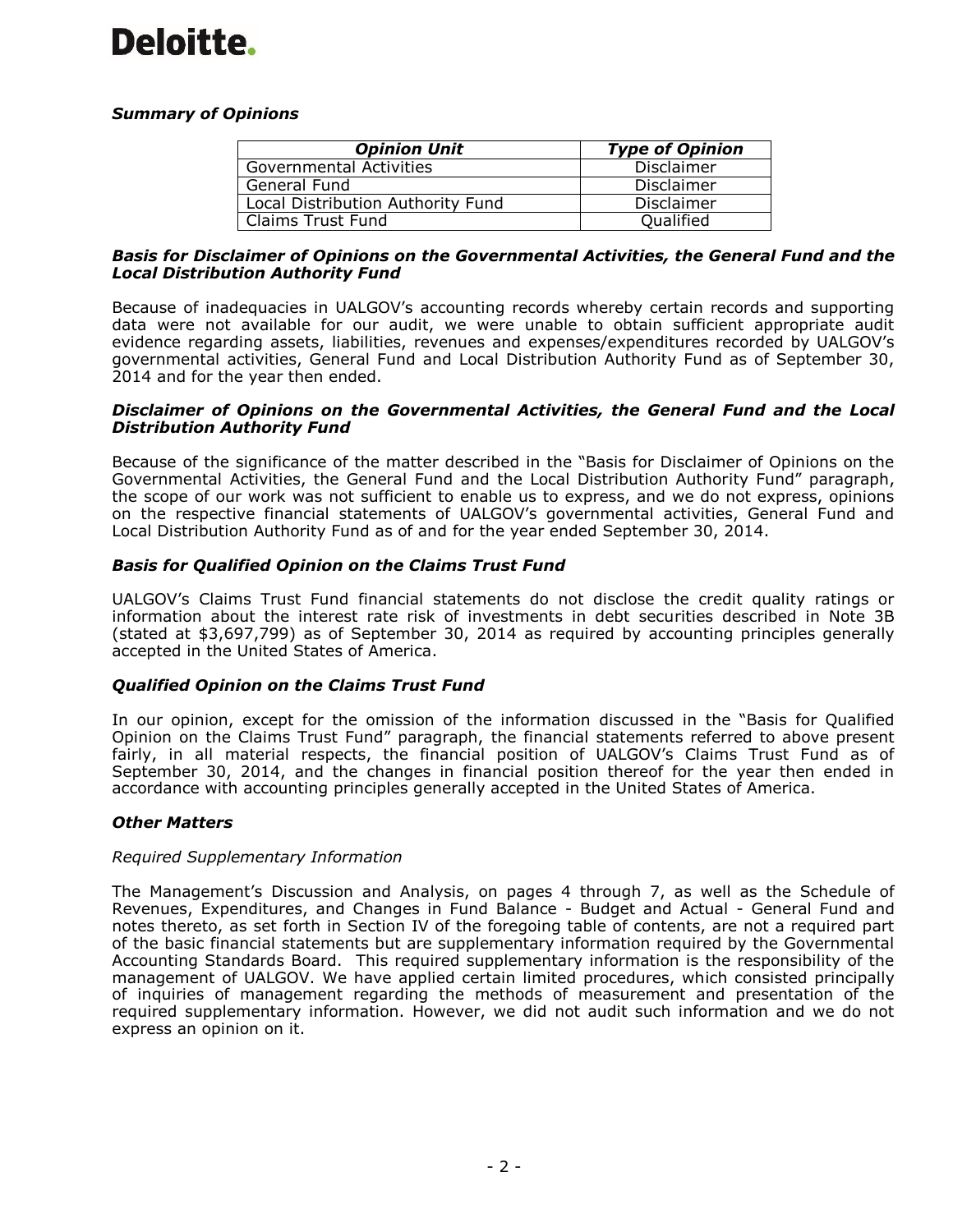# **Other Reporting Required by** *Government Auditing Standards*

In accordance with *Government Auditing Standards*, we have also issued our report dated August 20, 2020, on our consideration of UALGOV's internal control over financial reporting and on our tests of its compliance with certain provisions of laws, regulations, contracts, and grant agreements and other matters. The purpose of that report is solely to describe the scope of our testing of internal control over financial reporting and compliance and the results of that testing, and not to provide an opinion on the effectiveness of UALGOV's internal control over financial reporting or on compliance. That report is an integral part of an audit performed in accordance with *Government Auditing Standards* and should be considered in assessing the results of our audit.

 $\bigcup$ 

August 20, 2020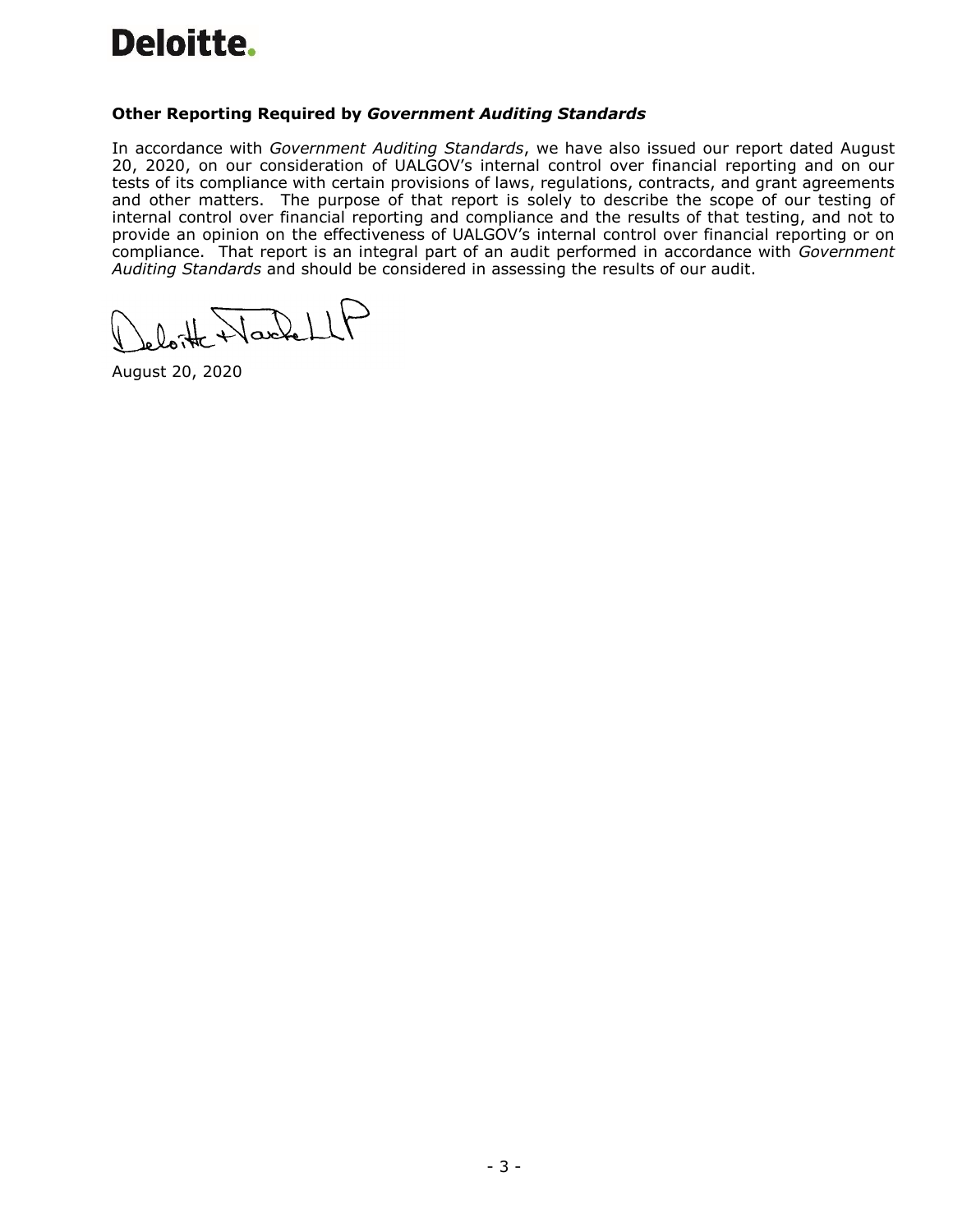Management's Discussion and Analysis September 30, 2014

This Management Discussion and Analysis (MD&A) is provided by Utrõk Atoll Local Government (UALG) as an overview to the financial statements for fiscal year 2014 in compliance with Government Accounting Standards Board (GASB). It is intended to present the result of activities and changes from October 1, 2013 through September 30, 2014 and future financial plans and outlook for the following year.

# **FUNDS AND ITS SOURCES**

The following are the three Funds maintained by the local government to account for the activities per category:

- Claims Trust Fund (UCTF). This fund is awarded to Utrõk Local Distribution Authority (LDA) through the Nuclear Claims Tribunal for the purpose of compensating the people of Utrõk who are listed in LDA. The corpus of this trust is not expendable. The income generated by the trust fund may be used for distribution to the people; however, only 70% of such income is allowed to be disbursed as stated in the Claims Trust Fund.
- Local Distribution Fund. This fund obtains funding from the income of CTF. This is used for distribution of payments to the quarterly and land compensation LDA recipients.
- General Fund. This fund sources its money from income of CTF. This is used for operations of the local government and local distribution authority.

#### **FINANCIAL HIGHLIGHTS**

- The Claims Trust Fund (CTF) earned \$1,019,386 during the year ended September 30, 2014, paid investment management fees of \$80,407 and transferred out \$1,371,642 for General Fund operations to end at \$8,907,938 at the end of fiscal year 2014.
- UALGOV total net position decreased by \$142,713 as compared to FY2013 balances.
- UALGOV ended FY2014 with net position of \$9,575,120 down from \$9,717,833 at the end of FY2013.
- Total assets decreased by \$191,406 and total liabilities decreased by \$48,693 of last year's balance.
- Revenues for the fiscal year decreased by \$57,531 from previous year's balance.
- Expenses for the year decreased by \$154,047 from previous year's balance.

#### **GOVERNMENT-WIDE FINANCIAL STATEMENTS**

UALGOV's financial statements report information about UALGOV as a whole using accounting methods similar to those used by private sector companies. The statement of net position includes all of the local government's assets and liabilities. The statement of activities accounts for the current year's revenues and expenses regardless of when cash is received or paid. These two statements, reporting UALGOV's net position and liabilities, is one way to measure UALGOV's financial position. Over time increases or decrease in UALGOV's net position is an indicator of whether its financial condition is improving or deteriorating

# **FUND FINANCIAL STATEMENTS**.

The fund financial statements provide more detailed information about UALGOV's most significant funds. Funds are accounting devices that UALGOV uses to keep track of specific sources of funding and spending for particular purposes.

Some funds are required by agreements. UALGOV establishes other funds to control and manage money for particular purpose.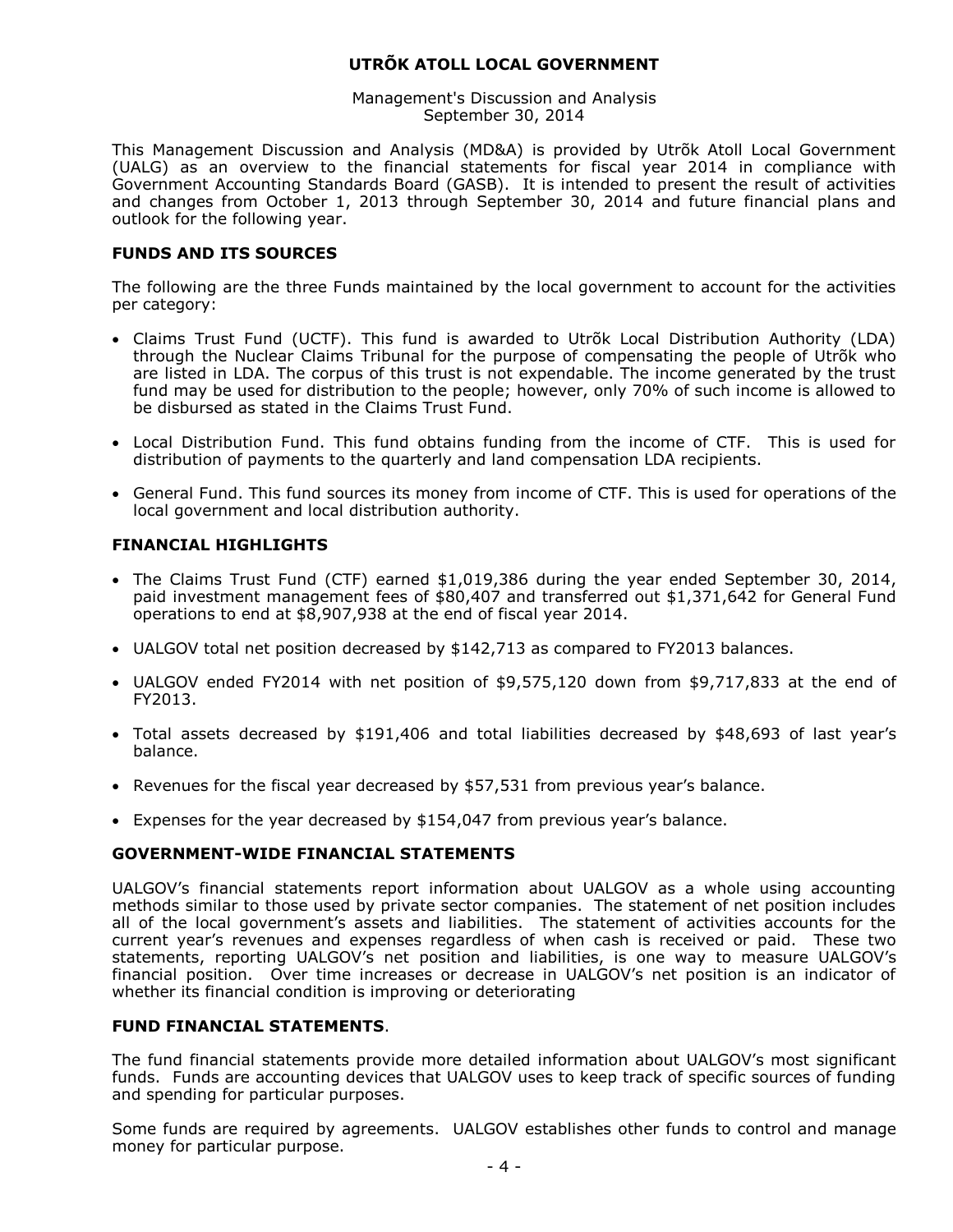Management's Discussion and Analysis September 30, 2014

#### **FINANCIAL ANALYSIS OF UALG**

In reference to Summary of Statement of Net Position and Summary of Revenues, Expenses and Changes in Net Position for FY2014 and FY2013 shown below, the following are presented to provide an overview to UALG's basic financial statements and to give the readers a better understanding of the financial condition and activities of UALGOV.

Net position may serve over time as useful indicator of a government's financial position. At the end of Fiscal Year 2014, UALGOV's total assets exceed liabilities by \$9,575,120; however, it should be noted that \$8,907,938 is restricted for nuclear claims related distribution payments as well as \$325,983 being invested in capital assets.

The summary of UALGOV's net position for FY2014 as compared to FY2013 follows:

|                                                                                 |    | Governmental<br>Activities<br>2014 | Governmental<br>Activities<br>2013 | Total<br>Percentage<br>Change<br>2014-2013 |
|---------------------------------------------------------------------------------|----|------------------------------------|------------------------------------|--------------------------------------------|
| Current and other assets<br>Capital assets                                      | \$ | 9,506,412<br>325,983               | \$<br>9,705,562<br>318,239         | $(2)\%$<br>2%                              |
| <b>Total assets</b>                                                             |    | 9,832,395                          | 10,023,801                         | $(2)\%$                                    |
| Current and other liabilities                                                   |    | 257,275                            | 305,968                            | (16)%                                      |
| <b>Total liabilities</b>                                                        |    | 257,275                            | 305,968                            | (16)%                                      |
| Net position:<br>Net investment in capital assets<br>Restricted<br>Unrestricted |    | 325,983<br>8,907,938<br>341,199    | 318,239<br>9,358,626<br>40,968     | 2%<br>(5)%<br>733%                         |
| <b>Total net position</b>                                                       | S. | 9,575,120                          | 9,717,833                          | (1)%                                       |

UALGOV's Net Position As of September 30

Current and other assets decreased by \$199,150 from FY2013 balance of \$9,705,562.

The decrease is brought about by a decrease in investments from FY2013 due to continued withdrawals to fund distributions and general operations and the low performance of the Claims Trust Fund and the volatility of the overall U.S stock market.

Capital assets, net of depreciation increased by \$7,744 from last year's balances. The increase in the capital assets was brought about by the current year's depreciation expense of \$30,203 offset by capital asset additions of \$37,947 during the year.

At the end of FY2014, UALGOV's net position decreased by \$142,713 from \$9,717,833 at the close of FY2013, a decrease to \$9,575,120 at the end of FY2014.

Activities for the year included a decrease in contributions from the Claims Trust Fund of \$14,138 from last year's figure from \$953,117 to \$938,979 in FY2014. Revenues decreased slightly by \$43,393 from last year's figure from \$225,549 to \$182,156 in FY2014.

Expenses increased by \$154,047 from \$1,109,801 end of FY2013 to \$1,263,848 end of FY2014.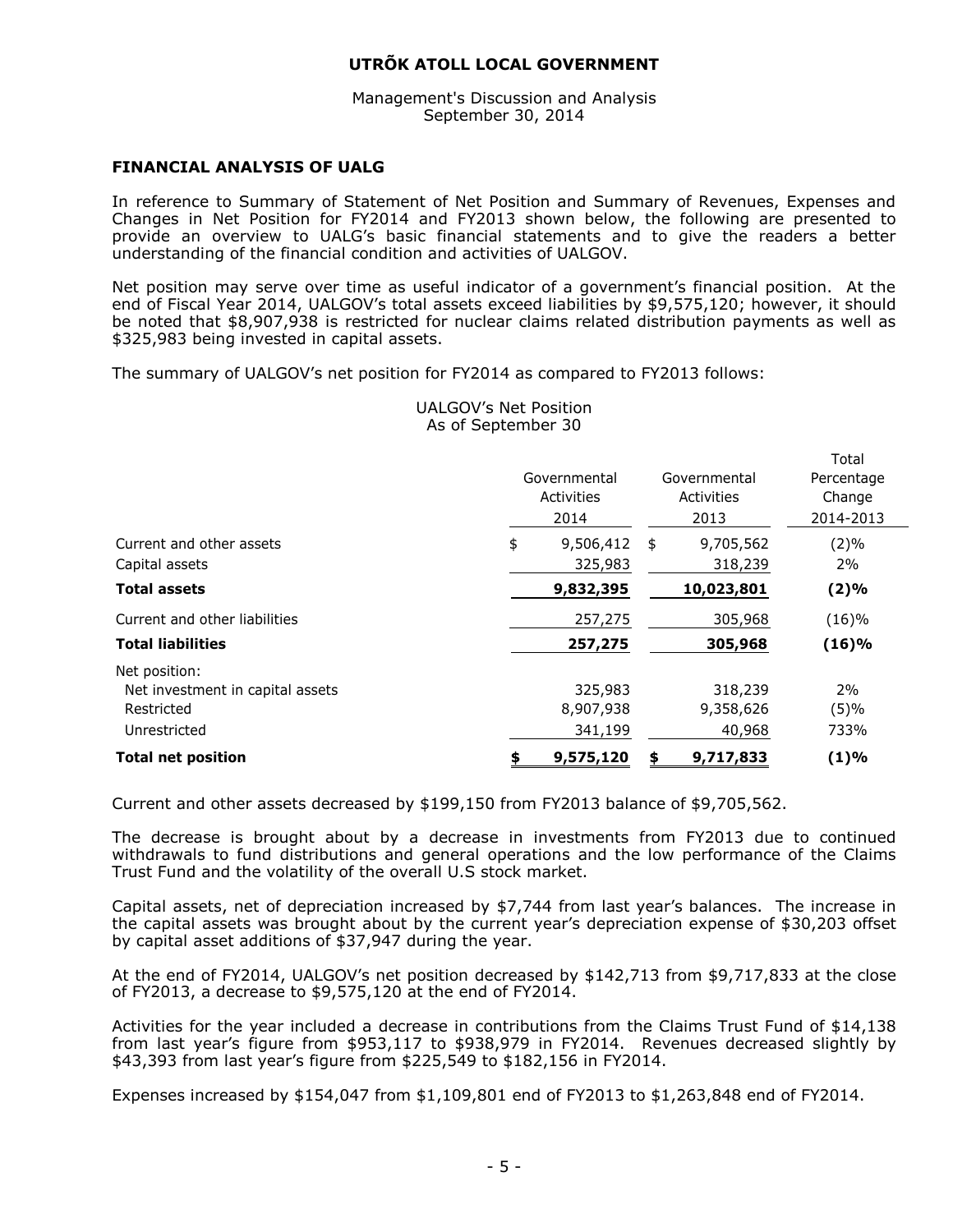#### Management's Discussion and Analysis September 30, 2014

#### The summary of UALGOV's change in net position for FY2014 as compared to FY2013 follows:

#### UALGOV's Change in Net Position Year Ended September 30

|                                                         | Governmental<br>Activities | Governmental<br>Activities | Total<br>Percentage<br>Change |
|---------------------------------------------------------|----------------------------|----------------------------|-------------------------------|
|                                                         | 2014                       | 2013                       | 2014-2013                     |
| <b>Revenues:</b>                                        |                            |                            |                               |
| Program revenues:<br>Operating grants and contributions | \$<br>130,533              | \$<br>147,244              | (11)%                         |
| Capital grants and contributions                        | 44,196                     | 75,000                     | (41)%                         |
|                                                         |                            |                            |                               |
|                                                         | 174,729                    | 222,244                    | (21)%                         |
| General revenues:                                       |                            |                            |                               |
| Investment earnings                                     | 279                        | 11                         | 2436%                         |
| Other                                                   | 7,148                      | 3,294                      | 117%                          |
|                                                         | 7,427                      | 3,305                      | 125%                          |
| <b>Total revenues</b>                                   | 182,156                    | 225,549                    | (19)%                         |
| <b>Expenses:</b>                                        |                            |                            |                               |
| Mayor and council                                       | 223,529                    | 134,013                    | 67%                           |
| Administration and finance                              | 219,761                    | 296,025                    | (26)%                         |
| Public safety                                           | 19,241                     | 16,600                     | 16%                           |
| Food program                                            | 103,016                    | 96,721                     | 7%                            |
| Nuclear claims related                                  | 698,301                    | 566,442                    | 23%                           |
| <b>Total expenses</b>                                   | 1,263,848                  | 1,109,801                  | 14%                           |
|                                                         | (1,081,692)                | (884, 252)                 | 22%                           |
| Contributions from permanent fund                       | 938,979                    | 953,117                    | $(1)\%$                       |
| <b>Change in net position</b>                           | (142, 713)                 | 68,865                     | (307)%                        |
| Net position at beginning of the year                   | 9,717,833                  | 9,648,968                  | $1\%$                         |
| Net position at end of the year                         | \$<br>9,575,120            | 9,717,833<br>\$            | (1)%                          |
|                                                         |                            |                            |                               |

#### **Highlight of changes in net position is as follows:**

Decrease in grants for the year was brought about by a one-off grant from the USDA Rural Development for Phase II of Utrik Atoll Community Hall amounting to \$25,000 and by Australian Grant for waterline extension Project amounting to \$19,175 in the prior year.

Dividends and interest earned increased by \$268 from FY2013 of \$11 to end of FY2014 of \$279.

The decrease in contributions from permanent fund for the year was due mainly to the realized and unrealized gains in the value of the UALGOV Claims Trust Fund invested in the U.S. stock market.

The increase in expenses by \$154,047 from FY2013 of \$1,109,801 to \$1,263,848 end of FY2014 was due mainly to an increase in quarterly distribution and land compensation payments to the Utrokese community.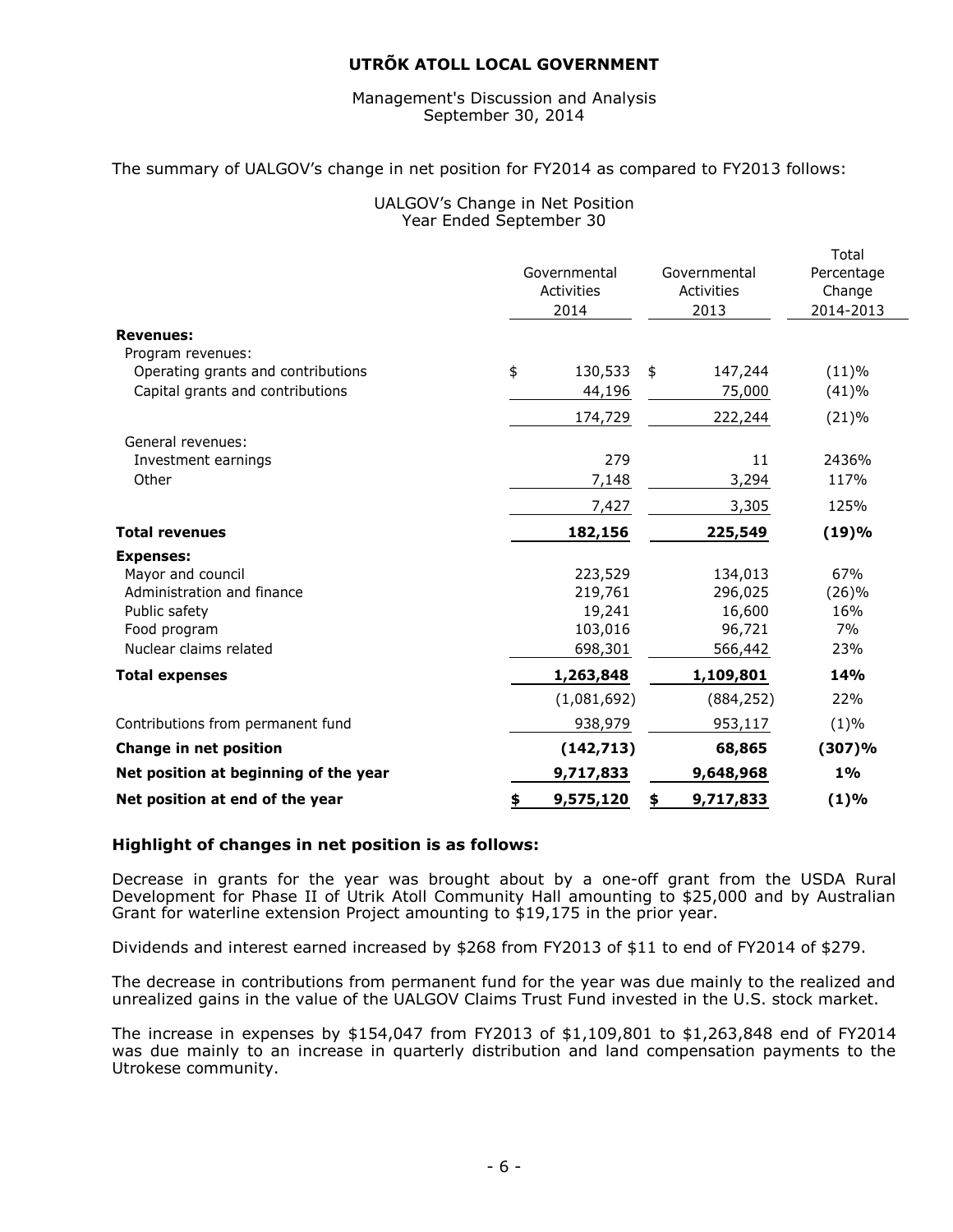Management's Discussion and Analysis September 30, 2014

#### **FINANCIAL ANALYSIS OF UALGOV'S FUNDS**

As noted earlier, UALGOV uses fund accounting to ensure and demonstrate compliance with finance related legal requirements. As of the end of fiscal year 2014, UALGOV's governmental funds reported a combined fund balance of \$9,249,137, decrease of \$150,457 from \$9,399,594 fund balance at the beginning of fiscal year.

#### **GENERAL FUND BUDGET ANALYSIS**

For the fiscal year 2014, the budget for the General Fund was \$1,142,291 to be funded primarily by drawdown from the Claims Trust Fund. During the year ended September 30, 2014, the deficiency of revenues under expenditures for the General Fund was \$362,681 prior to net transfers in of \$662,912.

#### **CAPITAL ASSET AND DEBT ADMINISTRATION**

#### **Capital Assets**

UALGOV's investment in capital assets for its governmental activities as of September 30, 2014 amounted to \$446,814, net of accumulated depreciation of \$120,831, leaving a net book value of \$325,983. This represents an increase of \$7,744 from the \$318,239 reported in the prior year. UALGOV's capital assets include Utrik airport terminal, buildings, motor vehicles and other equipment. During the year ended September 30, 2014, capital asset additions of \$37,947 occurred, which represented construction in progress.

Additional information on UALGOV's capital assets can be found in note 4 to the financial statements.

#### **Long-term Debt**

UALGOV did not incur any new debt during the year ended September 30, 2014.

#### **FINANCIAL PLAN AND OUTLOOK**

UALGOV's FY2015 budget amounts to \$1,281,561 which is lower than FY2014 budget by \$545,436. Of this amount, \$639,849 is allotted for the General Fund, which represents the decrease of \$547,555 compared with the allotment for the General Fund of \$1,187,404 for FY2014.

For FY2015, UALGOV budgeted \$641,712 for the Local Distribution Authority, of which \$441,712 is intended for four quarterly distributions and \$200,000 for end calendar year of land distribution.

#### **CONTACTING UALGOV's MANAGEMENT**

This financial report is designed to provide our constituents, donors and customers with a general overview of UALGOV's finances and to demonstrate transparency and accountability for the money it is entrusted to manage. If you have any questions about this report or need additional information, contact the Mayor at P.O. Box 1499, Majuro, Marshall Islands, MH 96960, telephone number (692) 625-3749.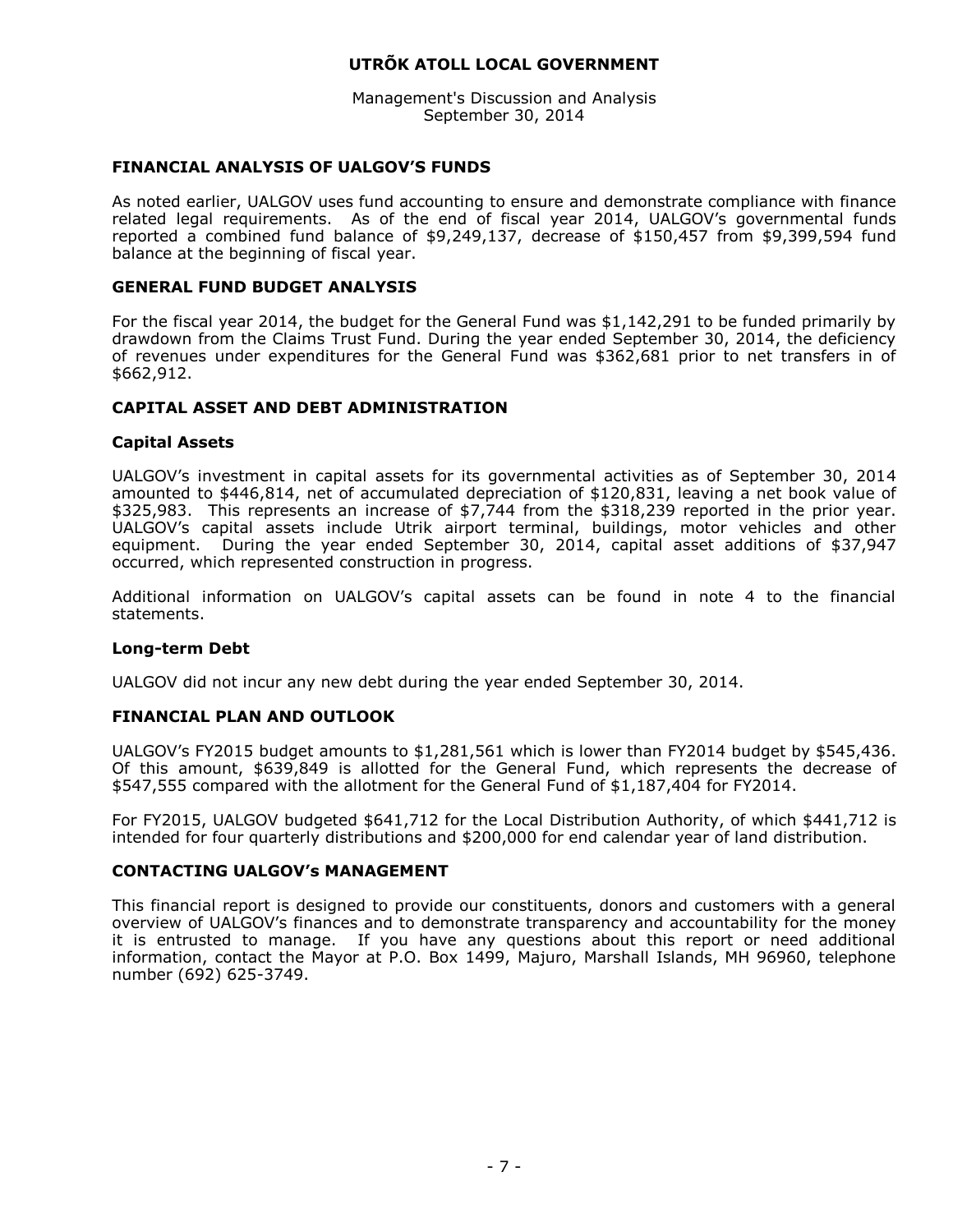Statement of Net Position September 30, 2014

# **ASSETS**

| Current assets:                                                            |                 |
|----------------------------------------------------------------------------|-----------------|
| Cash                                                                       | \$<br>214,285   |
| Receivables, net                                                           | 384,189         |
| Total current assets                                                       | 598,474         |
| Noncurrent assets:<br>Restricted assets:<br>Investments<br>Capital assets: | 8,907,938       |
| Nondepreciable capital assets                                              | 127,947         |
| Capital assets, net of accumulated depreciation                            | 198,036         |
| Total noncurrent assets                                                    | 9,233,921       |
| <b>Total assets</b>                                                        | \$<br>9,832,395 |
| <b>LIABILITIES</b>                                                         |                 |
| <b>Current liabilities:</b>                                                |                 |
| Distributions payable                                                      | \$<br>34,869    |
| Current portion of social security taxes payable                           | 28,607          |
| Other liabilities and accruals                                             | 63,515          |
| Total current liabilities                                                  | 126,991         |
| Social security taxes payable, net of current portion                      | 130,284         |
| <b>Total liabilities</b>                                                   | 257,275         |
| Commitments and contingencies                                              |                 |
| <b>NET POSITION</b>                                                        |                 |
| Net investment in capital assets<br>Restricted for:                        | 325,983         |
| Nonexpendable                                                              | 8,907,938       |
| Unrestricted                                                               | 341,199         |
| Total net position                                                         | 9,575,120       |
| Total liabilities and net position                                         | \$<br>9,832,395 |
|                                                                            |                 |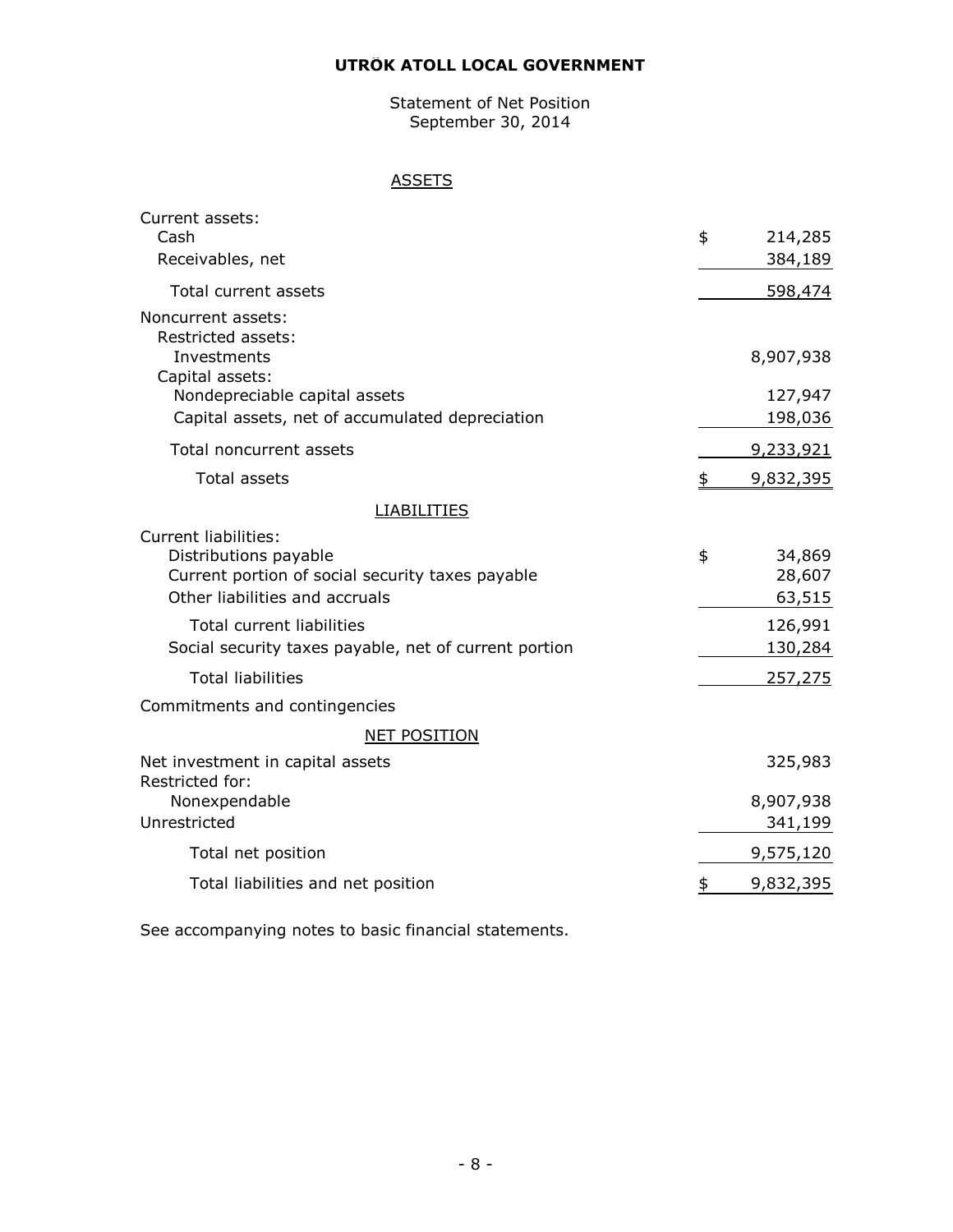#### Statement of Activities Year Ended September 30, 2014

|                                                                                                                                                                          |          |                                                                                                         | Program Revenues                         |                                        |                                                                              |
|--------------------------------------------------------------------------------------------------------------------------------------------------------------------------|----------|---------------------------------------------------------------------------------------------------------|------------------------------------------|----------------------------------------|------------------------------------------------------------------------------|
|                                                                                                                                                                          | Expenses |                                                                                                         | Operating<br>Grants and<br>Contributions | Capital<br>Grants and<br>Contributions | Net (Expense)<br>Revenue and<br>Changes in<br><b>Net Position</b>            |
| Functions/Programs<br>Governmental activities:<br>Mayor and council<br>Administration and finance<br>Public safety<br>Food program<br>Projects<br>Nuclear claims related | \$       | 223,529<br>219,761<br>19,241<br>103,016<br>698,301                                                      | \$<br>21,473<br>109,060                  | \$<br>44,196                           | \$<br>(223, 529)<br>(198, 288)<br>(19, 241)<br>6,044<br>44,196<br>(698, 301) |
|                                                                                                                                                                          | \$       | 1,263,848                                                                                               | \$<br>130,533                            | \$<br>44,196                           | (1,089,119)                                                                  |
|                                                                                                                                                                          | Other    | General revenues:<br>Investment earnings<br>Total general revenues<br>Contributions from permanent fund |                                          |                                        | 279<br>7,148<br>7,427<br>938,979                                             |
|                                                                                                                                                                          |          |                                                                                                         | Total general revenues and contributions |                                        | 946,406                                                                      |
|                                                                                                                                                                          |          | Change in net position                                                                                  |                                          |                                        | (142, 713)                                                                   |
|                                                                                                                                                                          |          | Net position at beginning of the year                                                                   |                                          |                                        | 9,717,833                                                                    |
|                                                                                                                                                                          |          | Net position at end of the year                                                                         |                                          |                                        | 9,575,120                                                                    |
|                                                                                                                                                                          |          |                                                                                                         |                                          |                                        |                                                                              |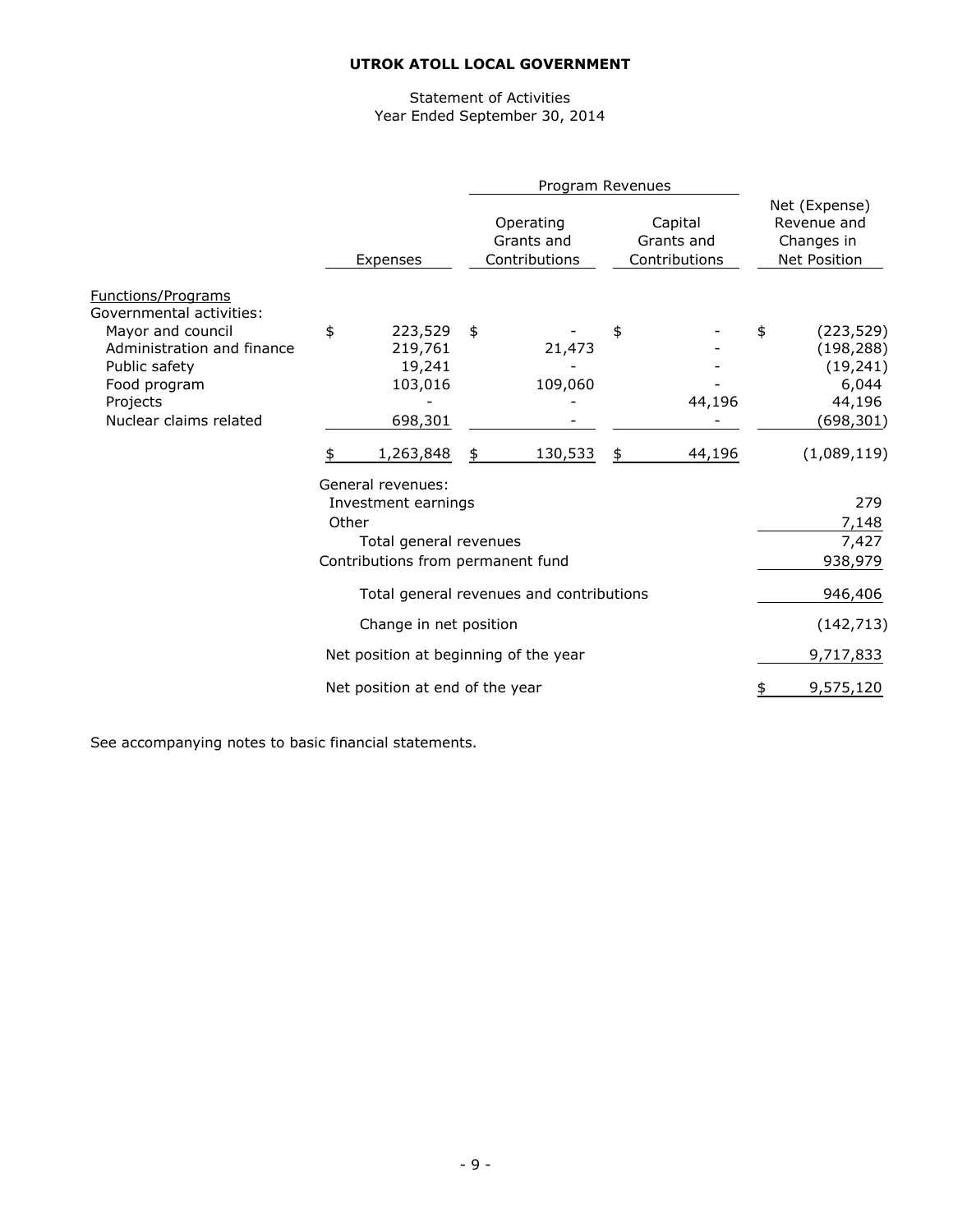#### Balance Sheet Governmental Funds September 30, 2014

| <b>ASSETS</b>                                                                                                                  | General                                                                                                                                                                                                         | Special<br>Revenue<br>Local<br>Distribution<br>Authority | Permanent<br>Claims<br><b>Trust</b> | Total                                        |
|--------------------------------------------------------------------------------------------------------------------------------|-----------------------------------------------------------------------------------------------------------------------------------------------------------------------------------------------------------------|----------------------------------------------------------|-------------------------------------|----------------------------------------------|
| Cash<br>Receivables, net<br>Due from other funds<br>Restricted assets:                                                         | \$<br>158,755<br>7,891<br>381,153                                                                                                                                                                               | \$<br>55,530<br>376,298                                  | \$                                  | \$<br>214,285<br>384,189<br>381,153          |
| Investments                                                                                                                    |                                                                                                                                                                                                                 |                                                          | 8,907,938                           | 8,907,938                                    |
|                                                                                                                                | \$<br>547,799                                                                                                                                                                                                   | \$<br>431,828                                            | \$<br>8,907,938                     | \$<br>9,887,565                              |
| LIABILITIES AND FUND BALANCES                                                                                                  |                                                                                                                                                                                                                 |                                                          |                                     |                                              |
| Liabilities:<br>Distributions payable<br>Social security taxes payable<br>Other liabilities and accruals<br>Due to other funds | \$<br>271<br>158,891<br>47,438                                                                                                                                                                                  | \$<br>34,598<br>16,077<br>381,153                        | \$                                  | \$<br>34,869<br>158,891<br>63,515<br>381,153 |
| <b>Total liabilities</b>                                                                                                       | 206,600                                                                                                                                                                                                         | 431,828                                                  |                                     | 638,428                                      |
| Fund balances:<br>Nonspendable<br>Restricted:<br>Claims<br>Unassigned                                                          | 189,350<br>151,849                                                                                                                                                                                              | 401,958<br>(401, 958)                                    | 8,907,938                           | 591,308<br>8,907,938<br>(250, 109)           |
| <b>Total fund balances</b>                                                                                                     | 341,199                                                                                                                                                                                                         |                                                          | 8,907,938                           | 9,249,137                                    |
| Total liabilities and fund balances                                                                                            | \$<br>547,799                                                                                                                                                                                                   | \$<br>431,828                                            | \$<br>8,907,938                     |                                              |
|                                                                                                                                | Amounts reported for governmental activities<br>in the statement of net position are different<br>because:<br>Capital assets used in governmental activities<br>are financial resources and, therefore, are not |                                                          |                                     |                                              |

 reported in the funds 325,983 Net position of governmental activities  $\frac{1}{2}$  9,575,120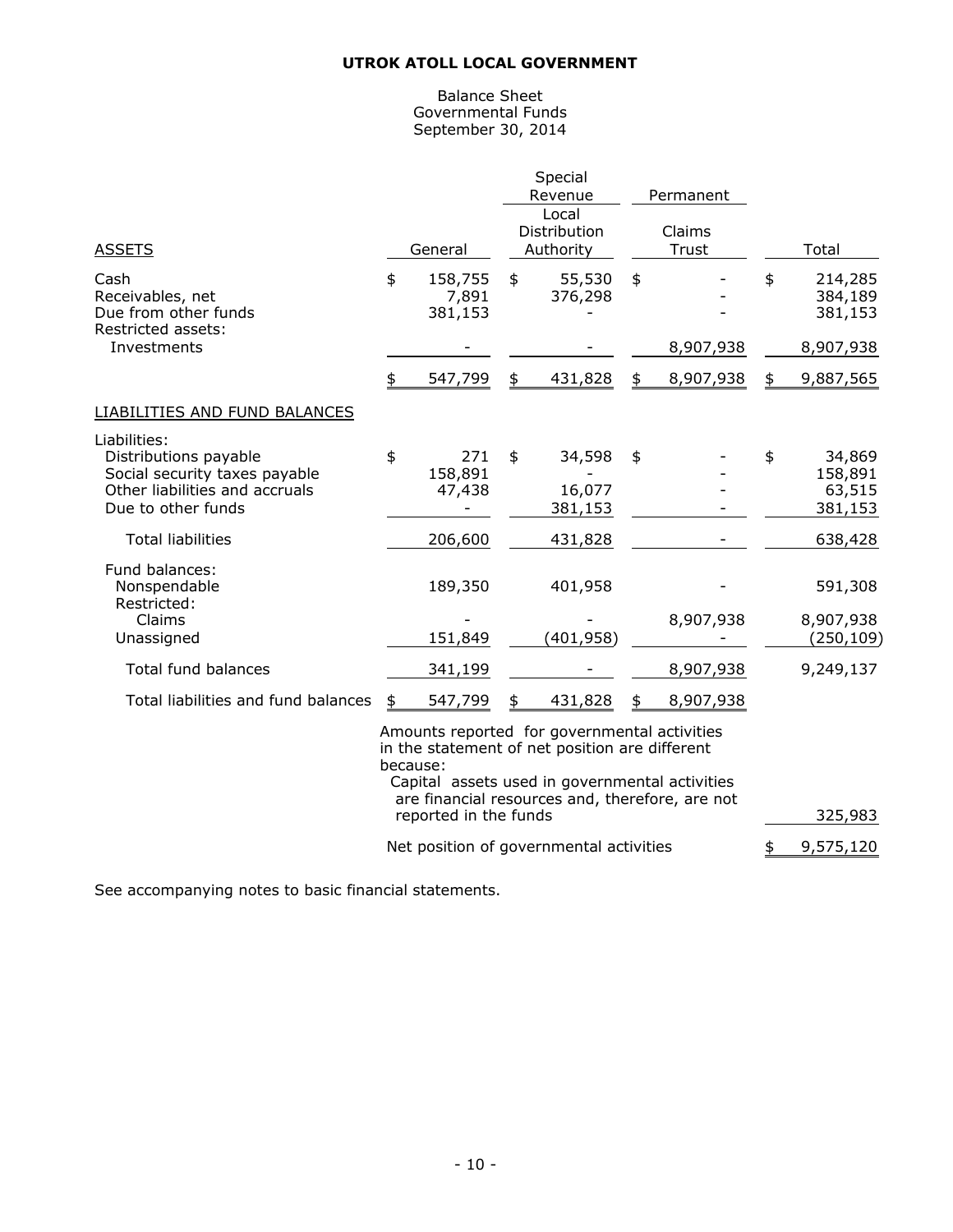#### Statement of Revenues, Expenditures and Changes in Fund Balances Governmental Funds Year Ended September 30, 2014

|                                                                                                            |                                         | Special<br>Revenue<br>Local | Permanent                 |                                             |
|------------------------------------------------------------------------------------------------------------|-----------------------------------------|-----------------------------|---------------------------|---------------------------------------------|
|                                                                                                            |                                         | <b>Distribution</b>         | Claims                    |                                             |
| Revenues:                                                                                                  | General                                 | Authority                   | Trust                     | Total                                       |
| Federal and other grants<br>Net change in the fair value of investments<br>Dividends and interest<br>Other | \$<br>174,729<br>279<br>7,148           | \$                          | \$<br>1,004,612<br>14,774 | 174,729<br>\$<br>1,004,612<br>279<br>21,922 |
| <b>Total revenues</b>                                                                                      | 182,156                                 |                             | 1,019,386                 | 1,201,542                                   |
| Expenditures:<br>Current:                                                                                  |                                         |                             |                           |                                             |
| Mayor and council<br>Administration and finance<br>Public safety<br>Food program                           | 193,326<br>191,307<br>19,241<br>103,016 | 28,454                      |                           | 193,326<br>219,761<br>19,241<br>103,016     |
| Nuclear claims related<br>Investment management<br>Capital outlay                                          | 37,947                                  | 698,301                     | 80,407                    | 698,301<br>80,407<br>37,947                 |
| Total expenditures                                                                                         | 544,837                                 | 726,755                     | 80,407                    | 1,351,999                                   |
| Excess (deficiency) of revenues over<br>(under) expenditures                                               | (362, 681)                              | (726, 755)                  | 938,979                   | (150, 457)                                  |
| Other financing sources (uses):<br>Operating transfers in<br>Operating transfers out                       | 1,371,642<br>(708,730)                  | 708,730                     | (1, 371, 642)             | 2,080,372<br>(2,080,372)                    |
| Total other financing sources (uses), net                                                                  | 662,912                                 | 708,730                     | (1, 371, 642)             |                                             |
| Net change in fund balances                                                                                | 300,231                                 | (18, 025)                   | (432, 663)                | (150, 457)                                  |
| Fund balances at beginning of year                                                                         | 40,968                                  | 18,025                      | 9,340,601                 | 9,399,594                                   |
| Fund balances at end of year                                                                               | 341,199                                 |                             | 8,907,938<br>\$           | 9,249,137                                   |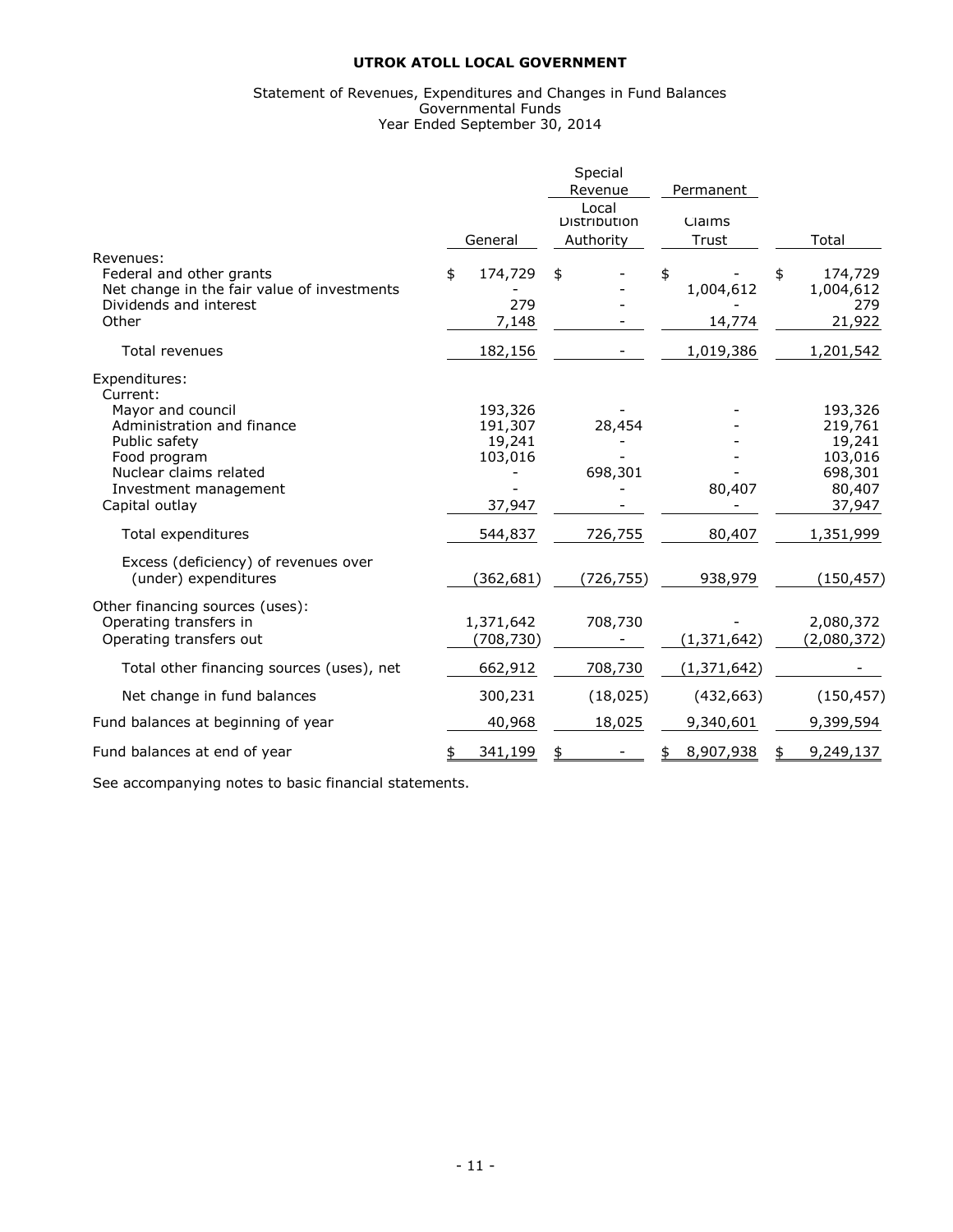# to the Statement of Activities Year Ended September 30, 2014 Reconciliation of the Statement of Revenues, Expenditures, and Changes in Fund Balances of Governmental Funds

| Net change in fund balances - total governmental funds                                                                                                                                              |              | \$<br>(150, 457) |
|-----------------------------------------------------------------------------------------------------------------------------------------------------------------------------------------------------|--------------|------------------|
| Governmental funds report capital outlays as expenditures.<br>However, in the statement of activities, the cost of capital assets<br>is allocated over their estimated useful lives and reported as |              |                  |
| depreciation expense. For the current year, these amounts                                                                                                                                           |              |                  |
| consist of:                                                                                                                                                                                         |              |                  |
| Capital outlays                                                                                                                                                                                     | \$<br>37,947 |                  |
| Depreciation expense                                                                                                                                                                                | (30, 203)    |                  |
|                                                                                                                                                                                                     |              | 7,744            |
| Change in net position of governmental activities                                                                                                                                                   |              | (142,713)        |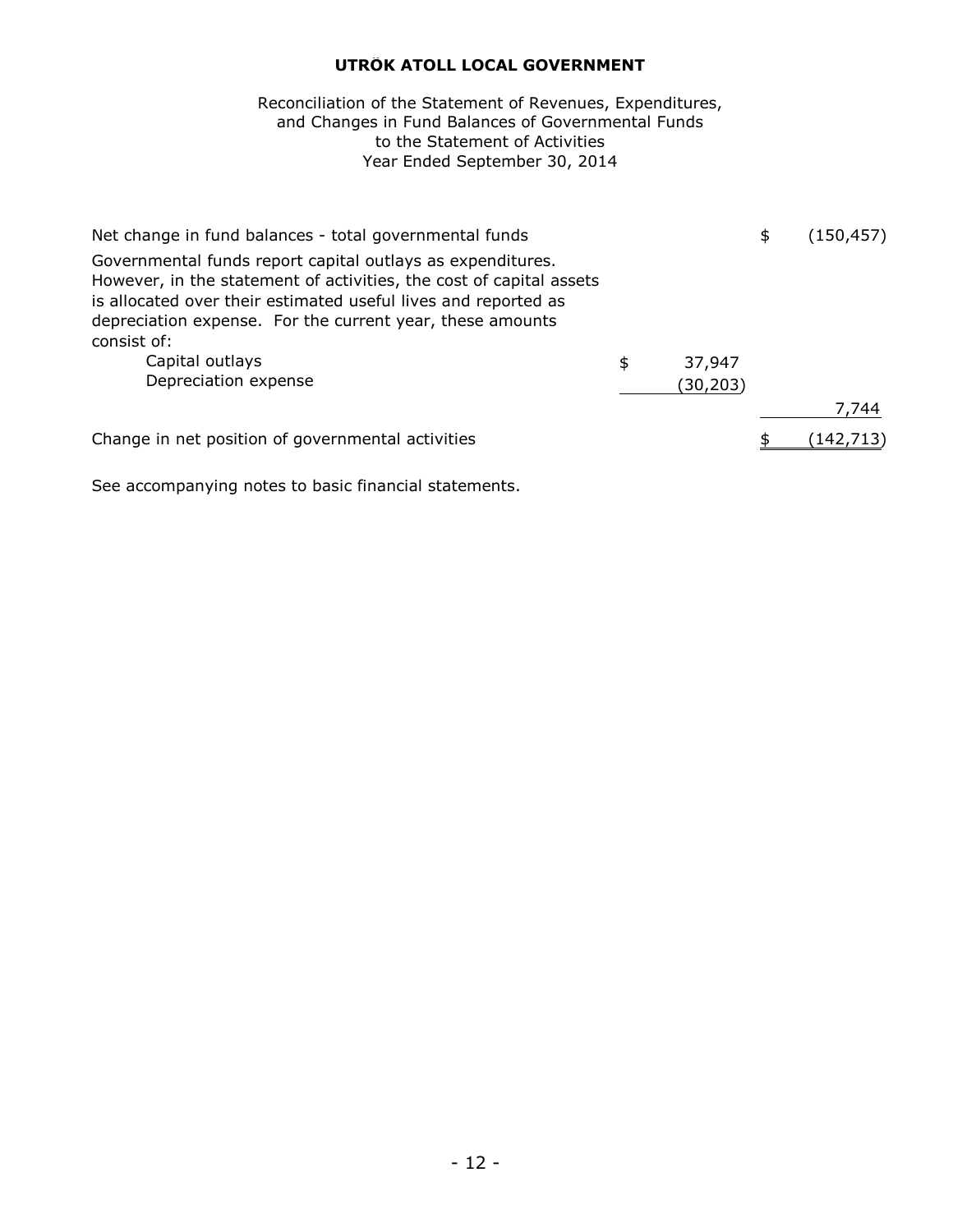Notes to Financial Statements September 30, 2014

#### (1) Organization

The Utrõk Atoll Local Government (UALGOV) was established pursuant to Public Law 1981-2, the Local Government Act of the Republic of the Marshall Islands and operates under the Constitution of the Utrõk Atoll Local Government. UALGOV is governed by an elected mayor and a twenty seven-member council.

#### (2) Summary of Significant Accounting Policies

The accompanying financial statements of UALGOV have been prepared in accordance with accounting principles generally accepted in the United States of America (GAAP), as applied to governmental units. The Governmental Accounting Standards Board (GASB) is the recognized standard-setting body for establishing governmental accounting and financial reporting principles. The more significant of UALGOV's accounting policies are described below.

#### A. Government-Wide Financial Statements

The Statement of Net Position and the Statement of Activities report financial information on all of the non-fiduciary activities of UALGOV. For the most part, the effect of interfund activity has been eliminated from these statements. UALGOV's activities are defined as governmental activities, which are supported by intergovernmental revenues and other non-exchange revenues.

The Statement of Net Position presents all of UALGOV's non-fiduciary assets and liabilities, with the difference reported as net position. Net position is reported in three categories:

- Net investment in capital assets consists of capital assets, net of accumulated depreciation and reduced by outstanding balances for bonds, notes and other debt that are attributed to the acquisition, construction or improvement of those assets.
- Restricted net position nonexpendable consists of permanent funds in which donors or other outside sources have stipulated that the principal is to be maintained inviolate and in perpetuity, and invested for the purpose of producing present and future income, which may either be expended or added to the principal.
- Restricted net position **-** expendable consists of resources in which UALGOV is legally or contractually obligated to spend resources in accordance with restrictions either externally imposed by creditors, grantors, contributors, and the like, or imposed by law.
- Unrestricted net position consists of net position, which do not meet the definition of the two preceding categories. Unrestricted net position often is designated, (for example, internally restricted), to indicate that management does not consider them to be available for general operations.

The Statement of Activities demonstrates the degree to which the direct expenses of given functions or segments are offset by program revenues. Direct expenses are those that are clearly identifiable within a specific function or segment. Program revenues include charges to customers or applicants who purchase, use, or directly benefit from goods, services, or privileges that are restricted to meeting the operational or capital requirements of a particular function. Taxes and other items not meeting the definition of program revenues are, instead, reported as general revenues.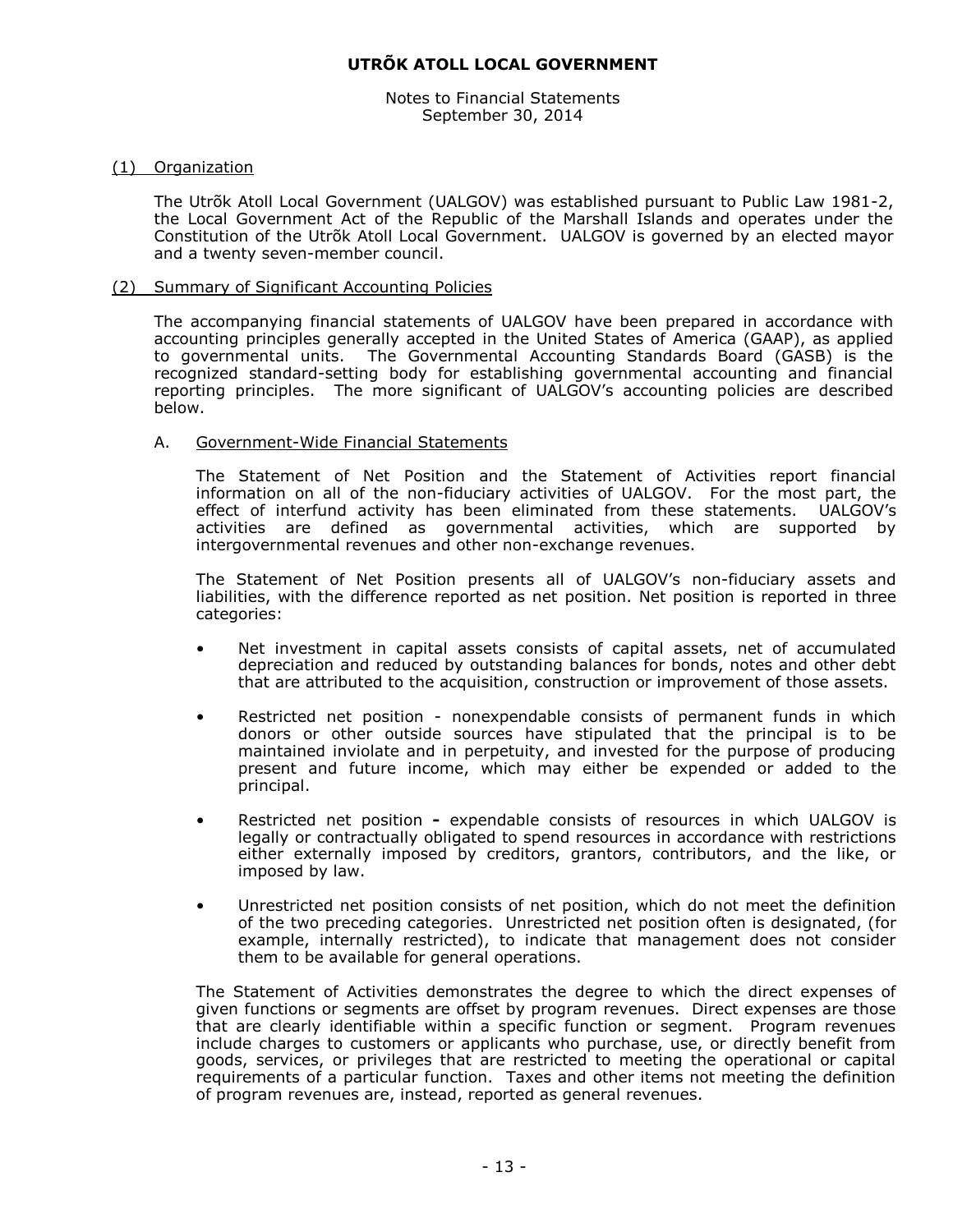Notes to Financial Statements September 30, 2014

#### (2) Summary of Significant Accounting Policies, Continued

#### B. Fund Financial Statements

The fund financial statements present a balance sheet and a statement of revenues, expenditures, and changes in fund balances for UALGOV's major funds. Major individual governmental funds are reported as separate columns in the fund financial statements pursuant to GASB reporting standards. UALGOV reports its financial position and results of operations in funds, each of which is considered a separate accounting entity. The operations of each fund are accounted for with a set of self-balancing accounts that comprise its assets, liabilities, fund equity, revenues and expenditures. Transactions between funds within a fund type, if any, have not been eliminated.

#### C. Measurement Focus and Basis of Accounting

Government-wide Financial Statements:

The government-wide financial statements are reported using the economic resources management focus and the accrual basis of accounting. Revenues are recorded when earned and expenses are recorded when a liability is incurred, regardless of the timing of related cash flows. Grants and similar items are recognized as revenue as soon as all eligibility requirements imposed by the provider have been met.

Amounts reported as program revenues include 1) charges to customers or applicants for goods, services, or privileges provided, 2) operating grants and contributions, and 3) capital grants and contributions. Internally dedicated resources are reported as general revenues rather than as program revenues. General revenues are derived from taxation, investment income and other fees that are not allocated to specific programs.

Governmental Fund Financial Statements:

Governmental fund financial statements account for the general governmental activities of UALGOV and are reported using the current financial resources measurement focus and the modified accrual basis of accounting. Revenues are recognized as they become susceptible to accrual; generally when they are both measurable and available. Revenues are considered to be available when they are collectible within the current period or soon enough thereafter to pay liabilities of the current period. For this purpose, UALGOV considers revenues to be available if they are collected within 90 days of the end of the current fiscal period.

Miscellaneous revenues from other financing sources are recognized when received in cash because they are generally not measurable until actually received. Investment earnings are recorded as earned, since they are both measurable and available. Expenditures generally are recorded in the period in which the related fund liability is incurred, as under accrual accounting. However, debt service expenditures, as well as expenditures related to compensated absences and claims and judgments, are recorded only when payment is due.

GASB Statement No. 34, *Basic Financial Statements - and Management's Discussion and Analysis - For State and Local Governments*, as amended by GASB Statement No. 37, *Basic Financial Statements - and Management's Discussion and Analysis - For State and Local Governments*: *Omnibus*, sets forth minimum criteria (percentage of the assets, liabilities, revenues or expenditures/expenses for either fund category or the governmental and enterprise funds combined) for the determination of major funds. Major individual governmental funds are reported as separate columns in the fund financial statements.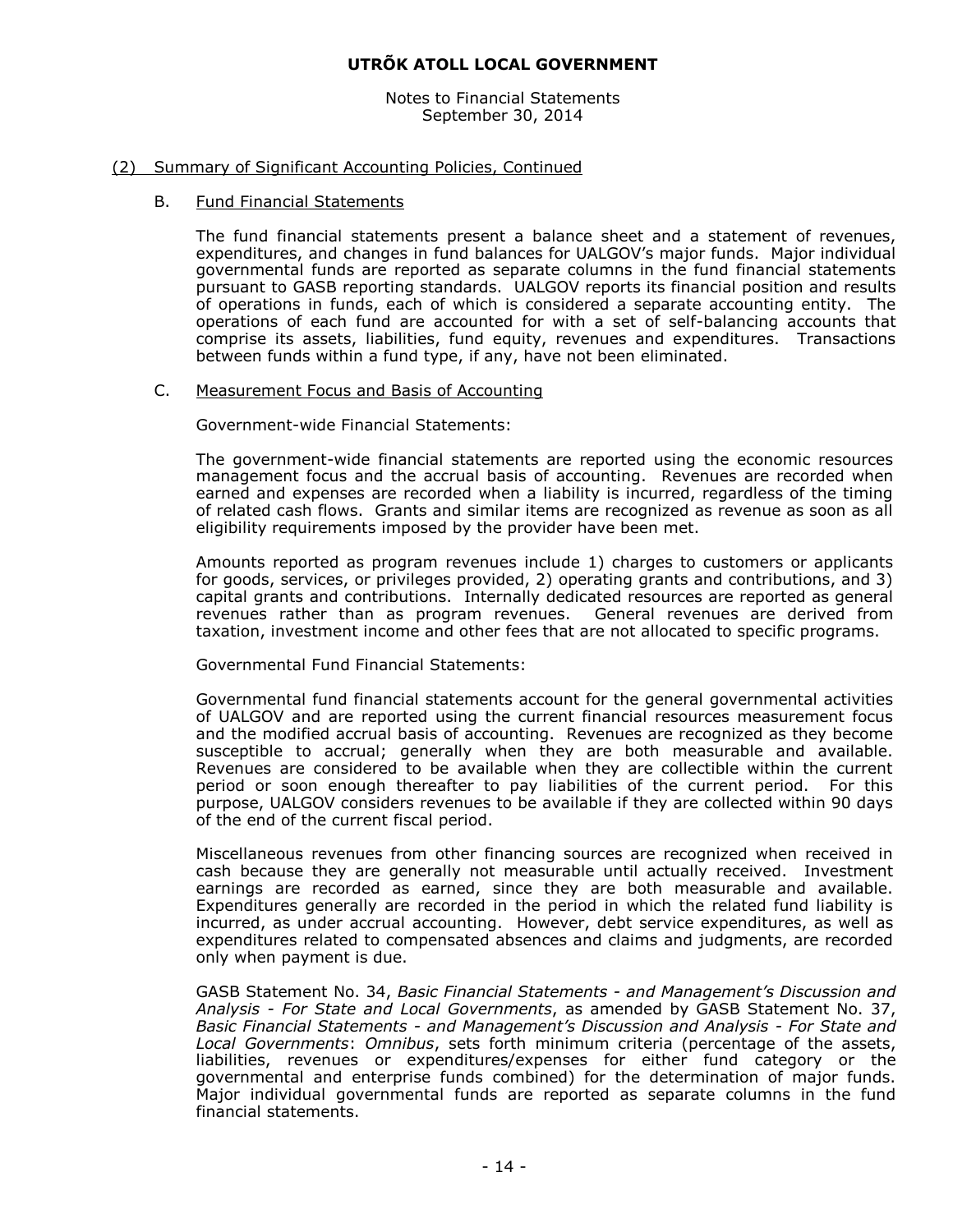Notes to Financial Statements September 30, 2014

# (2) Summary of Significant Accounting Policies, Continued

C. Measurement Focus and Basis of Accounting, Continued

Governmental Fund Financial Statements, Continued:

UALGOV reports the following major funds:

- General Fund this fund is the primary operating fund of UALGOV. It is used to account for all governmental transactions, except those required to be accounted for in another fund.
- Local Distribution Authority Fund a special revenue fund that accounts for funds received under the Utrõk Claims Trust Fund. These funds are distributed by UALGOV to the people of Utrõk based on an approved distribution scheme.
- Claims Trust Fund a permanent fund that accounts for funds received under Article II, Section 4, of the agreement between the Government of the United States and the Government of the Republic of the Marshall Islands for the implementation of Section 177 of the Compact of Free Association (the Compact). In accordance with Article II, Section 8, of the Compact, UALGOV executed the Utrõk Claims Trust Agreement and established the Claims Trust Fund. Pursuant to Section 4.4 of the trust agreement, the Trustee shall retain and add to the Corpus of the Trust not less than 30% nor more than 85% of the earned income arising from the Corpus of the Trust. In addition, pursuant to Section 5.1 of the trust agreement, UALGOV may also invade up to 3% of the corpus of the Claims Trust Fund. Such invasion may occur in the event of an unforeseen natural disaster or other similar circumstance, as determined by the sole discretion of UALGOV Council, in order to prevent hardship to the people of Utrõk. An invasion of the corpus shall not occur more frequently than once every three years. On December 8, 2008, UALGOV executed an amended trust agreement whereby the annual distribution payment to the people of Utrõk shall be \$1,220,000. In the event that the value of the corpus of the Claims Trust Fund falls below \$10,000,000, the annual distribution payment shall be reduced to \$610,000. All other terms and conditions of the initial trust agreement remain.
- D. Cash

Cash includes cash on hand and cash held in demand and savings accounts.

E. Investments

Investments and related investment earnings are recorded at fair value. Fair value is the amount at which a financial instrument could be exchanged in a current transaction between willing parties, other than in a forced or liquidation sale.

F. Receivables

Receivables consist of amounts advanced to individuals, on an unsecured basis, substantially all of whom are situated in the Republic of the Marshall Islands as well as amounts due from U.S. federal agencies for expenditures on federally funded reimbursement and grant programs. Receivables are stated net of estimated allowances for uncollectable accounts, which is determined based upon past collection experience and aging of the accounts. Reimbursements due to UALGOV for expenditures on federally funded reimbursement and grant programs are included as receivables on the governmental fund balance sheet.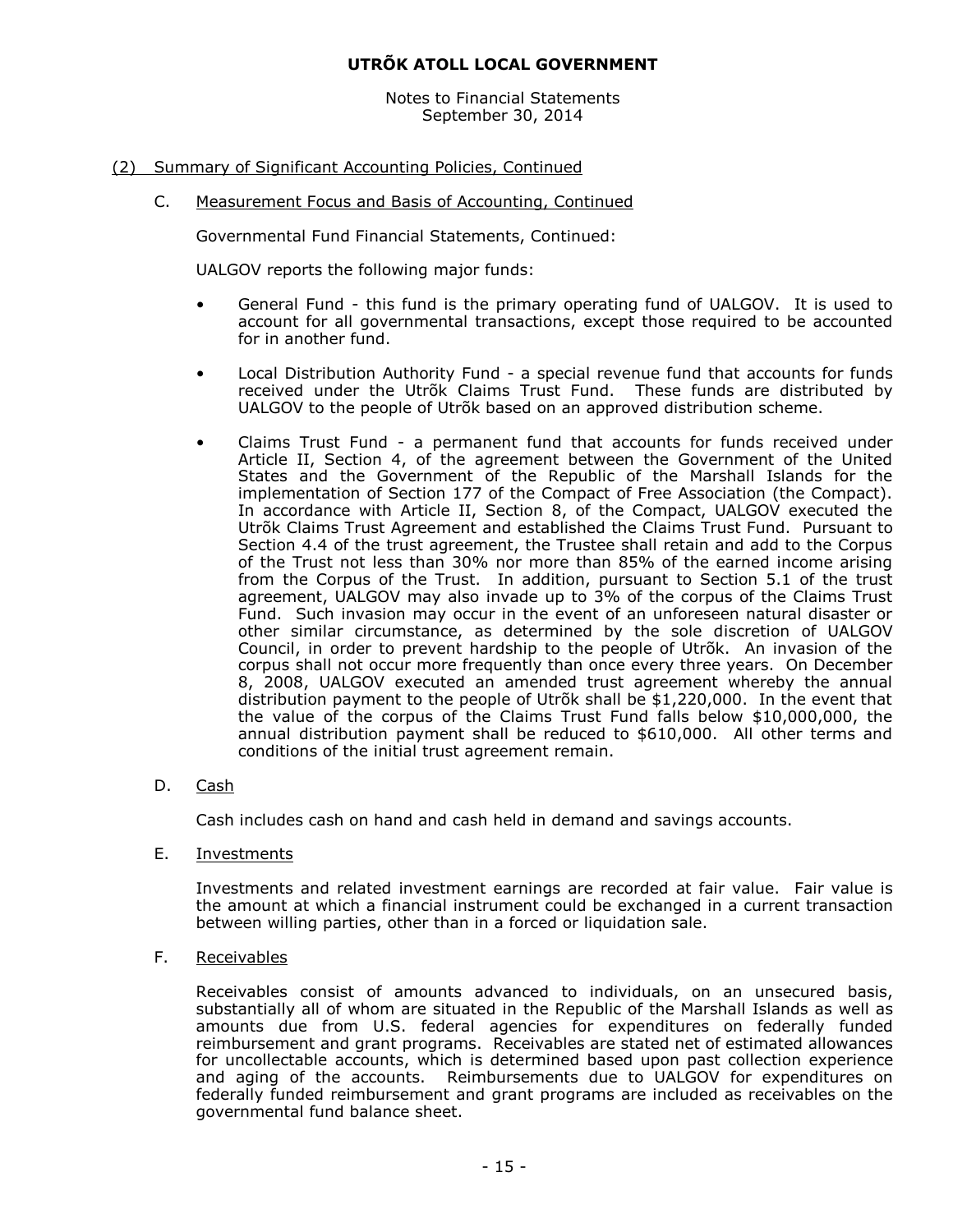Notes to Financial Statements September 30, 2014

#### (2) Summary of Significant Accounting Policies, Continued

#### F. Receivables, Continued

Receivables as of September 30, 2014, for the primary government's individual major governmental funds, including applicable allowance for uncollectible accounts, are as follows:

|                                                                          | General                                     | Local<br>Distribution<br>Authority | Claims<br><u>Trust</u> | Total                                 |
|--------------------------------------------------------------------------|---------------------------------------------|------------------------------------|------------------------|---------------------------------------|
| Receivables:<br>Due from RepMar<br>Loans<br>Grants<br>Employee and other | 19,144<br>\$<br>189,350<br>37,885<br>13,432 | \$<br>401,958<br>2,794             | \$                     | 19,144<br>591,308<br>37,885<br>16,226 |
| Less: Allowance for doubtful accounts                                    | 259,811<br>(251, 920)                       | 404,752<br>(28, 454)               |                        | 339,390<br>(280, 374)                 |
|                                                                          | 7,891                                       | \$376,298                          | ፍ                      | <u>\$384,189</u>                      |

Loans receivable are uncollateralized and accrue interest at 9% per annum.

#### G. Interfund Receivables/Payables

During the course of its operations, UALGOV records transactions between individual funds for goods provided or services rendered. Receivables and payables resulting from transactions between funds are classified as "due from other funds" or "due to other funds" on the governmental funds balance sheet.

Interfund receivables and payables have been eliminated from the statement of net position.

#### H. Restricted Assets

Certain assets of UALGOV are classified as restricted assets because their use is completely restricted by trust agreements or enabling legislation. Specifically, investments of \$8,907,938 recorded in the Claims Trust Fund are restricted in that they are not available to be used in current operations.

#### I. Capital Assets

Capital assets, which include property, plant and equipment and infrastructure assets (e.g. roads, docks, airports, water catchments, and other similar items), whether purchased or constructed, are recorded at historical cost. UALGOV capitalizes all capital assets that exceed \$5,000 and have a useful life greater than one year. Depreciation is provided over the estimated useful lives of the assets through use of the straight-line method. The estimated useful lives of these assets are as follows:

| Airport terminal        | 25 years |
|-------------------------|----------|
| <b>Building</b>         | 12 years |
| Machinery and equipment | 10 years |
| Motor vehicles          | 3 years  |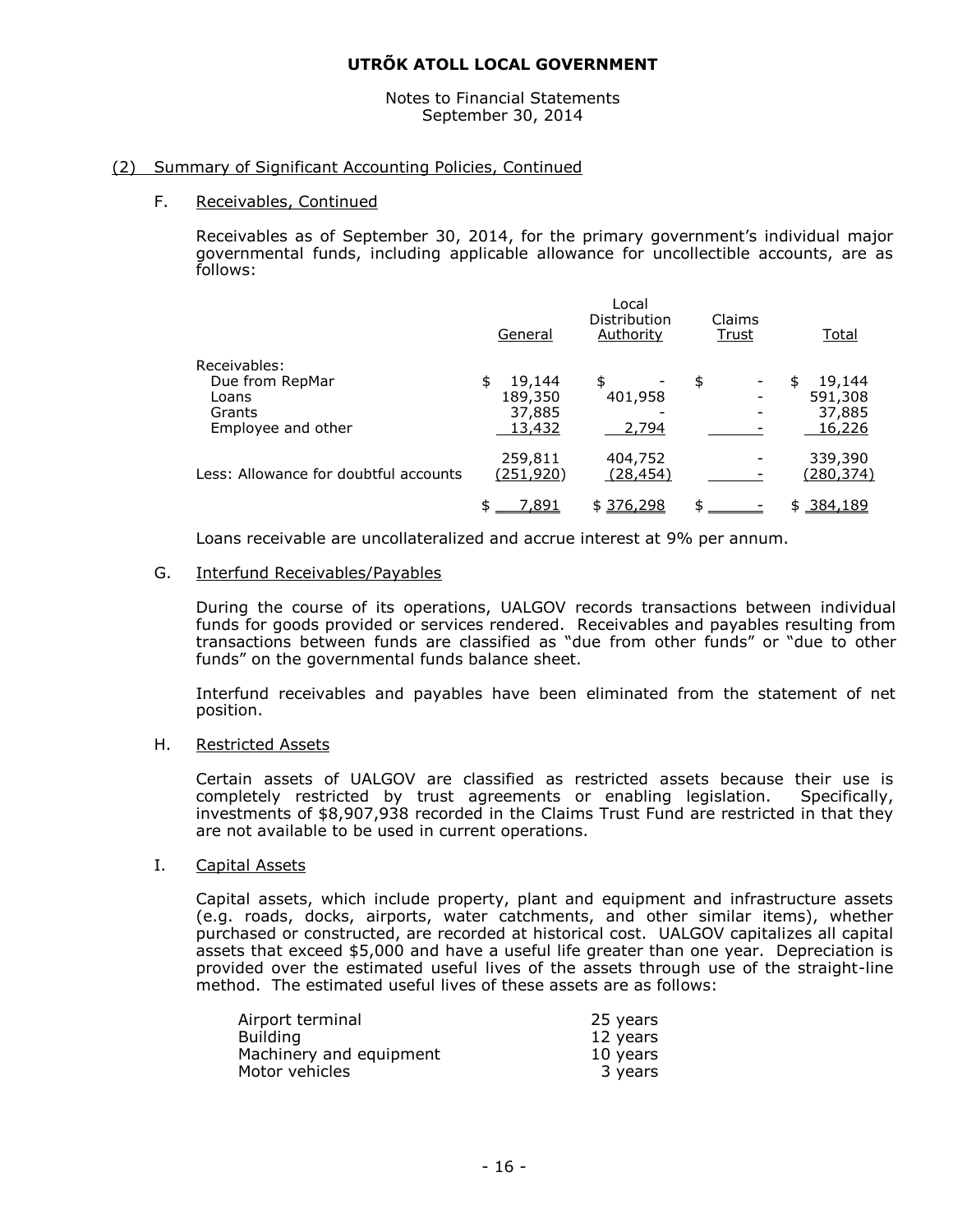Notes to Financial Statements September 30, 2014

#### (2) Summary of Significant Accounting Policies, Continued

#### J. Interfund/Intrafund Transactions

As a general rule, the effect of interfund activity has been eliminated in the governmentwide statements. Exceptions to this rule are: 1) activities between funds reported as governmental activities and funds reported as business-type activities and 2) activities between funds that are reported in different functional categories in either the governmental or business-type activities column. Elimination of these activities would distort the direct costs and program revenues for the functions concerned.

Transfers are used to 1) move revenues from the fund that enabling legislation or budget requires to collect them to the fund that enabling legislation or budget requires to expend them, 2) use unrestricted revenues collected in the General Fund to finance various programs accounted for in other funds in accordance with budgetary authorizations, and 3) record reductions in interfund loans for amounts that are not expected to be repaid.

#### K. Compensated Absences

UALGOV recognizes expenditures for annual leave and sick leave when leave is actually taken. Accordingly, unused annual leave and sick leave are not included as an obligation within the governmental funds balance sheet. The estimated accumulated amount of unused sick leave at September 30, 2014, is presently not determinable.

#### L. Fund Balances

Fund balance classifications are based on the extent to which UALGOV is bound to honor constraints on the specific purposes for which amounts in those funds can be spent. Amounts are reported under the following fund balance classifications:

- Non-spendable includes fund balance amounts that cannot be spent either because it is not in spendable form or because of legal or contractual constraints.
- Restricted includes fund balance amounts that are constrained for specific purposes which are externally imposed by providers, such as creditors or amounts constrained due to constitutional provisions or enabling legislation.
- Committed includes fund balance amounts that are constrained for specific purposes that are internally imposed by the government through formal action of the highest level of decision making authority and does not lapse at year-end.
- Assigned includes fund balance amounts that are intended to be used for specific purposes that are neither considered restricted or committed.
- Unassigned includes negative fund balances in other governmental funds.

UALGOV has a general policy to first use restricted resources for expenditures incurred for which both restricted and unrestricted (committed, assigned, and unassigned) resources are available. When expenditures are incurred for which only unrestricted resources are available, the general policy of UALGOV is to use committed resources first, followed by assigned, and then unassigned. The use of restricted/committed resources may be deferred based on a review of the specific transaction.

A formal minimum fund balance policy has not been adopted.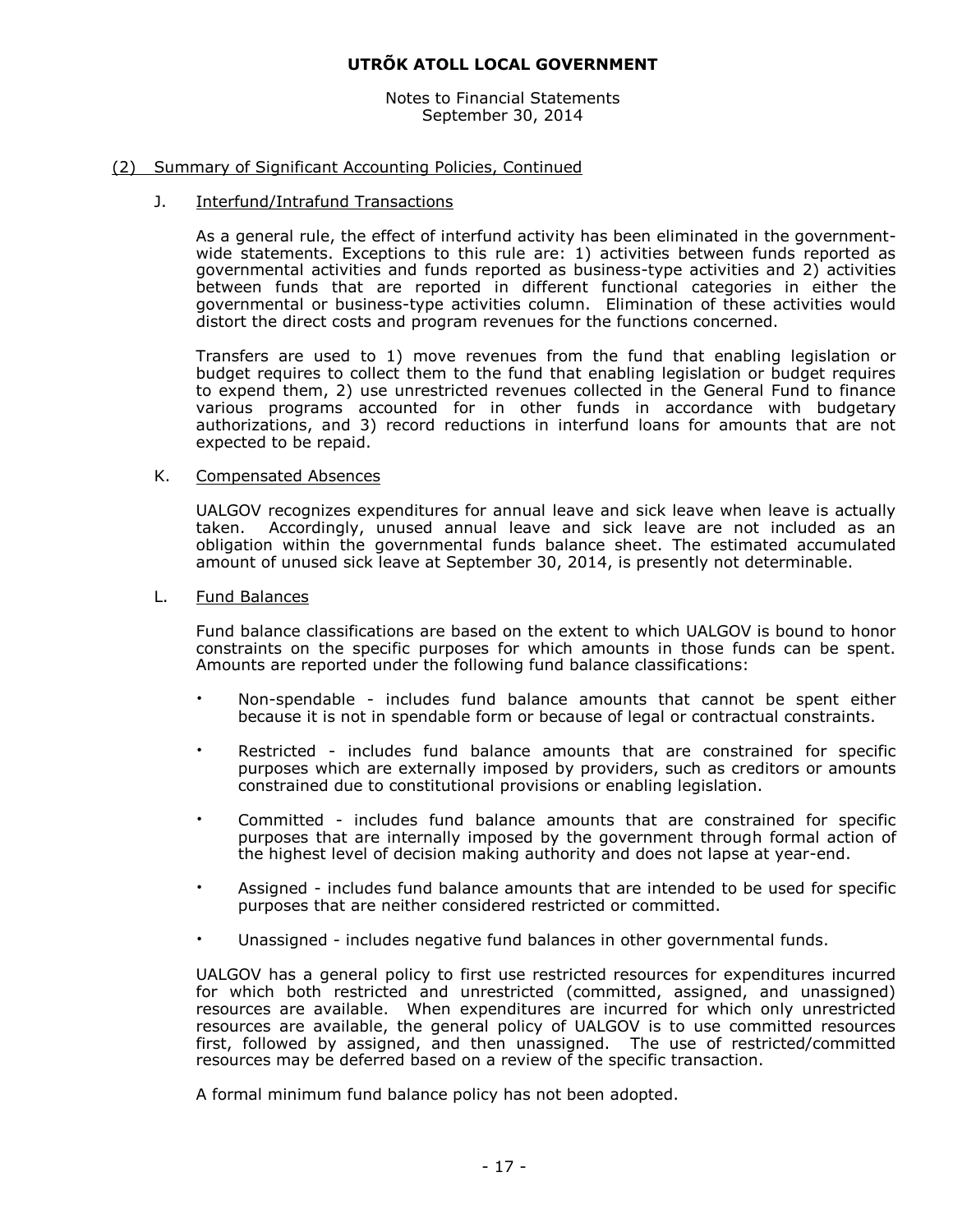Notes to Financial Statements September 30, 2014

#### (2) Summary of Significant Accounting Policies, Continued

#### M. New Accounting Standards

During the year ended September 30, 2014, UALGOV implemented the following pronouncements:

- GASB Statement No. 66, *Technical Corrections - 2012*, which enhances the usefulness of financial reports by resolving conflicting accounting and financial reporting guidance that could diminish the consistency of financial reporting.
- GASB Statement No. 67, *Financial Reporting for Pension Plans*, which revises existing guidance for the financial reports of most pension plans.
- GASB Statement No. 70, *Accounting and Financial Reporting for Nonexchange Financial Guarantees,* which requires a state or local government guarantor that offers a nonexchange financial guarantee to another organization or government to recognize a liability on its financial statements when it is more likely than not that the guarantor will be required to make a payment to the obligation holders under the agreement.

The implementation of these pronouncements did not have a material effect on the accompanying financial statements.

In June 2012, GASB issued Statement No. 68, *Accounting and Financial Reporting for Pension*, which revises and establishes new financial reporting requirements for most governments that provide their employees with pension benefits. The provisions in Statement 68 are effective for fiscal years beginning after June 15, 2014. Management does not believe that the implementation of this statement will have a material effect on the financial statements of UALGOV.

In January 2013, GASB issued Statement No. 69, *Government Combinations and Disposals of Government Operations,* which improves accounting and financial reporting for state and local governments' combinations and disposal of government operations. Government combinations include mergers, acquisitions, and transfers of operations. A disposal of government operations can occur through a transfer to another government or a sale. The provisions in Statement 69 are effective for fiscal years beginning after December 15, 2013. Management does not believe that the implementation of this statement will have a material effect on the financial statements of UALGOV.

In November 2013, GASB issued Statement No. 71, *Pension Transition for Contributions Made Subsequent to the Measurement Date – an amendment of GASB Statement No. 68*, which addresses an issue regarding application of the transition provisions of Statement No. 68, *Accounting and Financial Reporting for Pensions*. The issue relates to amounts associated with contributions, if any, made by a state or local government employer or nonemployer contributing entity to a defined benefit pension plan after the measurement date of the government's beginning net pension liability. The provisions in Statement No. 71 are effective for fiscal years beginning after June 15, 2014. Management does not believe that the implementation of this statement will have a material effect on the financial statements of UALGOV.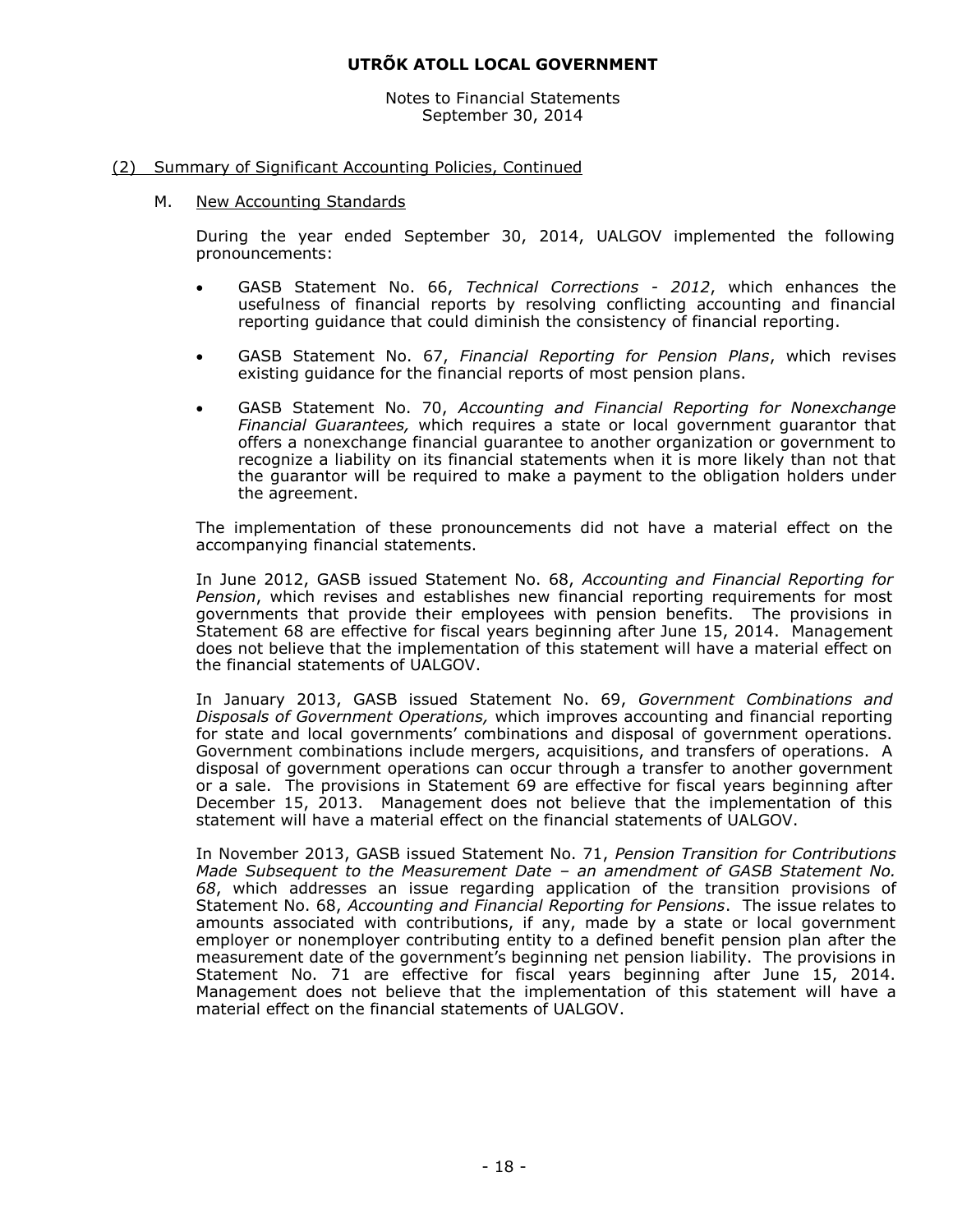Notes to Financial Statements September 30, 2014

#### (2) Summary of Significant Accounting Policies, Continued

#### N. Estimates

The preparation of financial statements in accordance with GAAP requires management to make estimates and assumptions that affect the reported amounts of assets and liabilities and disclosure of contingent assets and liabilities at the date of the financial statements and the reported amounts of revenues and expenditures/expenses during the reporting period. Actual results could differ from those estimates.

#### O. Total Columns

Total columns are presented primarily to facilitate financial analysis. The Management's Discussion and Analysis includes certain prior year summarized comparative information in total. Such information does not include sufficient detail to constitute a full comparative presentation. Accordingly, such information should be read in conjunction with UALGOV's financial statements for the year ended September 30, 2013 from which summarized information was derived.

#### (3) Deposits and Investments

GASB Statement No. 40 addresses common deposit and investment risks related to credit risk, concentration of credit risk, interest rate risk and foreign currency risk. As an element of interest rate risk, disclosure is required of investments that have fair values that are highly sensitive to changes in interest rates. GASB Statement No. 40 also requires disclosure of formal policies related to deposit and investment risks.

UALGOV does not have formal deposit and investment policies. Investments in the Claims Trust Fund are governed by a trust agreement.

#### A. Deposits

Custodial credit risk is the risk that in the event of a bank failure, UALGOV's deposits may not be returned to it. Such deposits are not covered by depository insurance and are either uncollateralized, or collateralized with securities held by the pledging financial institution or held by the pledging financial institution but not in the depositorgovernment's name. UALGOV does not have a deposit policy for custodial credit risk.

As of September 30, 2014, the carrying amount of the UALGOV's total cash and cash equivalents was \$214,285 and the corresponding bank balance was \$240,179. Of the bank balance amount, \$177,317 is maintained in financial institutions subject to Federal Deposit Insurance Corporation (FDIC) insurance. As of September 30, 2014, bank deposits in the amount of \$177,317 were FDIC insured. Bank deposits of \$62,862 are maintained in financial institutions not subject to depository insurance. UALGOV does not require collateralization of its cash deposits; therefore, deposit levels in excess of FDIC insurance coverage are uncollateralized. Accordingly, these deposits are exposed to custodial credit risk.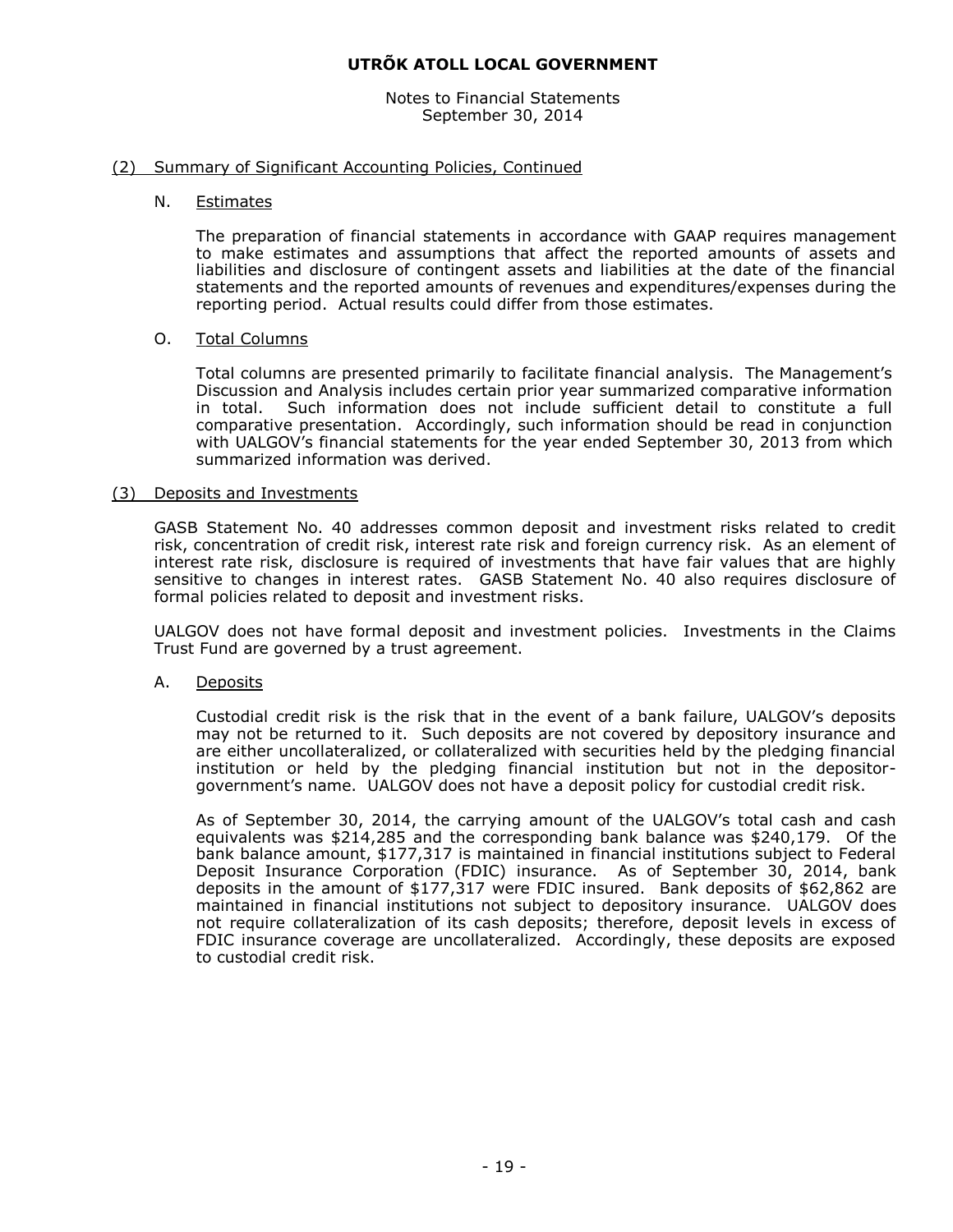Notes to Financial Statements September 30, 2014

#### (3) Deposits and Investments, Continued

#### B. Investments

Investments of UALGOV as of September 30, 2014, are as follows:

| Claims Trust Fund:      |           |
|-------------------------|-----------|
| Money market funds      | \$244,507 |
| Fixed income securities | 3,697,799 |
| Equities                | 4,965,632 |
|                         |           |

\$ 8,907,938

Custodial credit risk for investments is the risk that in the event of the failure of the counterparty to the transaction, UALGOV will not be able to recover the value of investment or collateral securities that are in the possession of an outside party. UALGOV's investments are held and administered by trustees in accordance with various trustee agreements. Based on negotiated trust and custody contracts, all of these investments were held in UALGOV's name by UALGOV's custodial financial institutions at September 30, 2014.

Credit risk for investments is the risk that an issuer or other counterparty to an investment will not fulfill its obligations.

Interest rate risk is the risk that changes in interest rates will adversely affect the fair value of debt instruments. UALGOV does not have a formal investment policy that limits investment maturities as a means of managing its exposure to fair value losses arising from increasing interest rates.

Concentration of credit risk for investments is the risk of loss attributed to the magnitude of an entity's investment in a single issuer. GASB Statement No. 40 requires disclosure by issuer and amount of investments in any one issuer that represents five percent (5%) or more of total investments for UALGOV. As of September 30, 2014, investments in any one issuer that exceeded 5% of total investments is not determinable.

#### (4) Capital Assets

Capital asset activities for the year ended September 30, 2014, are as follows:

| <b>Balance</b><br>October |             |                 | <b>Balance</b><br>September |
|---------------------------|-------------|-----------------|-----------------------------|
| 1, 2013                   | Additions   | Retirements     | 30, 2014                    |
|                           |             |                 |                             |
| 90,310<br>\$              | \$          | \$              | 90,310<br>\$                |
| 103,259                   |             |                 | 103,259                     |
| 79,158                    |             |                 | 79,158                      |
| 68,490                    |             | <u>(22,350)</u> | 46,140                      |
| 341,217                   |             | (22, 350)       | 318,867                     |
| (112, 978)                | (30, 203)   | 13,000          | <u>(120,831)</u>            |
| 228,239                   | (30, 203)   |                 | 198,036                     |
|                           |             |                 |                             |
|                           | 37,947      |                 | 127,947                     |
| \$318,239                 | 7,744<br>\$ |                 | 325,983<br>\$               |
|                           | 90,000      |                 |                             |

Depreciation expense of \$30,203 was charged to the Office of the Mayor and Council.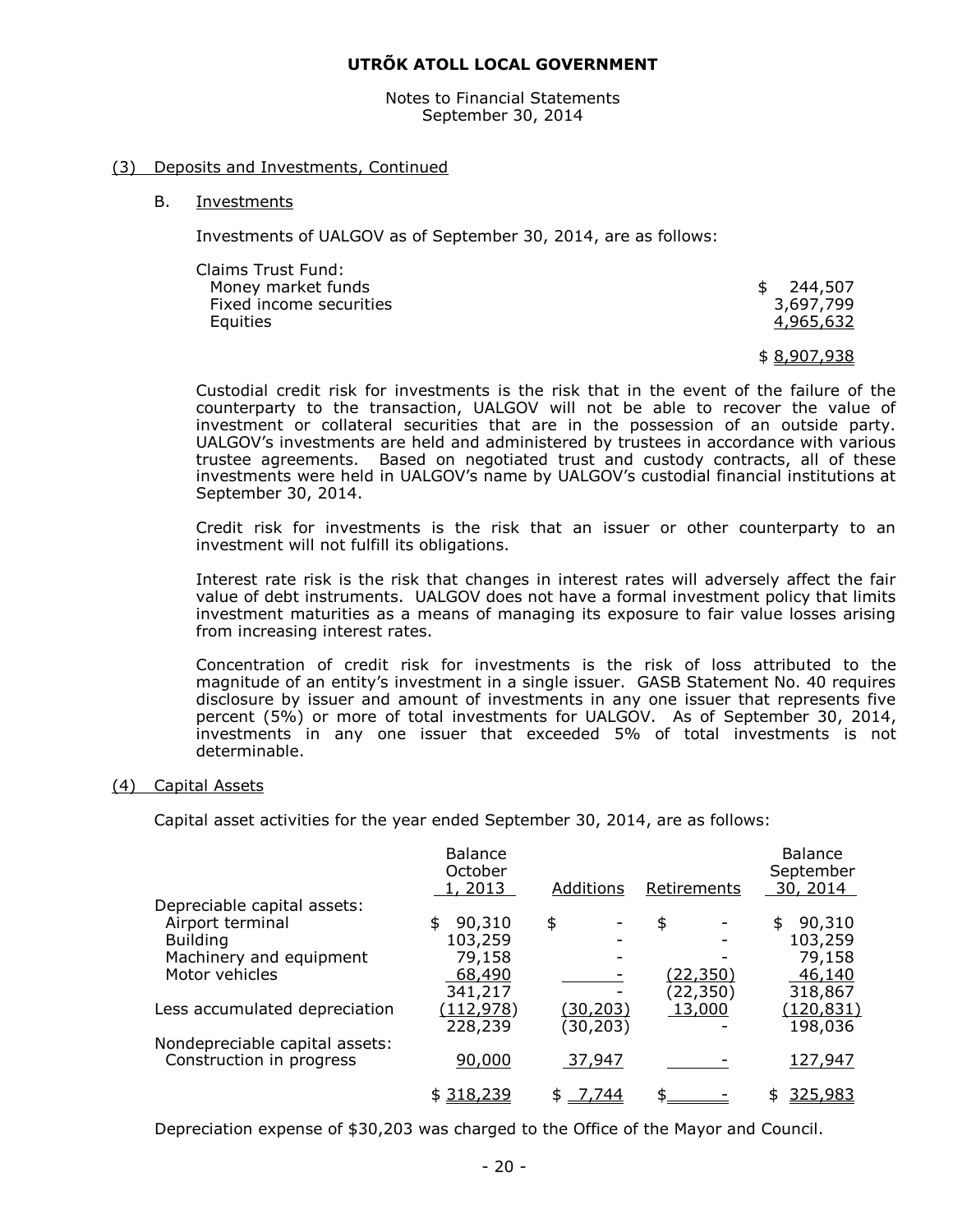Notes to Financial Statements September 30, 2014

#### (5) Social Security Taxes Payable

At September 30, 2014, UALGOV was liable for taxes, including certain delinquent social security taxes, payable to the Marshall Islands Social Security Administration (MISSA) in the amount of \$158,891. In 2013, UALGOV and MISSA entered into a promissory note agreement for delinquent taxes in the amount of \$152,490. The terms of the agreement includes monthly payments of \$1,500, inclusive of interest at 12% per annum, commencing July 10, 2013 until the outstanding balance is fully paid.

#### (6) Contingencies

#### Settlement Agreement

In 1997, UALGOV entered into a Settlement Agreement with the Bank of New York, the former trustee for the Utrõk Claims Trust Fund. During fiscal year 1996, the Bank transferred \$390,000 of funds to the Utrõk Local Distribution Authority (LDA) Fund, which should have been transferred to the Utrõk Claims Trust Fund. These funds were subsequently used to fund loans or were otherwise disbursed by the LDA. Under the terms of the Settlement Agreement, the Bank agreed to reimburse the Utrõk Claims Trust Fund the money erroneously transferred and UALGOV agreed to repay \$180,000 to the Bank plus any additional amounts that are subsequently identified and collected. As of September 30, 2014, UALGOV repaid \$180,000 pursuant to this agreement. Repayment of the remaining \$210,000 is contingent upon future collection of amounts previously loaned or disbursed by the LDA. UALGOV elected to not record the receivable for the loans amount and the related liability in the accompanying financial statements.

#### Section 177 Compact Funding

UALGOV received its final compensatory payment under the terms of the Compact on October 22, 2001. Management believes that investment income is sufficient to cover future cost of operations and distributions of the General Fund and the Local Distribution Authority Fund, respectively. However, in the event of a decline in future investment income, UALGOV will need to obtain revenue from other sources to be able to support its cost of operations and distributions.

#### (7) Risk Management

UALGOV is exposed to various risks of loss related to torts; theft of, damage to, and destruction of assets; errors and omissions; injuries to employees; and natural disasters. UALGOV has elected to purchase commercial automobile insurance from independent third parties for the risks of loss to which it is exposed to with respect to the use of motor vehicles. Settled claims have not exceeded this commercial coverage in any of the past three years. For other risks of loss to which it is exposed, UALGOV has elected not to purchase commercial insurance. Instead, UALGOV management believes it is more economical to manage its risks internally. In the event of claim settlements and judgments, UALGOV reports all of its risk management activities in its General Fund.

Claims expenditures and liabilities are reported when it is probable that a loss has occurred and the amount of that loss can be reasonably estimated. These losses include an estimate of claims that have been incurred but not reported. No material losses have resulted from UALGOV's risk management activities during the years ended September 30, 2014, 2013 and 2012.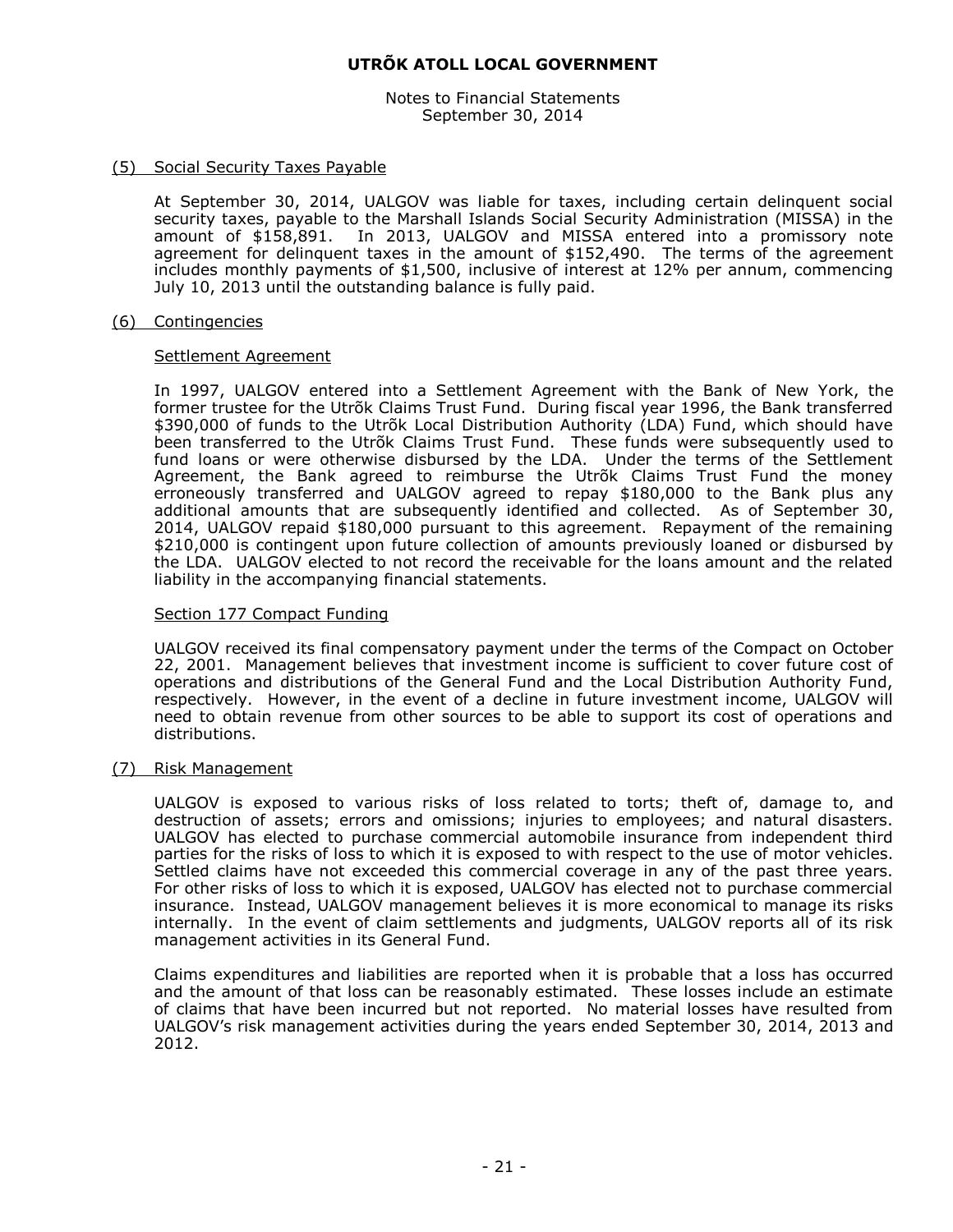#### **REQUIRED SUPPLEMENTARY INFORMATION - BUDGETARY REPORTING**

**YEAR ENDED SEPTEMBER 30, 2014**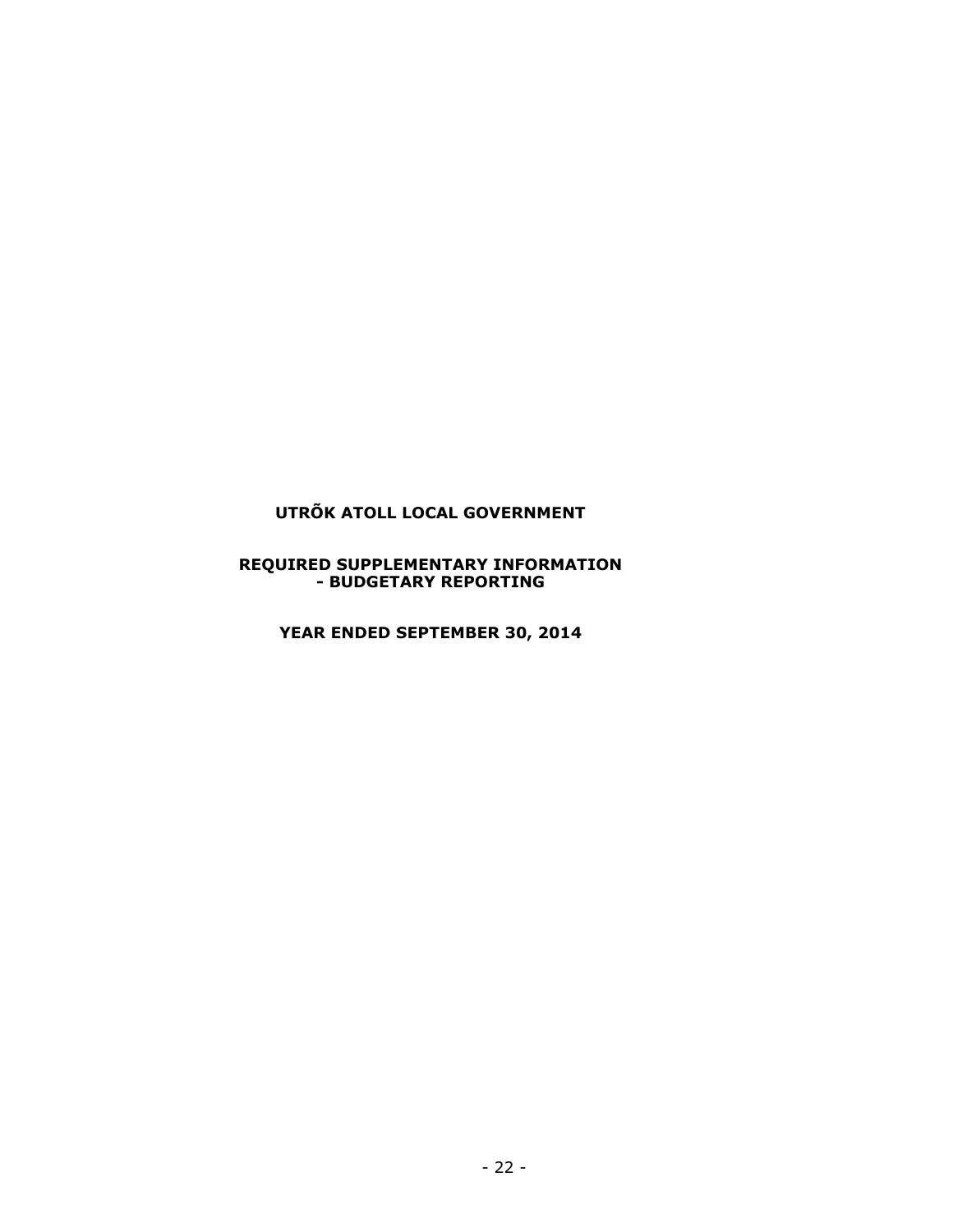#### Schedule of Revenues, Expenditures and Changes in Fund Balance - Budget and Actual - General Fund Year Ended September 30, 2014

|                                                                                                           | <b>Budgeted Amounts</b> |                                     |    |                                     |                                              | Variance with<br>Final Budget -<br>Positive |                                                        |
|-----------------------------------------------------------------------------------------------------------|-------------------------|-------------------------------------|----|-------------------------------------|----------------------------------------------|---------------------------------------------|--------------------------------------------------------|
|                                                                                                           |                         | Original                            |    | Final                               | Actual                                       |                                             | (Negative)                                             |
| Revenues:<br>Federal and other grants<br>Interest<br>Other                                                | \$                      | 40,682<br>4,431                     | \$ | 40,682<br>4,431                     | \$<br>174,729<br>279<br>7,148                | \$                                          | 134,047<br>(4, 152)<br>7,148                           |
| Total revenues                                                                                            |                         | 45,113                              |    | 45,113                              | 182,156                                      |                                             | 137,043                                                |
| Expenditures:<br>Current:<br>Salaries, wages and benefits<br>Honorarium and sitting fees<br>Food stuffs   |                         | 165,108<br>119,893                  |    | 165,108<br>119,893                  | 166,101<br>84,598                            |                                             | (993)<br>35,295                                        |
| Professional services<br>Travel and stipends<br>Motor vehicle                                             |                         | 4,200<br>10,000<br>16,000<br>28,995 |    | 4,200<br>10,000<br>16,000<br>28,995 | 8,840<br>70,234<br>33,599                    |                                             | (4,640)<br>(60, 234)<br>(17, 599)<br>28,995            |
| Rental<br>Office equipment and supplies<br>Communications<br>Repairs and maintenance<br>USDA food program |                         | 23,260<br>2,500<br>6,000<br>3,000   |    | 23,260<br>2,500<br>6,000<br>3,000   | 12,080<br>7,653<br>7,607<br>6,636<br>103,016 |                                             | 11,180<br>(5, 153)<br>(1,607)<br>(3,636)<br>(103, 016) |
| Contingency<br>Employee debts<br>Miscellaneous<br>Capital outlay:<br>Development projects                 |                         | 650,000<br>105,300<br>8,035         |    | 650,000<br>105,300<br>8,035         | 6,526<br>37,947                              |                                             | 650,000<br>105,300<br>1,509<br>(37, 947)               |
| Total expenditures                                                                                        |                         | 1,142,291                           |    | 1,142,291                           | 544,837                                      |                                             | 597,454                                                |
| Deficiency of revenues under expenditures                                                                 |                         | (1,097,178)                         |    | (1,097,178)                         | (362, 681)                                   |                                             | 734,497                                                |
| Other financing sources (uses):<br>Operating transfers in<br>Operating transfers out                      |                         | 1,142,291                           |    | 1,142,291                           | 1,371,642<br>(708, 730)                      |                                             | 229,351<br>(708, 730)                                  |
| Total other financing sources (uses), net                                                                 |                         | 1,142,291                           |    | 1,142,291                           | 662,912                                      |                                             | (479,379)                                              |
| Net change in fund balance                                                                                | \$                      | 45,113                              | \$ | 45,113                              | \$<br>300,231                                | \$                                          | 255,118                                                |

See Accompanying Notes to Required Supplementary Information - Budgetary Reporting.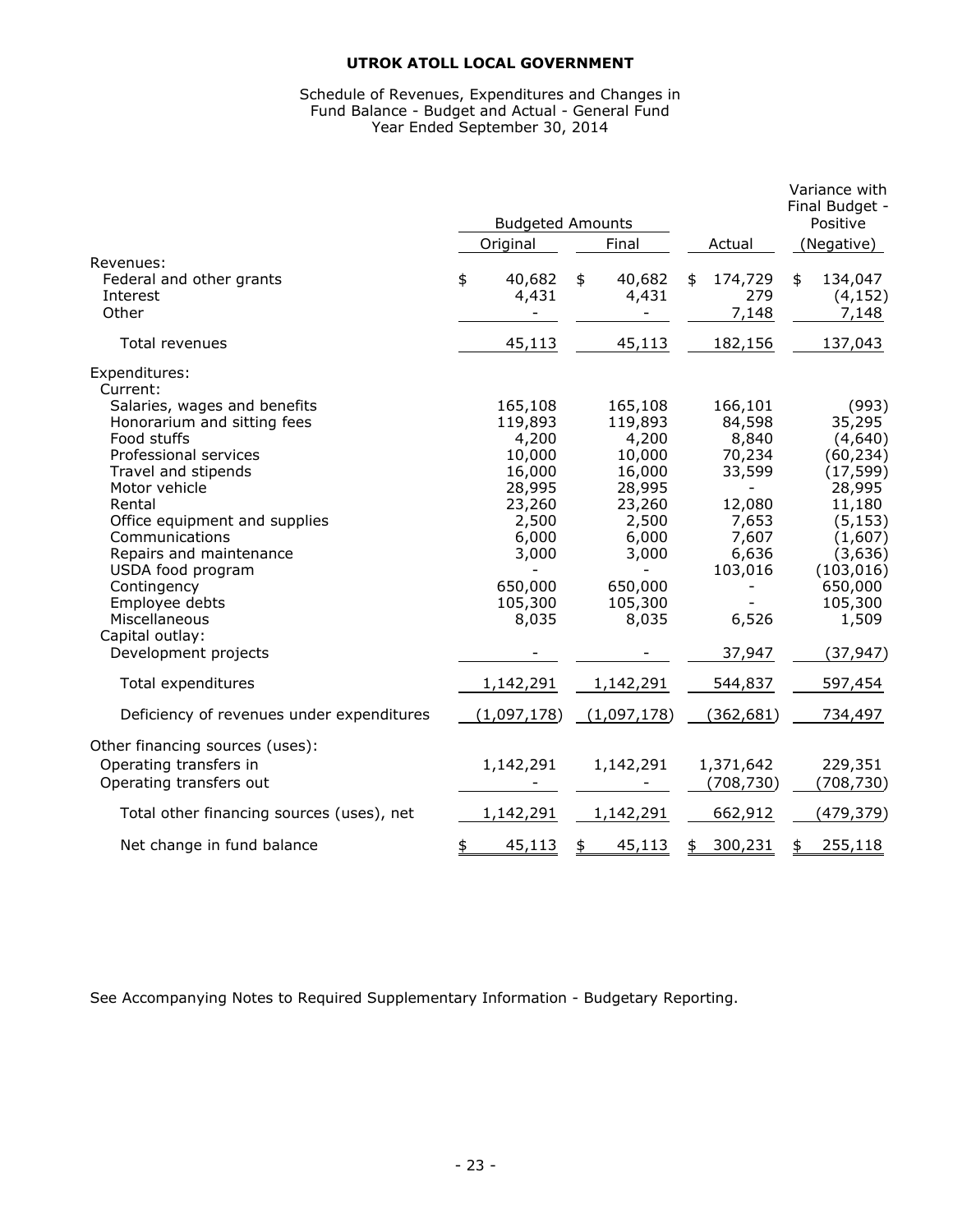#### Notes to Required Supplementary Information - Budgetary Reporting September 30, 2014

#### Budgetary Information

The UALGOV constitution provides for the Executive Committee to introduce into the Council the proposed budget for the Fiscal Year effective October 1. The budget includes estimates of the proposed expenditures for all the funds and the sources of funds. The Executive members of the UALGOV Council review and recommend changes to the proposed budget during the budget deliberation prior to presentation to the Council. UALGOV council meeting holds public hearing/s during which the council presents to the constituents the proposed budget for the coming fiscal year. After all of the feedbacks are heard, the council en banc amends if necessary, and then approves the budget through an ordinance duly enacted by the Local Government Council.

Formal budget integration is employed as a management control device during the year for all funds. The Executive Council has the authority to reprogram budgeted estimates in accordance with the UALGOV Constitution. All annual appropriations lapse at fiscal year end unless otherwise specified in the Ordinance. Supplemental appropriations may occur throughout the year. Unexpended encumbrances at each fiscal year end are carried forward until they are expended or canceled without further ordinance for the matter.

Encumbrance accounting has not been utilized by the General Fund.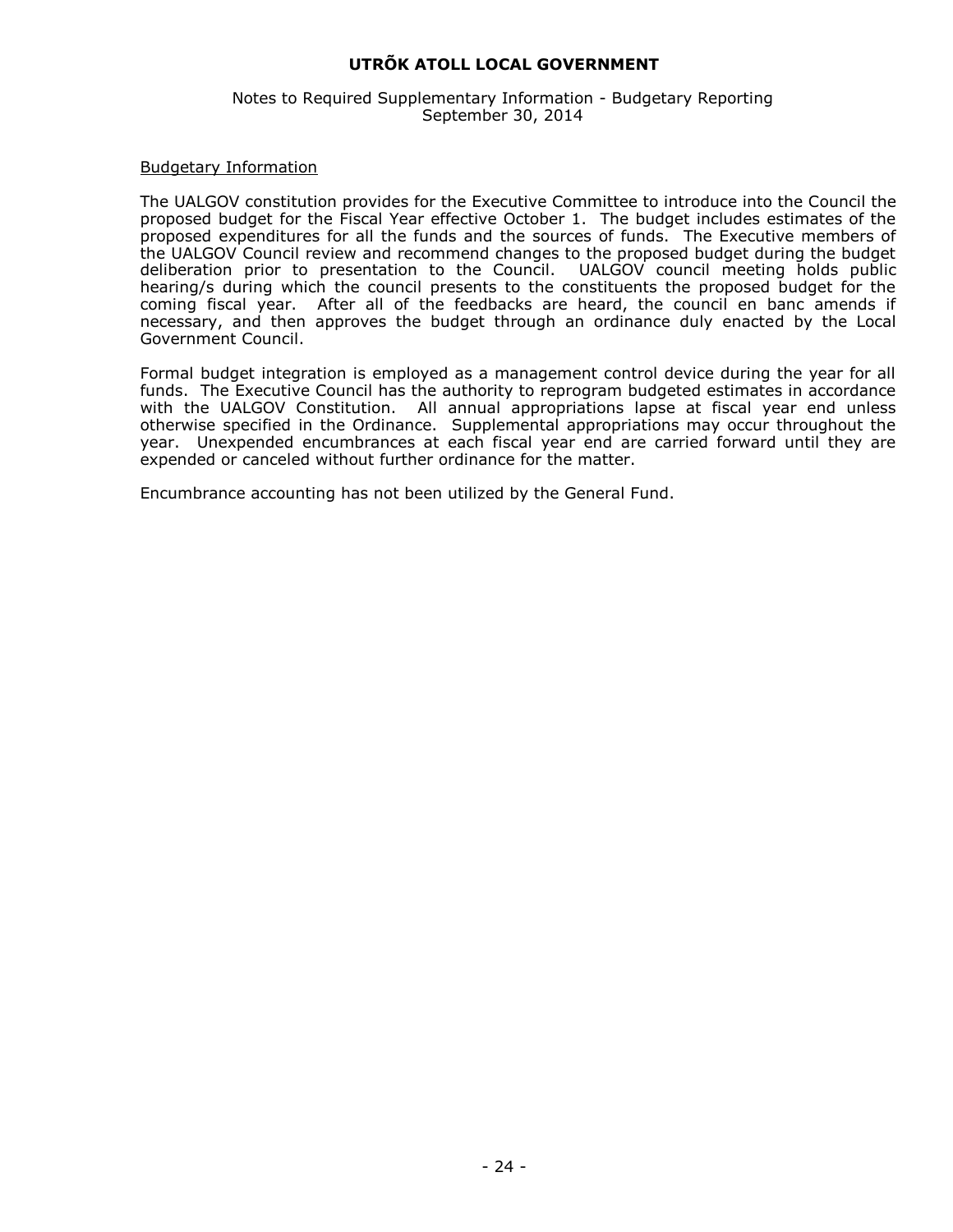Deloitte & Touche LLP 361 South Marine Corps Drive Tamuning, GU 96913 USA

Tel: +1 (671) 646-3884 Fax: +1 (671) 649-4265

www.deloitte.com

#### **INDEPENDENT AUDITORS' REPORT ON INTERNAL CONTROL OVER FINANCIAL REPORTING AND ON COMPLIANCE AND OTHER MATTERS BASED ON AN AUDIT OF FINANCIAL STATEMENTS PERFORMED IN ACCORDANCE WITH** *GOVERNMENT AUDITING STANDARDS*

Mayor Tobin Kaiko Utrõk Atoll Local Government Republic of the Marshall Islands:

We have audited, in accordance with auditing standards generally accepted in the United States of America and the standards applicable to financial audits contained in *Government Auditing Standards* issued by the Comptroller General of the United States, the financial statements of the Utrõk Atoll Local Government (UALGOV) Claims Trust Fund, as of and for the year ended September 30, 2014, and were engaged to audit the respective financial statements of UALGOV's governmental activities, General Fund and Local Distribution Authority Fund, and the related notes to the financial statements, which collectively comprise UALGOV's basic financial statements. We have issued our report thereon dated August 20, 2020, which report includes a disclaimer of opinion regarding assets, liabilities, revenues and expenses/expenditures recorded by UALGOV's governmental activities, General Fund and Local Distribution Authority Fund, and which includes a qualified opinion regarding certain omitted footnote disclosures.

# **Internal Control Over Financial Reporting**

In planning and performing our audit of the financial statements, we considered UALGOV's internal control over financial reporting (internal control) to determine the audit procedures that are appropriate in the circumstances for the purpose of expressing our opinions on the financial statements, but not for the purpose of expressing an opinion on the effectiveness of UALGOV's internal control. Accordingly, we do not express an opinion on the effectiveness of UALGOV's internal control.

A *deficiency in internal control* exists when the design or operation of a control does not allow management or employees, in the normal course of performing their assigned functions, to prevent, or detect and correct misstatements on a timely basis. A *material weakness* is a deficiency, or a combination of deficiencies, in internal control such that there is a reasonable possibility that a material misstatement of the entity's financial statements will not be prevented, or detected and corrected on a timely basis.

Our consideration of internal control was for the limited purpose described in the first paragraph of this section and was not designed to identify all deficiencies in internal control that might be material weaknesses or significant deficiencies and therefore, material weaknesses or significant deficiencies may exist that were not identified. We did identify certain deficiencies in internal control, described in the accompanying Schedule of Findings and Responses as items 2014-02, 2014-05, 2014-06, 2014-08 and 2014-09 that we consider to be material weaknesses.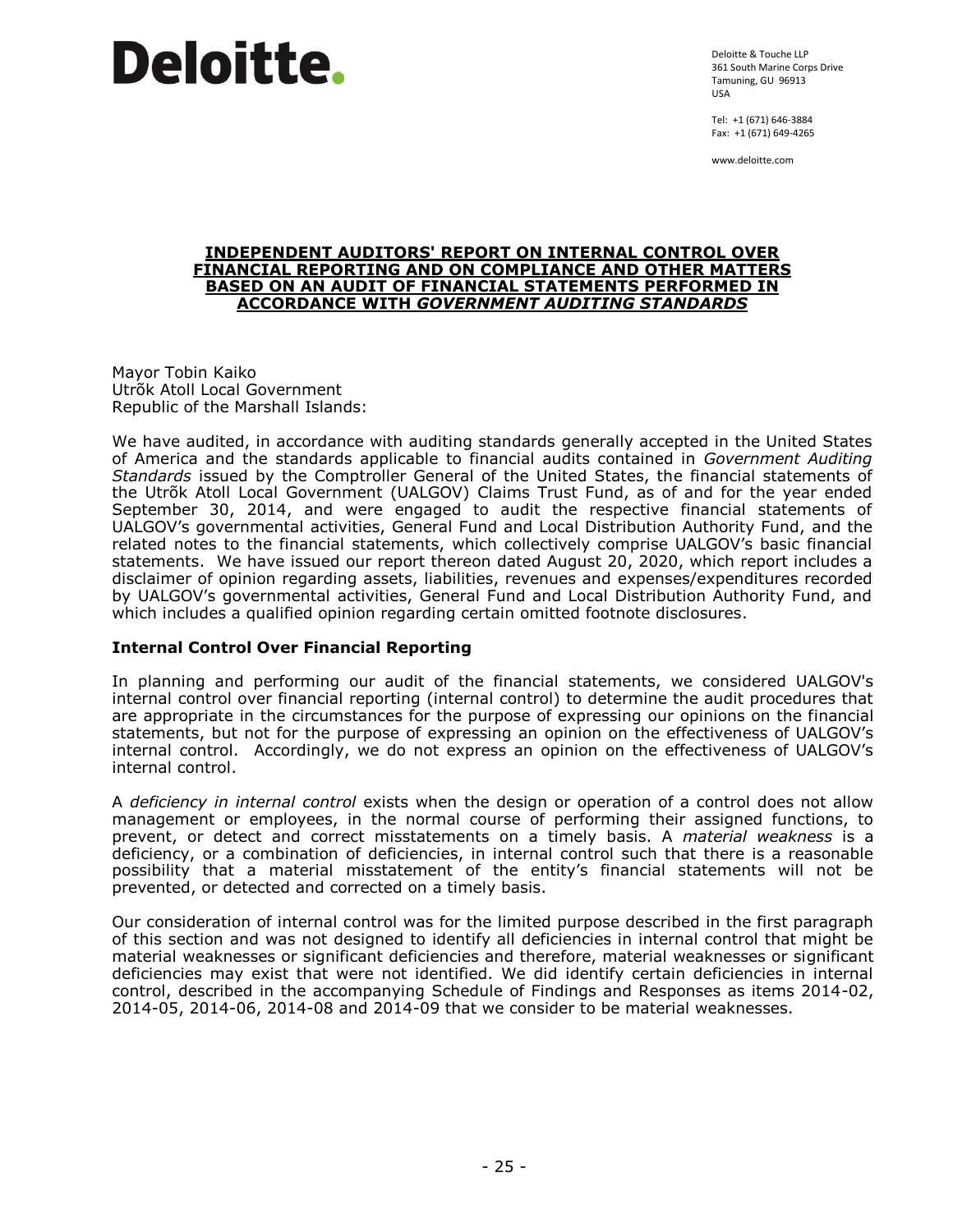# **Compliance and Other Matters**

As part of obtaining reasonable assurance about whether UALGOV's financial statements are free of material misstatement, we performed tests of its compliance with certain provisions of laws, regulations, contracts, and grant agreements, noncompliance with which could have a direct and material effect on the determination of financial statement amounts. However, providing an opinion on compliance with those provisions was not an objective of our audit, and accordingly, we do not express such an opinion. The results of our tests disclosed instances of noncompliance or other matters that are required to be reported under *Government Auditing Standards* and which are described in the accompanying Schedule of Findings and Responses as items 2014-01, 2014-03, 2014-04, 2014-07 and 2014-10.

# **UALGOV's Responses to Findings**

UALGOV's responses to the findings identified in our audit are described in the accompanying Schedule of Findings and Responses. UALGOV's responses were not subjected to the auditing procedures applied in the audit of the financial statements and, accordingly, we express no opinion on them.

#### **Purpose of this Report**

The purpose of this report is solely to describe the scope of our testing of internal control and compliance and the results of that testing, and not to provide an opinion on the effectiveness of the entity's internal control or on compliance. This report is an integral part of an audit performed in accordance with *Government Auditing Standards* in considering the entity's internal control and compliance. Accordingly, this communication is not suitable for any other purpose.

August 20, 2020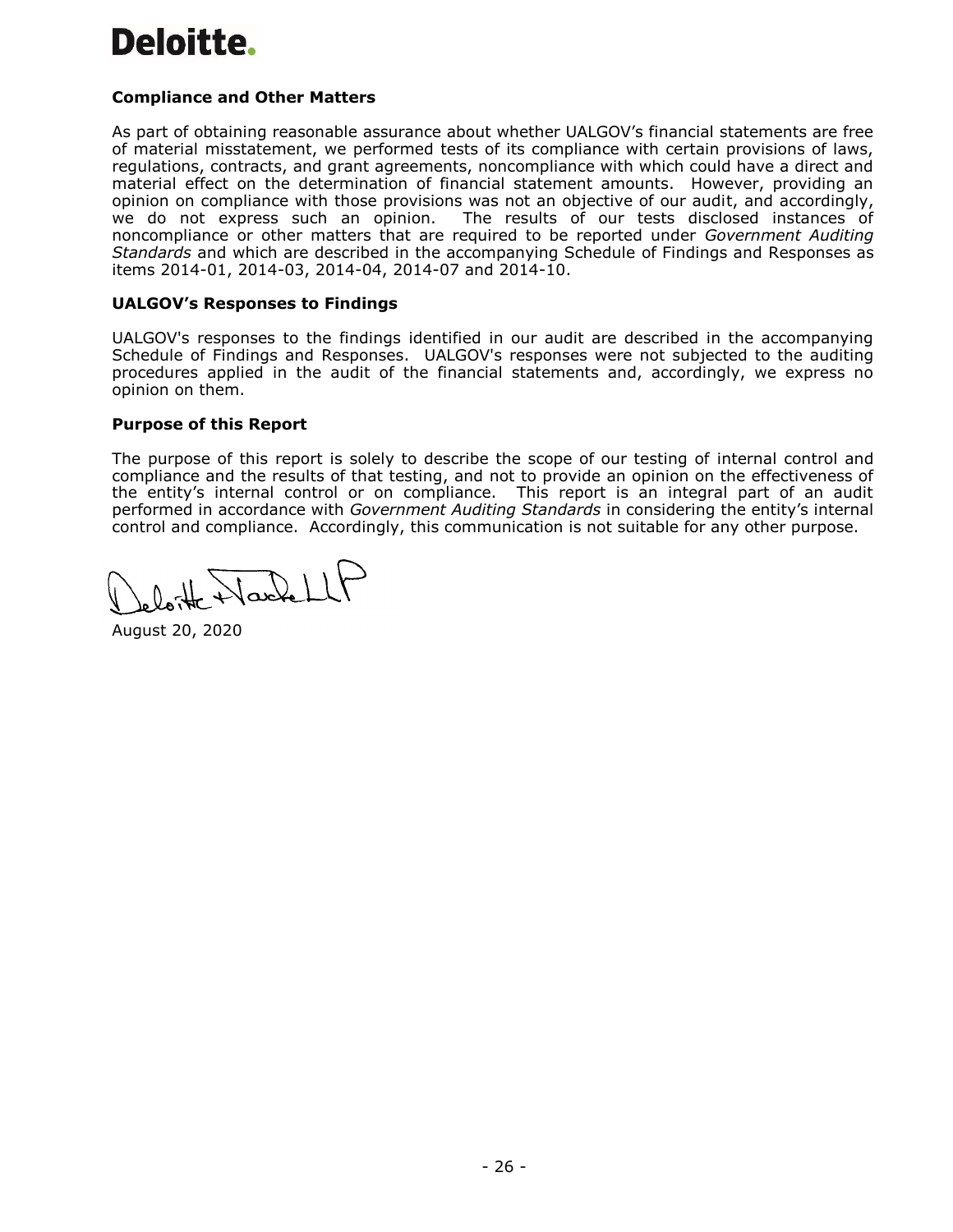Schedule of Findings and Responses Year Ended September 30, 2014

| Finding No.:             | 2014-01                                    |
|--------------------------|--------------------------------------------|
| Federal Agency:          | U.S. Department of Agriculture             |
| CFDA Program:            | 10.582 Commodity Supplemental Food Program |
| <b>Questioned Costs:</b> | \$95,352                                   |
|                          |                                            |

Area: Procurement and Suspension and Debarment

Criteria: Purchases of goods and services by recipients of Federal grant funding are constrained by the concept of "fair procurement practices". Section 3016.36 of 7 CFR 3016, *Uniform Administrative Requirements for Grants and Cooperative Agreements to State and Local Governments*, states that grantees and subgrantees will use their own procurement procedures, which reflect applicable State and local laws and regulations, provided that the procurements conform to applicable Federal law and the standards identified in this section. Thus, the following guidelines shall be observed based on RepMar's Procurement Code:

(a) Section 124 - unless otherwise authorized by law, all Government contracts (including local government Councils) shall be awarded by competitive sealed bidding.

(b) Section 127 - procurement of goods and services not exceeding \$25,000 may be made in accordance with small purchase procedures promulgated by RepMar's Policy Office. Small purchase procedures are those relatively simple and informal methods for securing services, supplies, or other property that do not cost more than \$25,000. RepMar's Ministry of Finance has previously declared that if small purchase procedures are used, price or rate quotations shall be obtained from three qualified sources.

(c) Section 128 - a contract may be awarded for a supply, service, or construction item without competition when it is determined in writing that there is only one source for the required supply, service, or construction item.

In addition, expenditures incurred under federal programs should be in accordance with allowable costs/cost principles requirements and should be directly related to, and in accordance with, program intent and objectives.

Condition: Of \$450,734 in General Fund non-payroll expenditures, we tested twenty-seven (27) items totaling \$251,398. We noted four (4) CFDA # 10.582 federal program expenditures that did not evidence adequate compliance with either formal or informal procurement procedures:

| Item $#$ | Check $#$                        | Amount                                 |
|----------|----------------------------------|----------------------------------------|
| 3        | 10555<br>10804<br>10805<br>11145 | \$22,505<br>23,505<br>24,353<br>24,989 |
|          |                                  |                                        |

\$ 95,352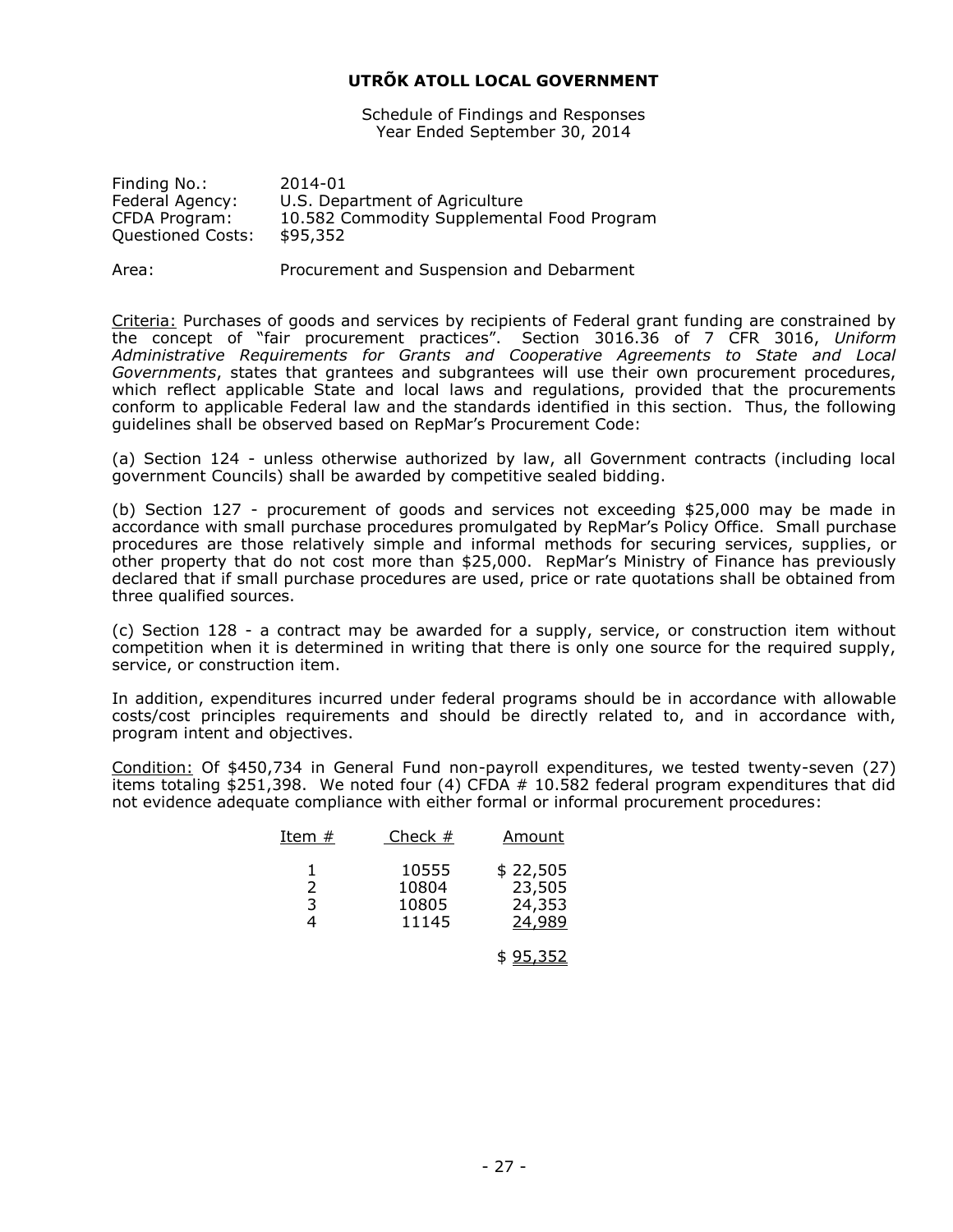Schedule of Findings and Responses, Continued Year Ended September 30, 2014

| 2014-01, Continued                         |
|--------------------------------------------|
| U.S. Department of Agriculture             |
| 10.582 Commodity Supplemental Food Program |
| \$95,352                                   |
|                                            |

Area: Procurement and Suspension and Debarment

Cause: The cause of the above condition is the lack of adequate internal control policies and procedures requiring the documentation of procurement procedures to establish compliance with procurement requirements.

Effect: The effect of the above condition is noncompliance with procurement requirements, which results in questioned costs.

Recommendation: We recommend that UALGOV comply with requisite procurement standards. Specifically, supporting documentation should indicate the history of procurement, including the rationale for and method of procurement, the contractor selection or rejection, and the basis for the contract price.

Prior Year Status: The lack of compliance with RepMar's Procurement Code was reported as a finding in the audit of UALGOV for fiscal years 2009 through 2013.

Auditee Response and Corrective Action Plan: Please be informed that these are not Questioned Costs. Only that we did not maintain a photocopy of all the invoices from different suppliers and receipts as well. We all submitted these all to the Ministry of Finance quarterly upon disbursing the amounts we received from them. We did not receive any disallowances of the expenses for the USDA food from all reports we did except that the internal filing management was weak during this period due to the absence of staff responsible for safe keeping of files. Also, we will not be able to received succeeding funding's if we didn't comply diligently with the requirements.

Auditor Response: Uniform Guidance definition of 'Questioned Cost' is a cost that is questioned by the auditor because of an audit finding a) which resulted from a violation or a possible violation of a statute, regulation, or the terms and conditions of a Federal award, including for funds used to match Federal funds; b) where the costs, at the time of the audit, are not supported by adequate documentation; or c) where the costs incurred appear unreasonable and do not reflect the actions a prudent person would take in the circumstances. UALGOV falls on definition (b).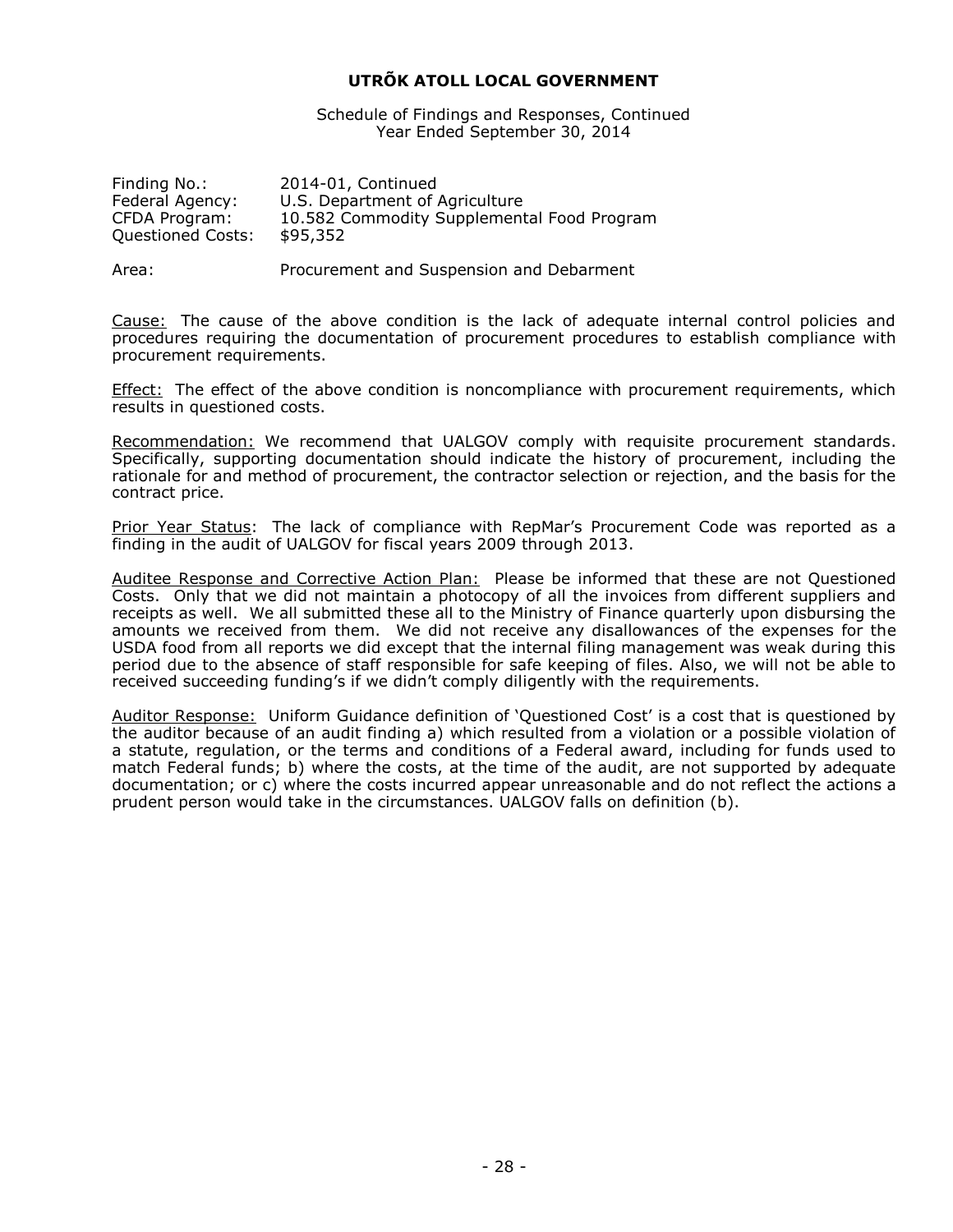Schedule of Findings and Responses, Continued Year Ended September 30, 2014

Finding No.: 2014-02

Area: Timely Financial Reporting

Criteria: Timely financial reporting should be facilitated by internal control conducive to the preparation and independent review of reconciliations of all significant general ledger accounts.

Condition: UALGOV did not finalize fiscal year September 30, 2014 financial information (trial balance, subsidiary and general ledgers) until February 1, 2019. Further, UALGOV does not have an established set of policies, procedures and controls in place to timely prepare and review reconciliations and reports. During the year ended September 30, 2014, various accounting records do not appear to have been processed and timely updated as evidenced by the following:

- a. The subsidiary ledger of distribution payable as of September 30, 2014 was not prepared and not made available until November 12, 2019. Furthermore, evidence of subsequent payment/ clearance of check nos. 8255, 9134, 0130, 8223 and JV08-039 could not be provided.
- b. Bank reconciliations included reconciling items representing voided checks or items greater than six months old.
- c. Various allotment payable accounts recorded debit balances.

Cause: The cause of the above condition is the lack of timely closing at year end and the absence of timely review and reconciliation of significant general ledger accounts.

**Effect:** The trial balance, general ledger, subsidiary ledgers and reconciliations were not timely prepared for audit purposes resulting in an audit opinion report modification.

Recommendation: We recommend management implement internal control procedures to facilitate timely and accurate general ledger reconciliation processes.

Prior Year Status: The lack of timely financial reporting was reported as a finding in the audit of UALGOV for fiscal years 2012 and 2013.

Auditee Response and Corrective Action Plan: We agreed on this and we will make sure in the future that Utrik accounting reports will be done on time and a regular basis.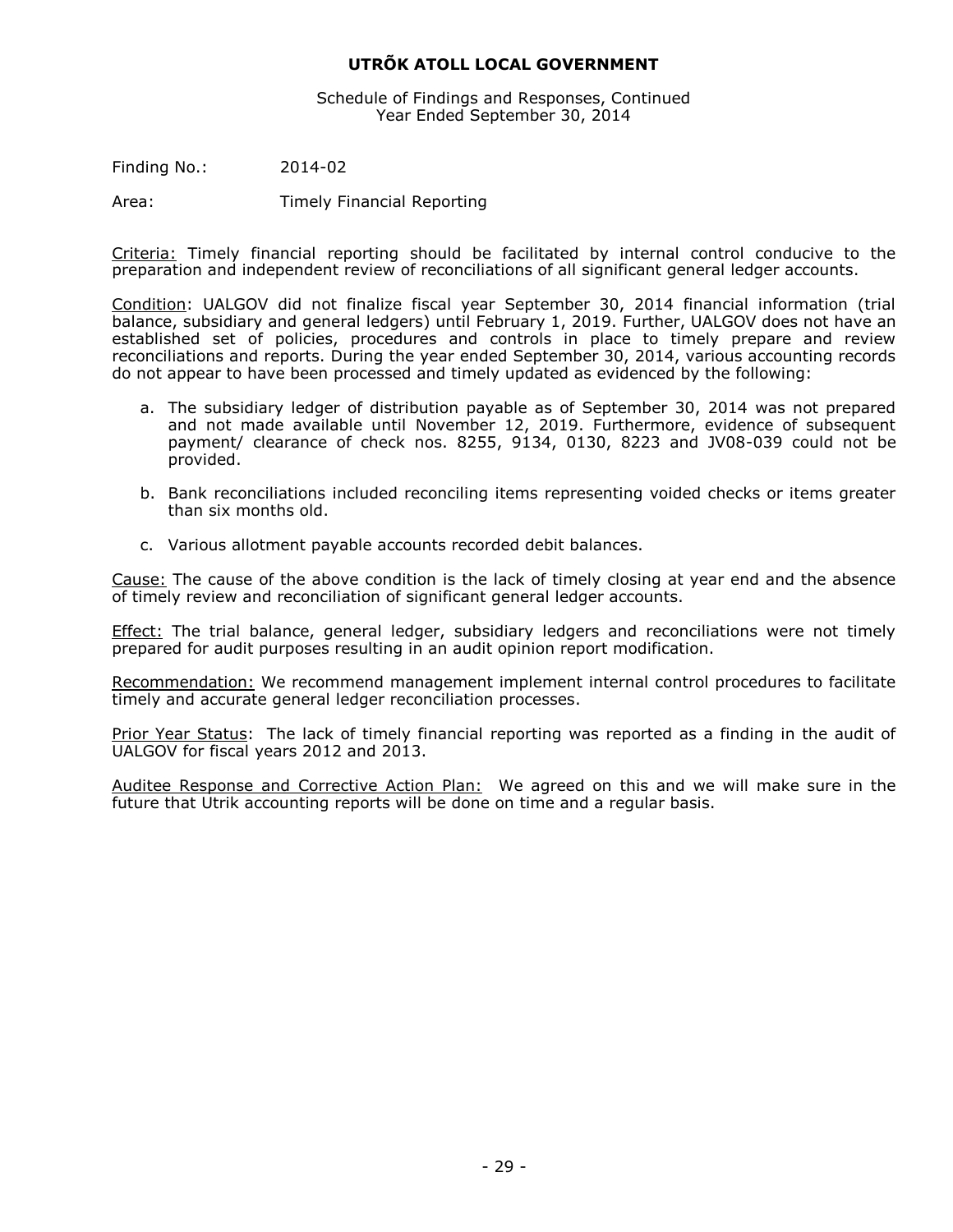Schedule of Findings and Responses, Continued Year Ended September 30, 2014

Finding No.: 2014-03

Area: Local Noncompliance - RMI Procurement Code

Criteria: RepMar's Procurement Code states the following:

(a) Section 118 – No contract for the services of legal counsel may be awarded without the approval of the Attorney-General.

(b) Section 124 - unless otherwise authorized by law, all Government contracts (including local government Councils) shall be awarded by competitive sealed bidding.

(c) Section 127 - procurement of goods and services not exceeding \$25,000 may be made in accordance with small purchase procedures promulgated by RepMar's Policy Office. Small purchase procedures are those relatively simple and informal methods for securing services, supplies, or other property that do not cost more than \$25,000. RepMar's Ministry of Finance has previously declared that if small purchase procedures are used, price or rate quotations shall be obtained from three qualified sources.

(d) Section 128 - a contract may be awarded for a supply, service, or construction item without competition when it is determined in writing that there is only one source for the required supply, service, or construction item.

Condition: Of \$450,734 in General Fund non-payroll expenditures, we tested twenty-seven (27) items totaling \$251,398. We noted the following items where documentation to evidence We noted the following items where documentation to evidence compliance with the procurement process set forth in the criteria was not available:

| <b>Expense Type</b>                                               | Amount                                        | Check $#s$                                                                                   |
|-------------------------------------------------------------------|-----------------------------------------------|----------------------------------------------------------------------------------------------|
| Legal fees<br>Motor vehicles<br>Projects<br>Fuel<br><b>Others</b> | \$46,500<br>28,995<br>3,805<br>2,000<br>1,011 | 10436, 10747, 10750 and 11056<br>10031 and 10329<br>10792<br>10973<br>10528, 10878 and 11412 |
|                                                                   |                                               |                                                                                              |

#### \$ 82,311

Further, supporting documentation was inadequate to evidence the procurement process of capital expenditures of \$37,947.

Cause: The cause of the above condition is the lack of adequate internal control policies and procedures requiring the documentation of procurement procedures to establish compliance with procurement requirements.

**Effect:** The effect of the above condition is noncompliance with procurement requirements.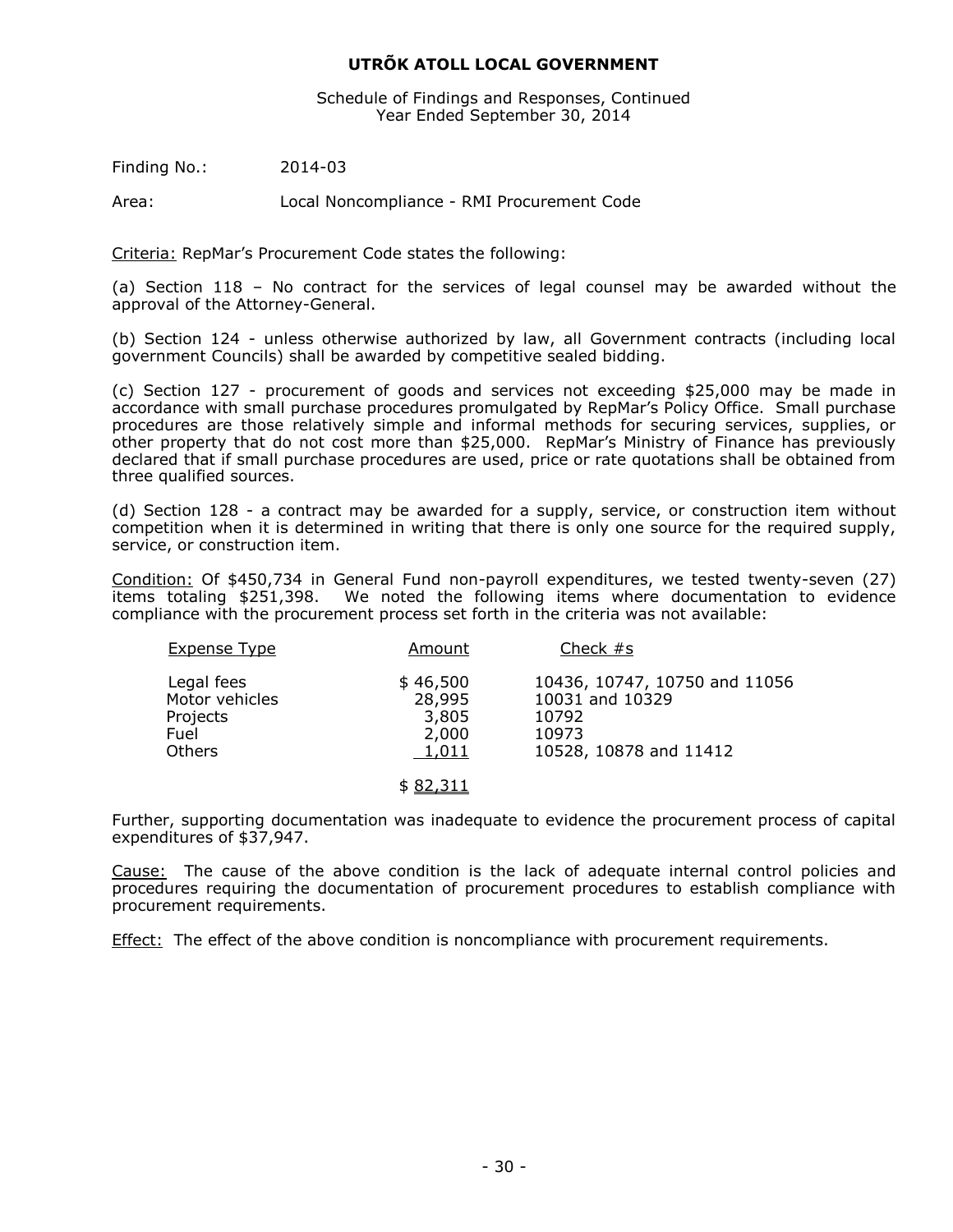Schedule of Findings and Responses, Continued Year Ended September 30, 2014

Finding No.: 2014-03, Continued

Area: Local Noncompliance - RMI Procurement Code

Recommendation: We recommend that UALGOV comply with requisite procurement standards. Specifically, supporting documentation should indicate the history of procurement, including the rationale for and method of procurement, the contractor selection or rejection, and the basis for the contract price.

Prior Year Status: The lack of compliance with RepMar's Procurement Code was reported as a finding in the audit of UALGOV for fiscal years 2009 through 2013.

Auditee Response and Corrective Action Plan: We are very sure we are complying the RepMar's Procurement Code. Only our problem during the time is our filing system. The Accountant did not check the filing system of the assigned staff.

Auditor Response: At the time of the audit, adequate documentation to evidence compliance with procurement process were not made available.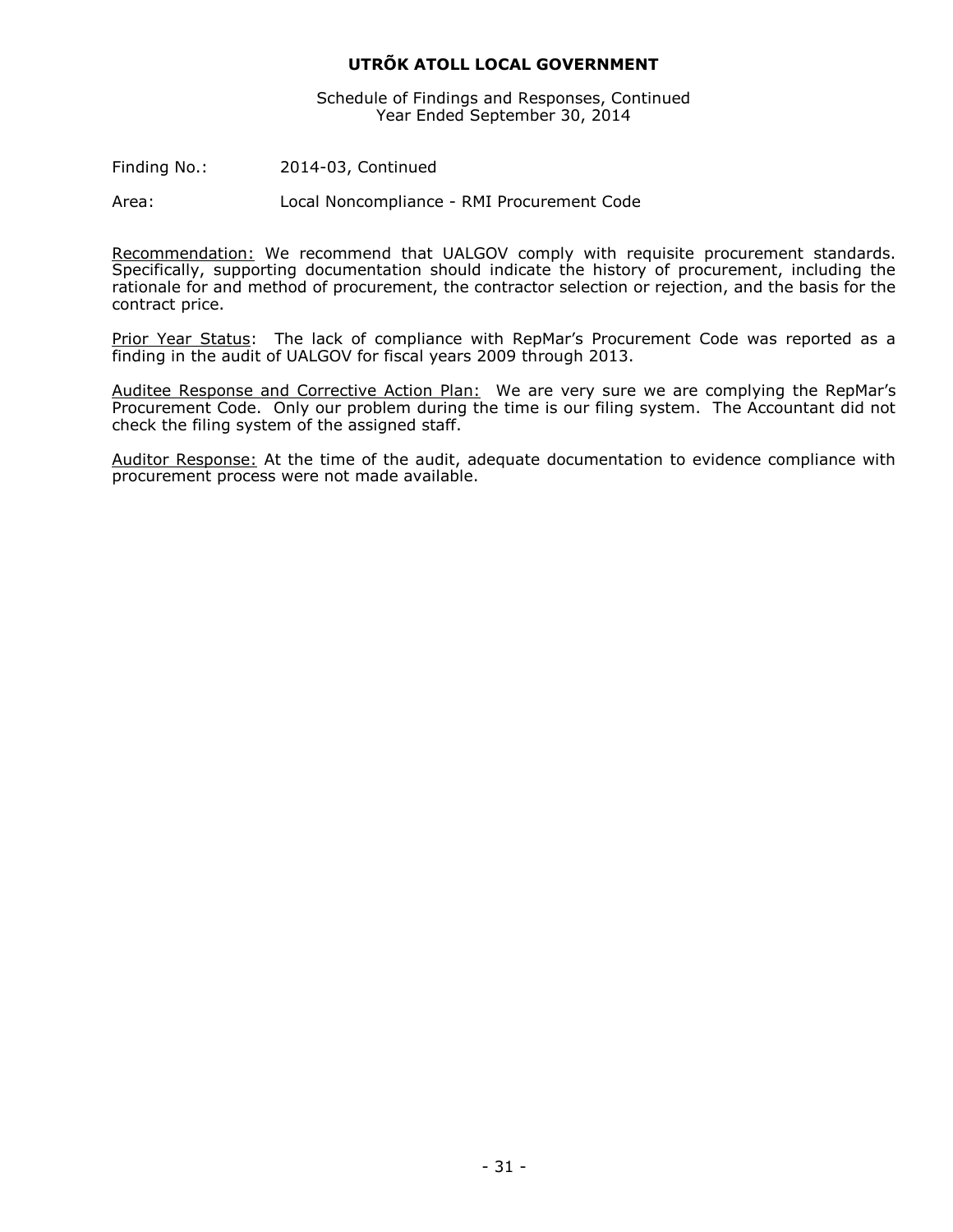Schedule of Findings and Responses, Continued Year Ended September 30, 2014

Finding No.: 2014-04

Area: Local Noncompliance - Social Security Act and Health Fund Act Social Security Taxes Payable

Criteria: Sections 131 and 215 of the RepMar Social Security Act of 1990 and the Social Security Health Fund Act of 1991, respectively, state that no later than the tenth day after the end of each quarter, each employer shall submit to Social Security Administration report of wages and salaries paid by the employer, and the contributions due from the employer, under Sections 129 and 130, and 213, and 214, respectively, and pay into the Fund the contributions due.

Condition: At September 30, 2014, UALGOV recorded social security taxes payable of \$158,891 (GL Acct #s 150-2211 and 150-2213) for which no underlying reconciliation was provided identifying the liability owed and by the respective quarters impacted. Furthermore, UALGOV's Employer's Quarterly Tax Returns and/or receipts for the quarters ended December 31, 2013, March 31, 2014 and September 30, 2014 were not made available.

Cause: The cause of the above condition is a lack of established policies and procedures requiring reconciliation of liability accounts and compliance with the Social Security Act of 1990 and Social Security Health Fund Act of 1991.

Effect: The effect of the above condition results in an audit opinion report modification and noncompliance with the Social Security Act of 1990 and the Social Security Health Fund Act of 1991 resulting in the incurrence of penalties and interest.

Recommendation: We recommend that management reconcile the social security taxes liability account and comply with the Social Security Act of 1990 and the Social Security Health Fund Act of 1991.

Prior Year Status: The lack of compliance with RepMar's Social Security Act of 1990 and the Social Security Health Fund Act of 1991 was reported as a finding in the audit of UALGOV for fiscal years 2011 through 2013.

Auditee Response and Corrective Action Plan: Due to funding constraint, we have difficulty to pay our MISSA remittances on time. Once we received funds, then we pay the principal plus the interests and penalties added on it.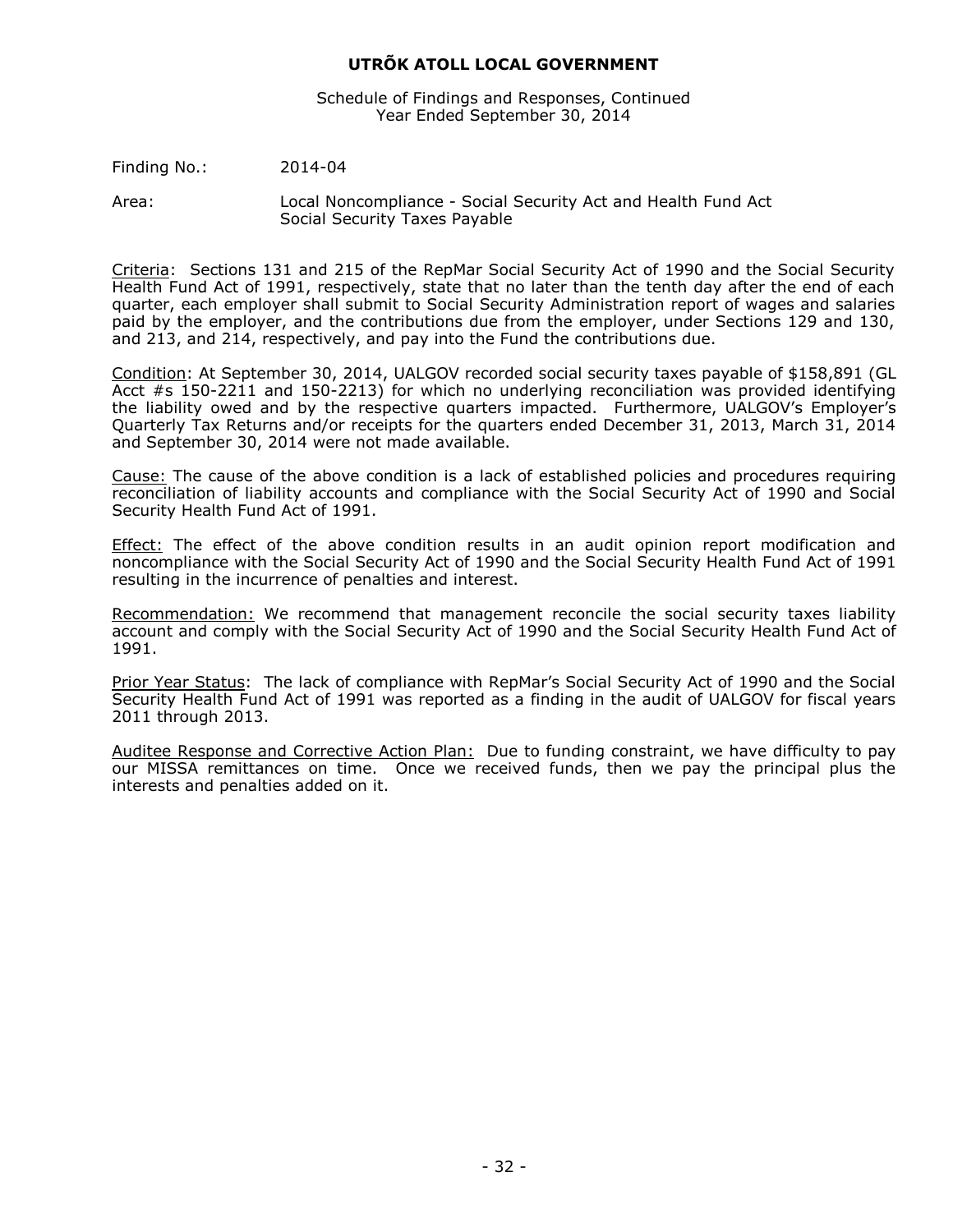Schedule of Findings and Responses, Continued Year Ended September 30, 2014

Finding No.: 2014-05

Area: Receivables and Allowance for Doubtful Accounts

Criteria: Adequate internal control policies and procedures should be established requiring that 1) receivables be regularly monitored, timely updated and collected; and 2) determination of the adequacy of the allowance for doubtful accounts be regularly assessed.

Condition: At September 30, 2014, UALGOV recorded loans receivable of \$591,308 (GL Acct #s 150-1100, 150-1121, 250-1121, 550-1119, 550-1120, 550-1121 and 550-1122), which included credit balances of \$173,165 (GL Acct #s 150-1100 and 550-1119), and for which no underlying subsidiary ledger was provided. Furthermore, management did not update the estimated allowance for doubtful accounts associated with recorded receivables.

Cause: The cause of the above condition is the lack of implementation of established policies and procedures requiring that 1) receivables be regularly monitored, timely updated and collected; and 2) the adequacy of the allowance for doubtful accounts be regularly assessed.

Effect: The lack of implementation of established policies and procedures over receivables and the allowance for doubtful accounts results in an audit opinion report modification and may result in accumulating doubtful receivables.

Recommendation: We recommend management implement internal control policies and procedures requiring that 1) receivables be regularly monitored, timely updated and collected; and 2) the adequacy of the allowance for doubtful accounts be regularly assessed.

Prior Year Status: The lack of internal control policies and procedures over receivables and the related allowance for doubtful accounts was reported as a finding in the audit of UALGOV for fiscal years 2012 and 2013.

Auditee Response and Corrective Action Plan: Those receivables are mainly from the advances made for the quarterly distribution payments in 2009, 2010 and 2011. The management of Utrik approved this scheme and instructing the Accounting department to deduct their advances or receivables once the actual distribution payment was made. However, when the actual distribution payments were done, the Accounting department did not deduct or collect their advances. The record showed in the Distribution Expenses that they (employees and Utrik people) still collected checks for the corresponding periods. Nobody in the Accounting department is monitoring the list of receivables. Then up to this period, those receivables are not being collected. This is the major task of the Utrik Accounting Department to be done.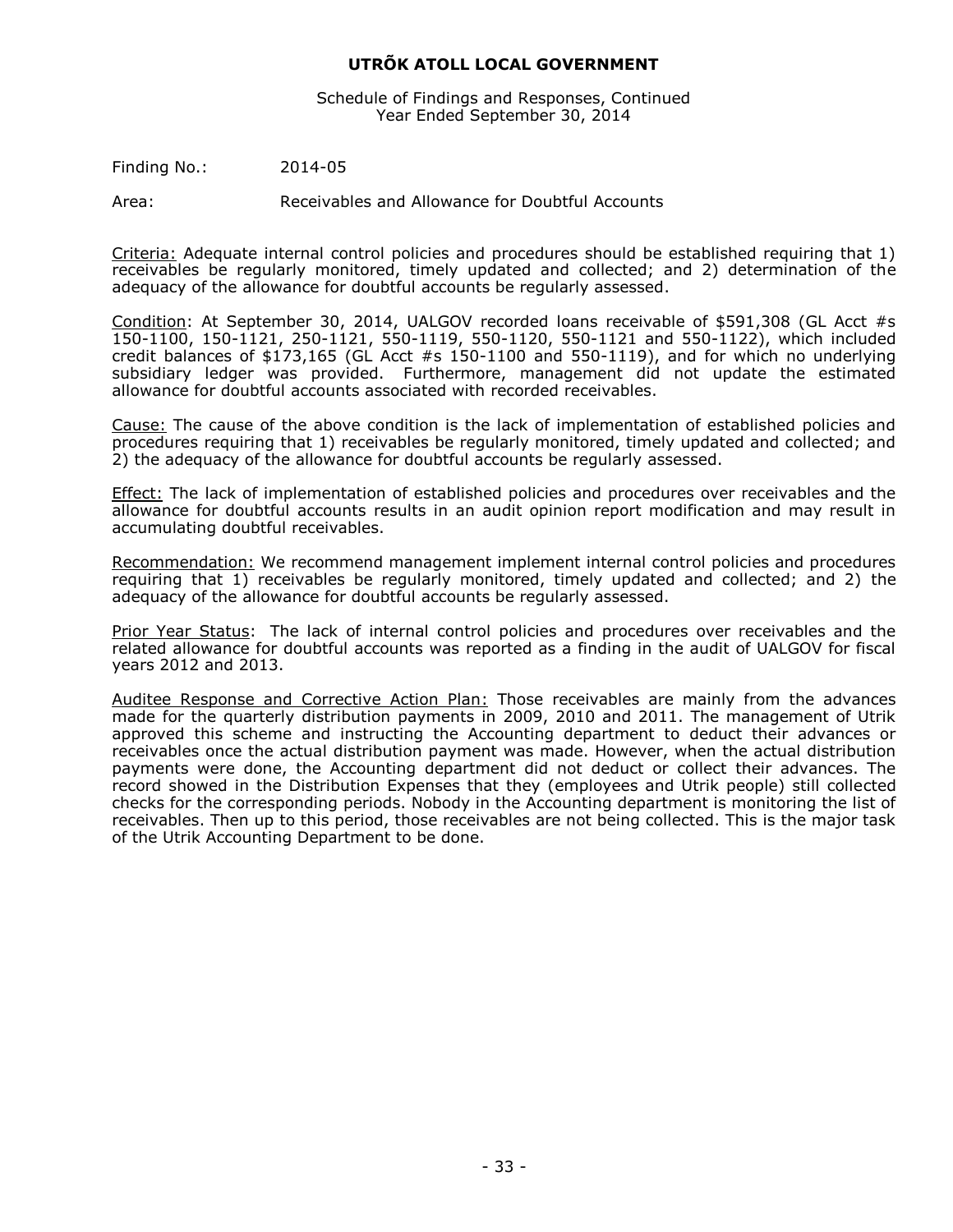Schedule of Findings and Responses, Continued Year Ended September 30, 2014

Finding No.: 2014-06

Area: Distribution Payments

Criteria: Disbursements from the Local Distribution Authority (LDA) should be made to the designated payee and be based on the number of eligible household members per the Quarterly Distribution Listing.

Condition: We tested forty-nine LDA distribution payments to the people of Utrõk and noted the following exceptions:

- a. For sixteen disbursements, such were remitted to financial institutions or individuals other than the designated recipient but the approved assignment/loan forms were not on file.
- b. For thirty-four disbursements, changes in the original master list (due to the death of the original beneficiaries or added family member) were not formally documented and approved.
- c. For three disbursements, supporting checks and schedule of payments to financial institutions or individuals other than the designated recipient are not available for verification.
- d. Actual LDA distribution payments in excess of the budget amounted to \$58,800. There is a possibility of duplicate payments or duplicate distribution expenditures recorded.

Cause: The cause of the above condition is the lack of adequate controls over LDA distribution payments.

Effect: The effect of the above condition is the inability to determine whether the designated payees received distribution payments or whether the distribution payments were in accordance with prescribed policies and procedures.

Recommendation: We recommend that management establish internal control procedures requiring: (1) check disbursements, authorization and loan forms be adequately safeguarded and filed, (2) changes to master list be formally documented and approved to verify the number of beneficiaries eligible for payment and 3) analysis of actual against budgeted distribution payments be performed.

Prior Year Status: The lack of adequate controls over LDA distribution payments was reported as a finding in the audit of UALGOV for fiscal years 2011 through 2013.

Auditee Response and Corrective Action Plan: The Accountant did not check the assigned staff to do the filling. However, we will make sure that the Accountant will take responsible on this.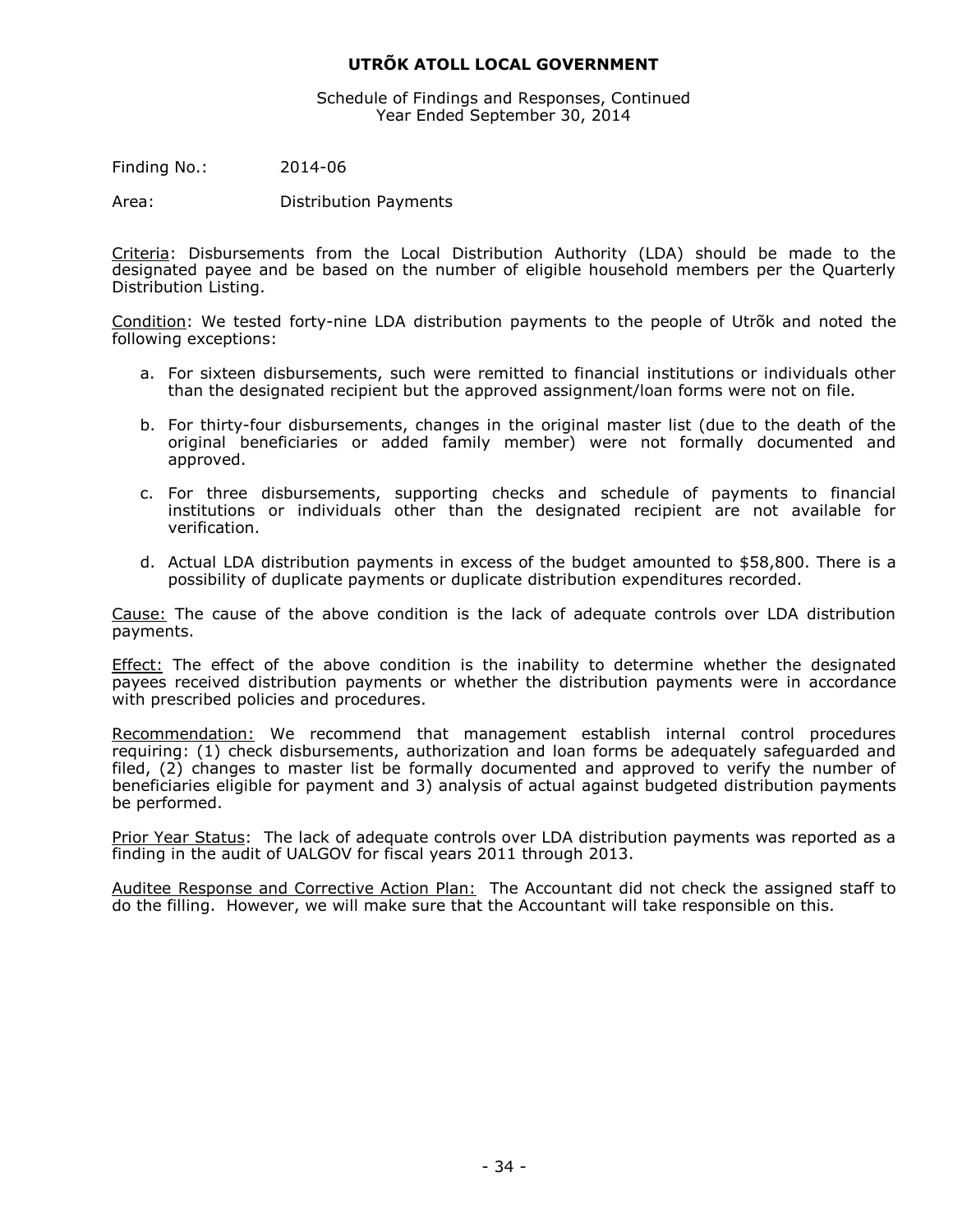Schedule of Findings and Responses, Continued Year Ended September 30, 2014

Finding No.: 2014-07

Area: Local Noncompliance - Income Tax Act

Criteria: 48 MIRC Chapter 1, Income Tax Act of 1989, Section 105, states that the employer shall once every four (4) weeks or thirteen times per year, pay taxes withheld under Section 104 under Chapter 1. The employer shall, along with the taxes, within two (2) weeks following the preceding four (4) week period make a full, true and correct return showing all wages and salaries paid by the employer to the employees during the preceding four (4) week period and showing the tax due and withheld thereon as provided in Section 104 of the Chapter.

Condition: At September 30, 2014, UALGOV recorded RMI income taxes payable of \$15,725 for which no reconciliation was provided identifying the liability owed and the respective months impacted. Furthermore, UALGOV did not report and file income tax returns for November 2013, December 2013, January 2014, February 2014, April 2014, July 2014, August 2014 and September 2014 in accordance with the criteria.

Cause: The cause of the above condition is a lack of policies and procedures to monitor safekeeping of returns and to verify timely payments of withheld income taxes.

**Effect:** The effect of the above condition results in an audit opinion report modification and noncompliance with RepMar's Income Tax Act of 1989, as amended.

Recommendation: We recommend that management reconcile the RMI income taxes liability account and establish policies and procedures to safe keep tax returns to monitor compliance with the RepMar Income Tax Act of 1989, as amended.

Prior Year Status: The lack of compliance with RepMar Income Tax Act of 1989 was reported as a finding in the audit of UALGOV for fiscal years 2010 through 2013.

Auditee Response and Corrective Action Plan: As mentioned also, we have financial difficulty on this fiscal year. However, we also paid our taxes remittances with interest and penalties added on this once we have funds.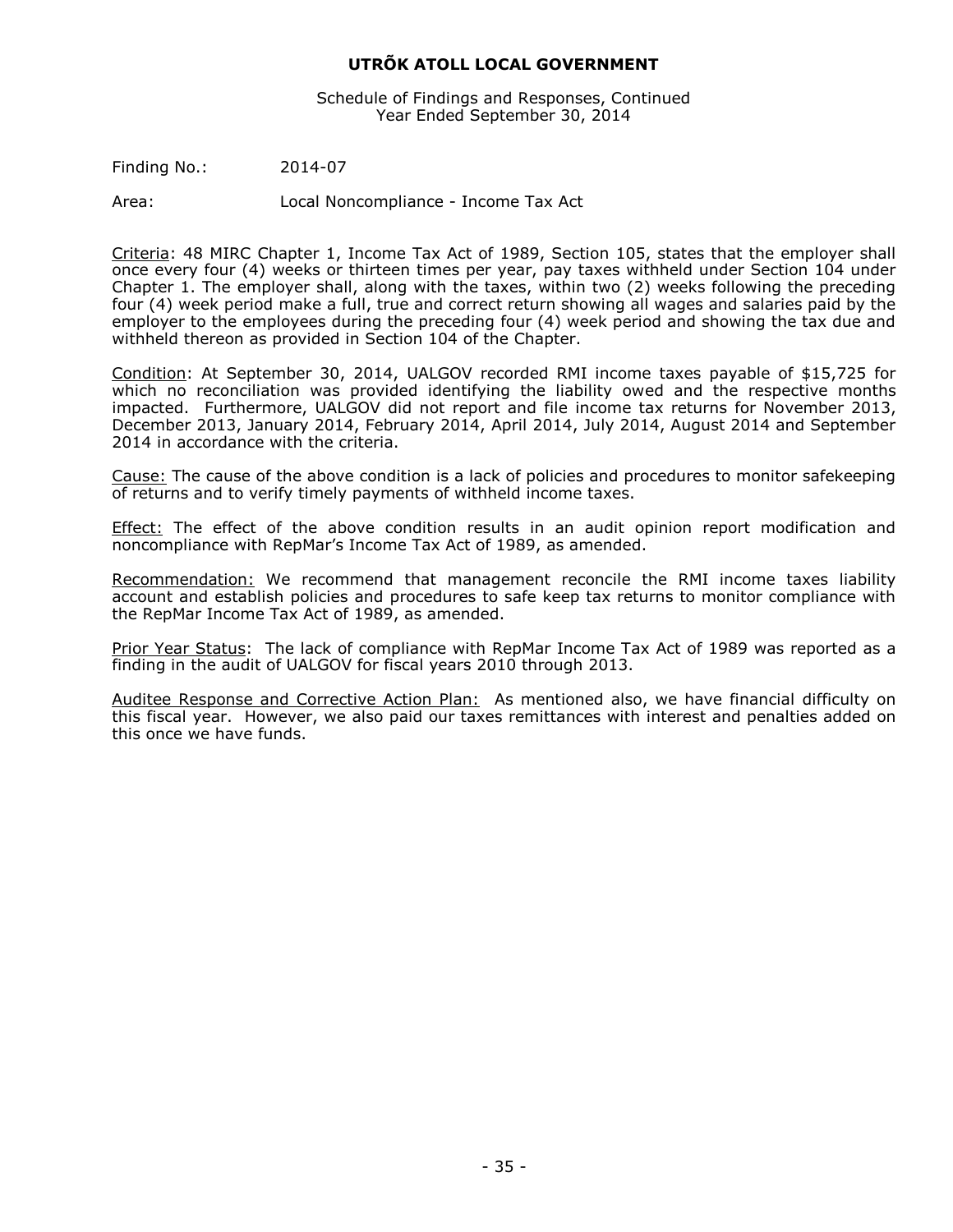Schedule of Findings and Responses, Continued Year Ended September 30, 2014

Finding No.: 2014-08

Area: Payroll Expenditures

Criteria: Payroll processing should be based upon established internal control policies and procedures requiring the accuracy of information and proper authorization of transactions.

Condition: Of five items tested during the year ended September 30, 2014, we noted the following exceptions:

- a. Two with aggregate gross pay of \$368 did not have available approved timesheets, timecards or other means of reporting hours worked.
- b. Two with aggregate gross pay of \$1,403 did not have available approved leave forms to support the leave hours.

Cause: The cause of the above condition is the lack of established internal control policies and procedures over payroll processing.

Effect: The lack of internal control policies and procedures over payroll processing, specifically with respect to employee work hours, sick leave or vacation leave may result in abuse and misuse of government funds.

Recommendation: We recommend that management establish internal control policies and procedures over payroll processing to verify that accurate payroll information is processed and authorized.

Prior Year Status: The lack of internal control policies and procedures over payroll processing was reported as a finding in the audit of UALGOV for fiscal years 2011 through 2013.

Auditee Response and Corrective Action Plan: We always make sure that there are timesheets or timecards for all our payroll. However, the two (2) mentioned staff which do not have timecards received their salary on a monthly basis. So, we do not require timesheet from them.

Auditor Response: Adequate documentation to evidence that two (2) mentioned staffs are exempted to submit timesheet were not made available.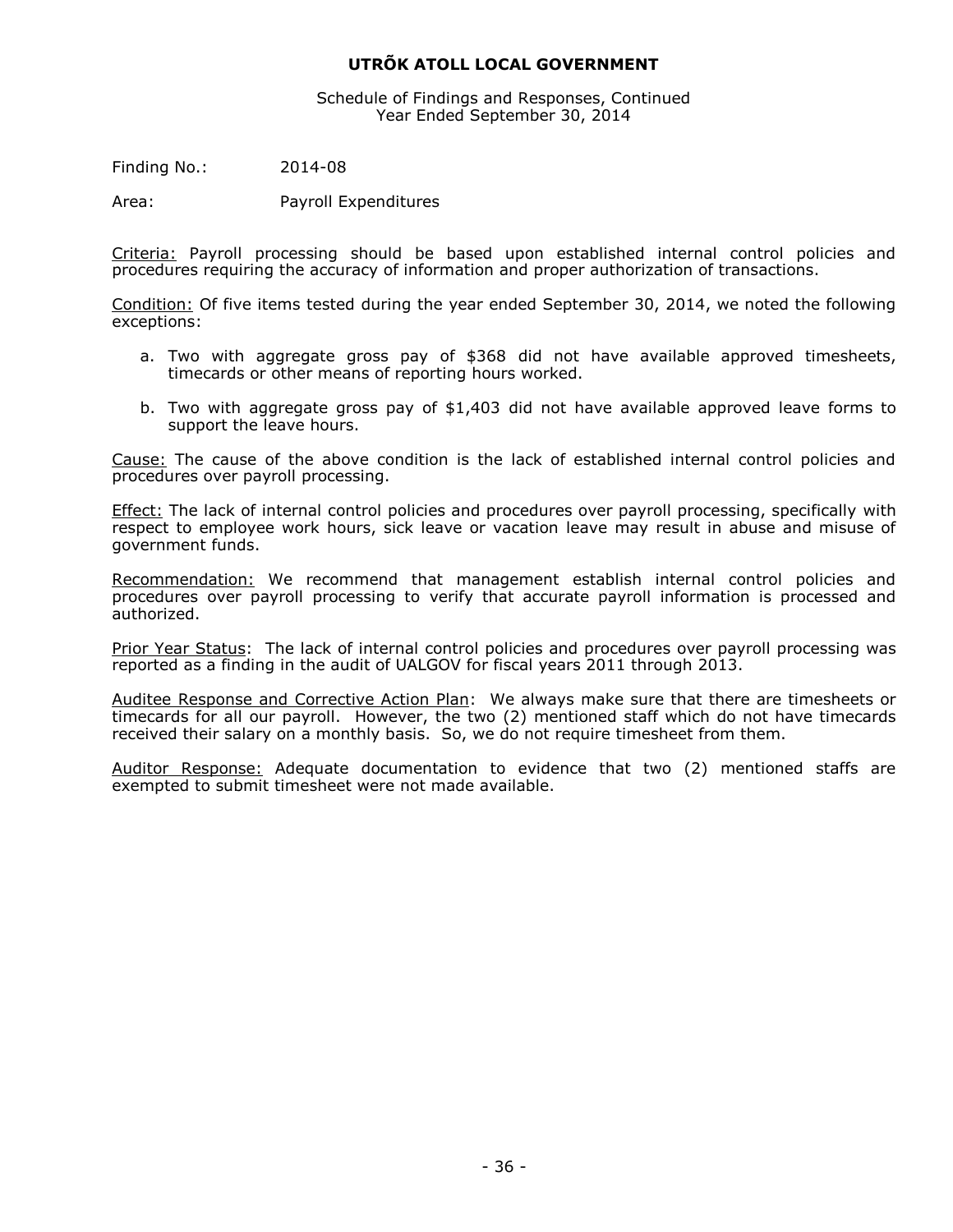Schedule of Findings and Responses, Continued Year Ended September 30, 2014

Finding No.: 2014-09

Area: Council Resolutions

Criteria: Council resolutions should be initiated and documented to authorize and support significant financial transactions.

Condition: During the year ended September 30, 2014, UALGOV recorded advance payments of \$456,882 to Utrokese beneficiaries for the purpose of loan payoffs with local financial institutions. No supporting Council Resolution was available authorizing and approving this transaction.

Cause: The cause of the above condition is the lack of documenting Council approval for this transaction.

Effect: The effect of the above condition is the lack of internal control policies and procedures over advances which may result in abuse and misuse of public funds.

Recommendation: We recommend that management initiate and document authorization for all significant financial transactions of the UALGOV through Council Resolution.

Auditee Response and Corrective Action Plan: The advance payments to Utrokese beneficiaries in the amount of \$456,882 was included in the budget for this fiscal year. This was submitted and approved by the Council during the year. So, there is no need for another approval as mentioned by the council.

Auditor Response: FY2014 Budget (Ordinance 2014-01) did not mention advance payments to Utrokese beneficiaries.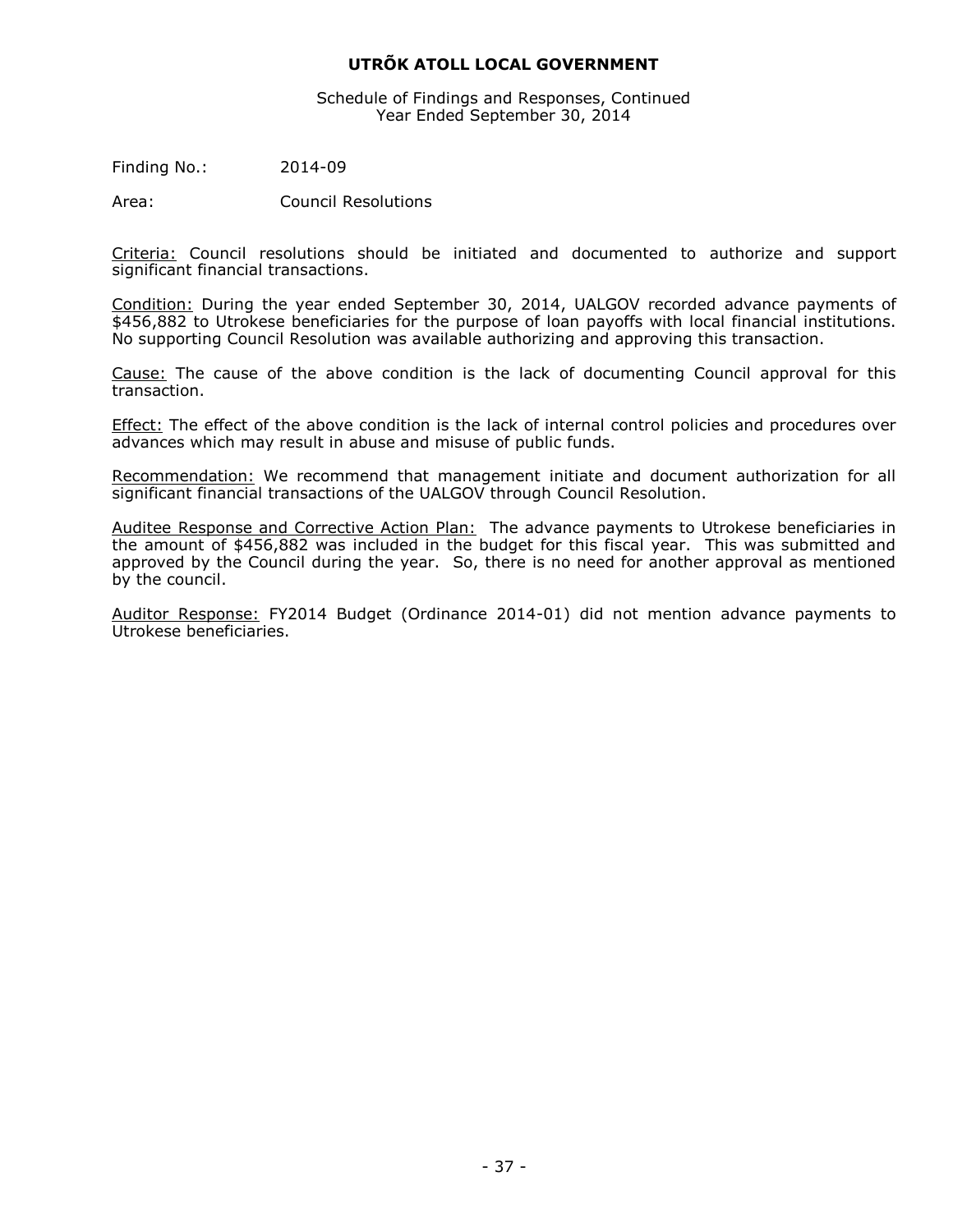Schedule of Findings and Responses, Continued Year Ended September 30, 2014

Finding No.: 2014-10

Area: Local Noncompliance - Claims Trust Fund

Criteria: Claims Trust Fund agreement states the following:

(a) Section 4.2 - upon receipt of written instructions from UALGOV, the Trustee shall retain and add to the corpus of the Trust not less than 30% but no more than 85% of the earned income arising from the corpus of the Trust.

(b) Section 5.2 - an invasion of corpus shall not occur more frequently every than once every three years.

Condition: During the year ended September 30, 2014, we noted net income of the Trust Fund was \$938,979, 70% of which amounts to \$657,285 (maximum amount available to be withdrawn from net income). However, total drawdowns for fiscal year 2014 amounted to \$1,371,642, which exceeded the allowable amount that may be withdrawn by \$714,357.

Cause: The cause of the above condition is withdrawal and payment of funds from the Claims Trust Fund in excess of the maximum amount allowed per the trust agreement.

Effect: The effect of the above condition is the possibility of noncompliance with the Claims Trust Fund agreement.

Recommendation: We recommend that UALGOV comply with the trust agreement concerning distributions made from the Claims Trust Fund.

Prior Year Status: The lack of compliance with the Trust Fund agreement was reported as a finding in the audit of UALGOV for fiscal years 2009 through 2013.

Auditee Response and Corrective Action Plan: We do not have control on the need of the Utrik people so we go beyond the withdrawal in our Claims Trust Fund. However, we make sure that this was approved by the Council and legal officer.